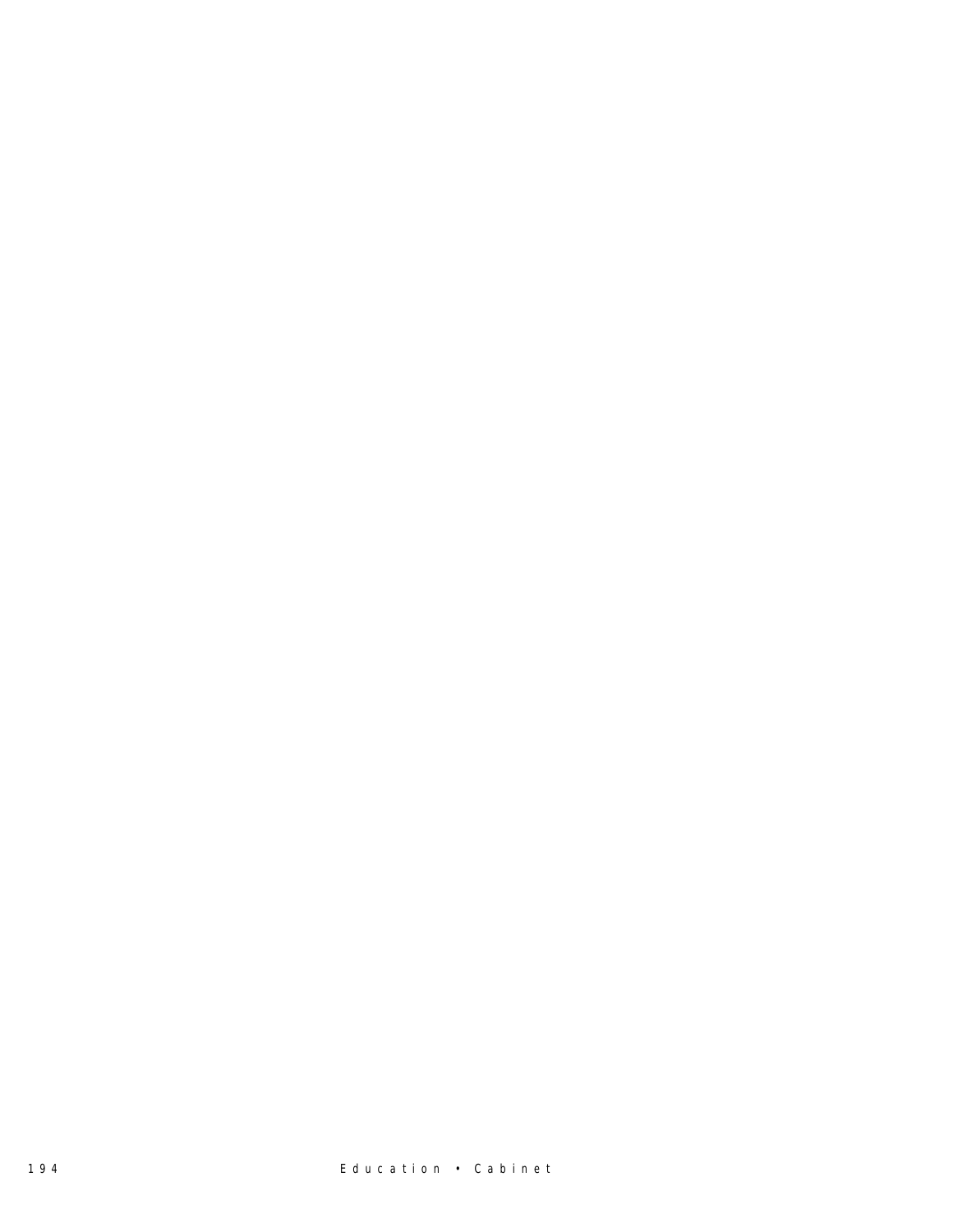### Education

### *John McDonough, Interim Superintendent*

### *Cabinet Mission*

To welcome the children of this city into the Boston Public Schools, where effective teaching and learning prepare all of our students to achieve at high levels, and where the entire community works together to focus on children.

| <b>Operating Budget</b>            | Program Name                 | Total Actual '12        | Total Actual '13 | Total Approp '14     | <b>Total Budget '15</b> |
|------------------------------------|------------------------------|-------------------------|------------------|----------------------|-------------------------|
|                                    | <b>Boston Public Schools</b> | 831,342,693             | 881,202,782      | 937.961.741          | 974,928,600             |
|                                    | Total                        | 831,342,693             | 881,202,782      | 937,961,741          | 974,928,600             |
| <b>Capital Budget Expenditures</b> |                              | Actual '12              | Actual '13       | <b>Estimated '14</b> | Projected '15           |
|                                    | <b>Boston Public Schools</b> | 42,714,926              | 61.673.396       | 52,720,000           | 62,055,000              |
|                                    | Total                        | 42,714,926              | 61,673,396       | 52,720,000           | 62,055,000              |
| <b>External Funds Expenditures</b> |                              | <b>Total Actual '12</b> | Total Actual '13 | Total Approp '14     | <b>Total Budget '15</b> |
|                                    | <b>Boston Public Schools</b> | 168,364,676             | 151.149.509      | 130.013.274          | 114,317,331             |
|                                    | <b>Total</b>                 | 168,364,676             | 151.149.509      | 130.013.274          | 114,317,331             |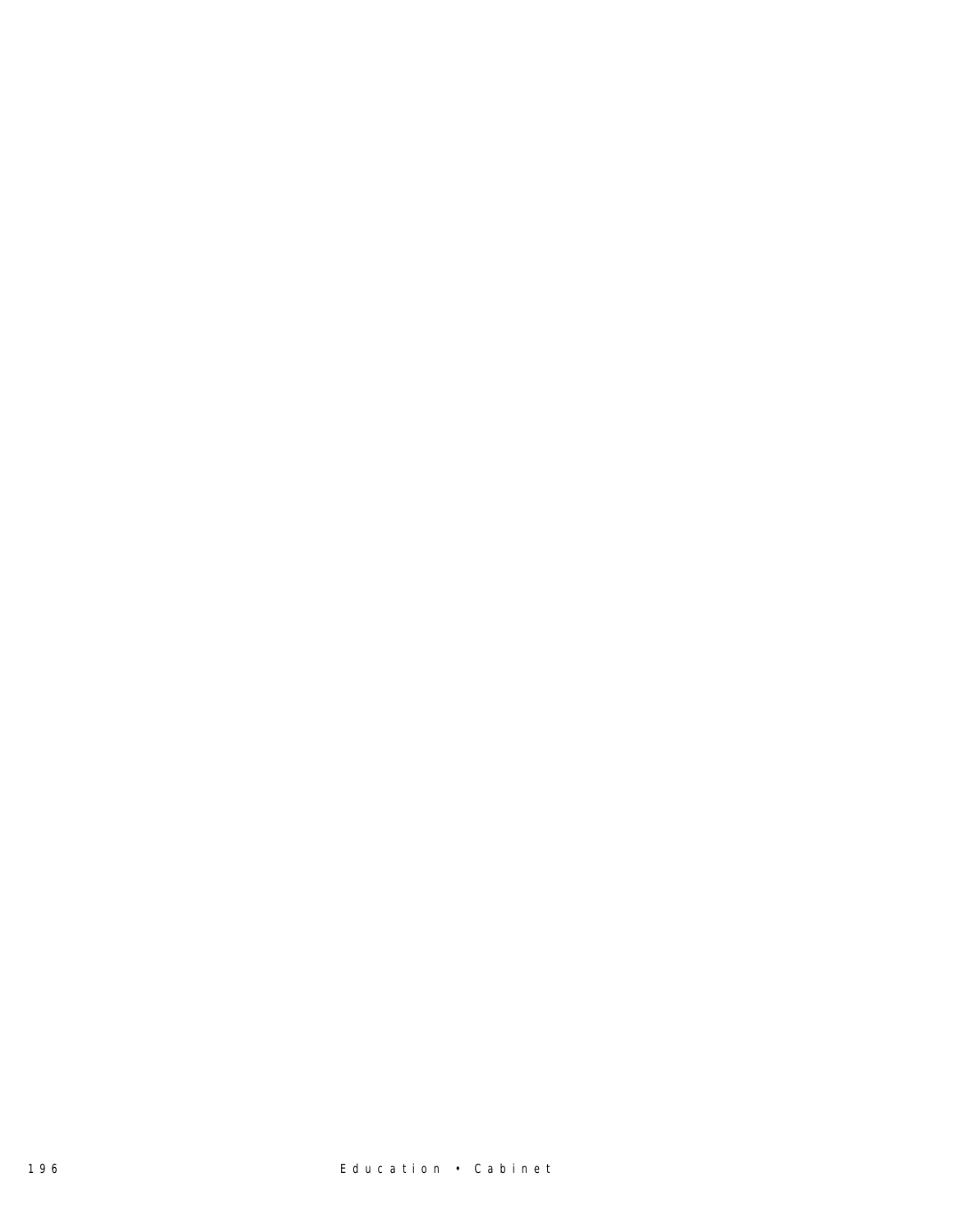### Boston Public Schools Operating Budget

*John McDonough, Interim Superintendent , Appropriation 101* 

### *Department Mission*

We welcome the children of this city into the Boston Public Schools, where effective teaching and learning prepare all of our students to achieve at high levels, and where the entire community works together to focus on children.

### *Selected Performance Strategies*

#### *General School Purposes*

- To ensure all students achieve MCAS proficiency.
- To close the achievement gap.
- To graduate all students from high school prepared for college and career success.

| <b>Operating Budget</b>      | Program Name                                                                                                                                                                                                                                                                                                                                                                                                                                                                                                                                                                                                                                                                                                                                                                                                                                                                                                                              | Total Actual '12                                                                                                                                                                                                                                                                                           | Total Actual '13                                                                                                                                                                                                                                                                                               | <b>Total Approp '14</b>                                                                                                                                                                                                                         | <b>Total Budget '15</b>                                                                                                                                                                                                                                                                                                                                                                       |
|------------------------------|-------------------------------------------------------------------------------------------------------------------------------------------------------------------------------------------------------------------------------------------------------------------------------------------------------------------------------------------------------------------------------------------------------------------------------------------------------------------------------------------------------------------------------------------------------------------------------------------------------------------------------------------------------------------------------------------------------------------------------------------------------------------------------------------------------------------------------------------------------------------------------------------------------------------------------------------|------------------------------------------------------------------------------------------------------------------------------------------------------------------------------------------------------------------------------------------------------------------------------------------------------------|----------------------------------------------------------------------------------------------------------------------------------------------------------------------------------------------------------------------------------------------------------------------------------------------------------------|-------------------------------------------------------------------------------------------------------------------------------------------------------------------------------------------------------------------------------------------------|-----------------------------------------------------------------------------------------------------------------------------------------------------------------------------------------------------------------------------------------------------------------------------------------------------------------------------------------------------------------------------------------------|
|                              | <b>General School Purposes</b>                                                                                                                                                                                                                                                                                                                                                                                                                                                                                                                                                                                                                                                                                                                                                                                                                                                                                                            | 831,342,693                                                                                                                                                                                                                                                                                                | 881,202,782                                                                                                                                                                                                                                                                                                    | 937, 961, 741                                                                                                                                                                                                                                   | 974,928,600                                                                                                                                                                                                                                                                                                                                                                                   |
|                              | <b>Total</b>                                                                                                                                                                                                                                                                                                                                                                                                                                                                                                                                                                                                                                                                                                                                                                                                                                                                                                                              | 831,342,693                                                                                                                                                                                                                                                                                                | 881,202,782                                                                                                                                                                                                                                                                                                    | 937,961,741                                                                                                                                                                                                                                     | 974,928,600                                                                                                                                                                                                                                                                                                                                                                                   |
| <b>External Funds Budget</b> | <b>Fund Name</b>                                                                                                                                                                                                                                                                                                                                                                                                                                                                                                                                                                                                                                                                                                                                                                                                                                                                                                                          | Total Actual '12                                                                                                                                                                                                                                                                                           | Total Actual '13                                                                                                                                                                                                                                                                                               | <b>Total Approp '14</b>                                                                                                                                                                                                                         | <b>Total Budget '15</b>                                                                                                                                                                                                                                                                                                                                                                       |
|                              | 21st Century Community Learn<br>Academic Support<br><b>Adult Education Fund</b><br><b>Advanced Placement Incentives</b><br>After School Program Project Altera<br><b>AIDS</b> Education<br><b>American History Scriptures</b><br>Anti-Bullying Service Learning<br><b>ARABIC Summer Academy</b><br><b>ARRA</b> - Earned Indirect<br>ARRA - Education Jobs Program Fund<br><b>ARRA</b> - Equipment Assistance<br><b>ARRA - IDEA</b><br>ARRA - IDEA Early Childhood<br><b>ARRA - McKinney Homeless</b><br><b>ARRA</b> - Obesity Prevention Initiative<br>ARRA - Race To The Top<br>ARRA - School Improvement<br>ARRA - Title 11-D Prof. Develop<br>ARRA - Title I<br>ARRA - Title I School Improvement<br>ARRA - Title II Technology<br><b>ARRA</b> - Tobacco Prevention Initiative<br><b>BATEC</b><br>Boston Adult High School<br>Boston Energy in Science Teaching<br><b>Boston Science Partnership</b><br>Carol M. White Phys Ed Program | 1,512,420<br>508,359<br>173,760<br>836,889<br>38.959<br>386,864<br>4,273<br>56,832<br>646,934<br>10,378,806<br>27,775<br>1,823,668<br>41,514<br>13,984<br>1,102,042<br>3,910,414<br>1,011,551<br>69,041<br>7,007,328<br>7,403,517<br>111.852<br>338,478<br>$-10,782$<br>0<br>153,945<br>121,106<br>570,001 | 731,124<br>677,988<br>203,665<br>44,929<br>$\Omega$<br>27,945<br>56,583<br>$\Omega$<br>91,196<br>188,406<br>0<br>$\Omega$<br>291.051<br>143,365<br>$\Omega$<br>91,932<br>12,061,547<br>1,126,934<br>$\Omega$<br>525,666<br>7,200,047<br>10.590<br>84,378<br>$\Omega$<br>16,882<br>149,765<br>22,835<br>459,492 | 375,000<br>734,284<br>170,000<br>0<br>0<br>0<br>$\Omega$<br>$\Omega$<br>$\Omega$<br>$\Omega$<br>0<br>$\Omega$<br>$\Omega$<br>$\Omega$<br>0<br>$\Omega$<br>13,300,118<br>560,716<br>0<br>0<br>$\Omega$<br>0<br>$\Omega$<br>0<br>0<br>0<br>0<br>0 | 727,333<br>648,292<br>170,709<br>$\theta$<br>$\Omega$<br>$\theta$<br>$\overline{0}$<br>$\overline{0}$<br>$\overline{0}$<br>$\Omega$<br>$\overline{0}$<br>$\Omega$<br>$\overline{0}$<br>$\Omega$<br>$\overline{0}$<br>$\Omega$<br>$\Omega$<br>2,141,250<br>$\Omega$<br>$\overline{0}$<br>$\Omega$<br>$\theta$<br>$\Omega$<br>$\theta$<br>$\theta$<br>$\overline{0}$<br>$\mathbf 0$<br>$\Omega$ |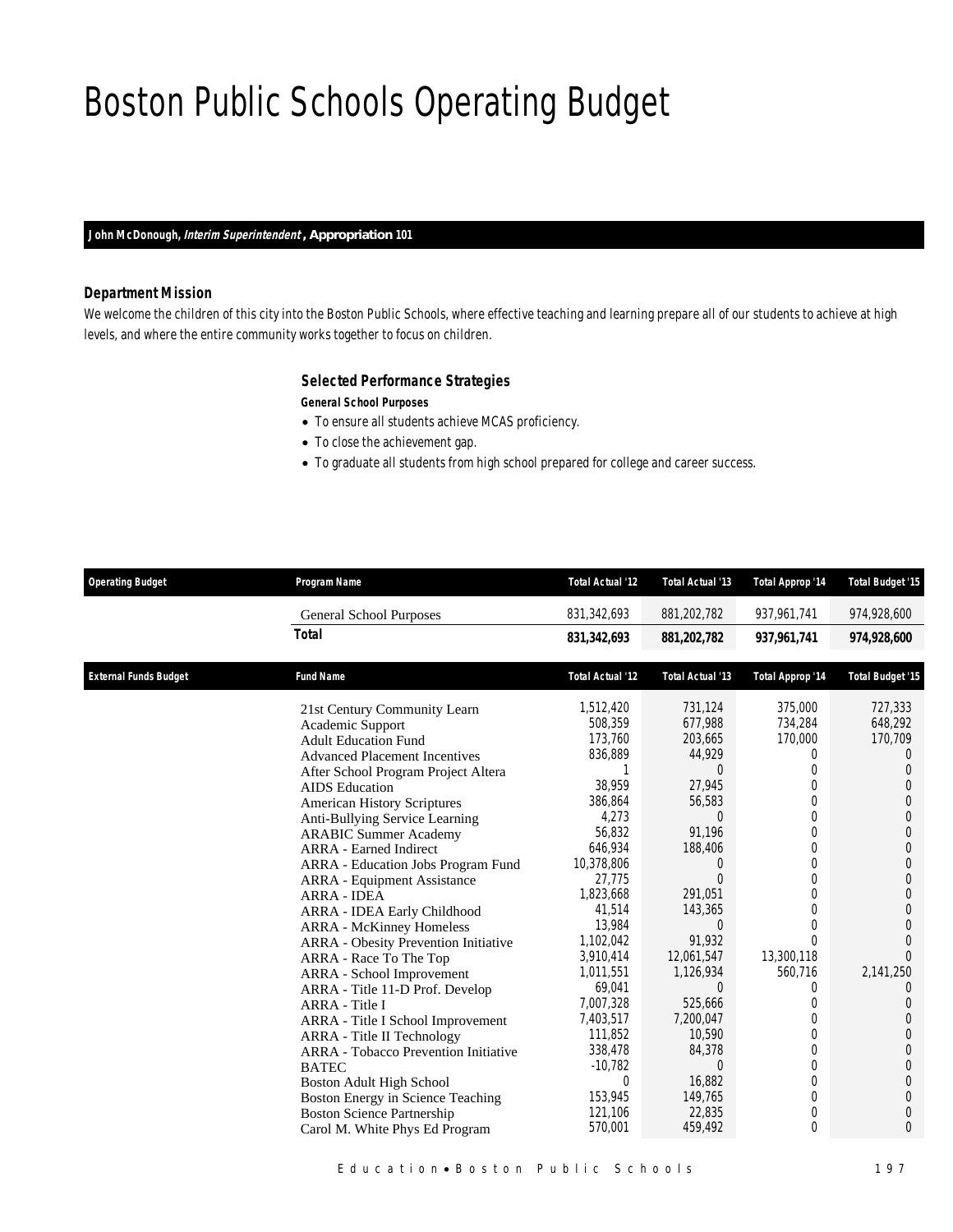| Choice Neighborhood Grant                          | 0                       | 40,307                | 0                | $\theta$                 |
|----------------------------------------------------|-------------------------|-----------------------|------------------|--------------------------|
| Class2003 - Support                                | 74,960                  | 40                    | 0                | 0                        |
| Commonwealth Technical Alliance                    | 491                     | 0                     | 0                | $\theta$                 |
| Community Partnership Program                      | 1,280,495               | 1,312,898             | 1,128,186        | 1,269,042                |
| <b>Community Service Learning</b>                  | 5,254                   | 0                     | 0                | $\cup$                   |
| Comprehensive School Reform                        | 0<br>12                 | 318<br>247            | 0<br>0           | $\theta$                 |
| <b>Dropout Prevention Work Group</b>               | 18,381                  |                       | 0                | 0<br>0                   |
| Drug Free Schools                                  | $\sigma$                | 12,031<br>50,000      | 100,000          | 100,000                  |
| <b>Early Education Partnerships</b>                | 11,364                  | 48,556                | 38,000           | 239,284                  |
| Early Literacy Intervention<br>Early Reading First | $\sigma$                | $-114$                | 0                | $\cup$                   |
| Empowering Teens thru Health                       | 0                       | 0                     | 0                | 274,999                  |
| Enhanced Ed Through Tech                           | 729                     | $\overline{0}$        | 0                | U                        |
| <b>Equity and Diversity</b>                        | 68,886                  | 71,878                | 0                | $\theta$                 |
| <b>E-Rate Fund</b>                                 | $\overline{0}$          | 122,400               | 0                | $\theta$                 |
| <b>Expanded Learning Time</b>                      | 2,699,368               | 1,268,912             | 1,244,100        | 1,244,100                |
| External Diploma                                   | 26,152                  | 82,792                | 100,000          | 99,970                   |
| <b>Facilities Fund</b>                             | $\overline{0}$          | 475,174               | 0                | $\cup$                   |
| Farm to School Initiative                          | 52,517                  | 53,935                | 50,000           | 0                        |
| <b>First Student Settlement</b>                    | 700,000                 | 0                     | 0                | 0                        |
| Foreign Lanaguage Assistance Program               | 217,304                 | 119,690               | 0                | $\theta$                 |
| Fresh Fruit & Vegetable Program                    | 835,353                 | 695,527               | 791,640          | 785,160                  |
| Full Service Community School                      | 559,533                 | 618,735               | 500,000          | 500,000                  |
| <b>GED Test Score</b>                              | 5,370                   | 6,417                 | 6,284            | 6,284                    |
| <b>Impact Aid</b>                                  | 0                       | 1,227,864             | 0                | $\overline{0}$           |
| Indirect                                           | 233,180                 | 2,767,525             | 0                | 0                        |
| Innovation Implementation                          | 49,353                  | 647                   | 0                | $\theta$                 |
| <b>Innovation School Planning</b>                  | 57,024                  | 33,220                | 0                | $\theta$                 |
| <b>Instrument Account</b>                          | $\sigma$                | 860                   | 0                | $\mathbf 0$              |
| International Research & Studies                   | 85,585                  | 17,675                | 0                | $\theta$                 |
| Kindergarten Curriculum Development                | 7,500                   | 0                     | 0                | 0                        |
| Lee Academy Pilot School                           | 117,922                 | 71,796                | 0                | $\Omega$                 |
| LEP - Summer Support                               | $\sigma$<br>108,770     | 4,066<br>2,180        | 0<br>0           | 16,717<br>$\overline{0}$ |
| Literacy Partnership                               | 0                       | 44,953                | 0                |                          |
| Mass Innovation School Improvement                 | 393,575                 | 338,329               | 0                | 237,500                  |
| MassGrad Implemenation<br>Math Science Partnership | 62,963                  | 582                   | 0                | $\Omega$                 |
| <b>McKinney Homeless</b>                           | 79,370                  | 49,084                | 50,000           | 50,000                   |
| Miscrosoft Cy Pres Vouc                            | $\overline{0}$          | 68,442                | 0                | $\theta$                 |
| National Center For Teacher Effectiveness          | 173,909                 | 137,578               | 0                | 0                        |
| Nutrition Summer Start Up                          | 40,972                  | 36,835                | 0                | 0                        |
| Ocean Communities in Education                     | 745                     | 38,423                | 0                | $\Omega$                 |
| Perkins Vocational Education                       | 1,356,946               | 1,397,346             | 1,447,920        | 1,447,920                |
| <b>Public Charter Schools</b>                      | $\overline{0}$          | 0                     | 0                | $\theta$                 |
| Quality Full-Day Kindergarten                      | 2,080,413               | 2,492,791             | 1,771,697        | 1,771,697                |
| <b>Reading First</b>                               | $\boldsymbol{0}$        | $-153$                | $\boldsymbol{0}$ | $\theta$                 |
| Reading First/Professional Development             | 451                     | 0                     | 0                | $\theta$                 |
| Reading Recovery                                   | 11,826                  | 16,898                | 27,108           | 43,538                   |
| ROTC                                               | 911,262                 | 928,394               | 961,000          | 960,000                  |
| SAELP-Leadership Develop                           | 12,001                  | 396                   | 0                | $\cup$                   |
| Safe Drug-Free School Emerg                        | $\sigma$                | 0                     | 0                | $\theta$                 |
| Safe Schools                                       | 0                       | 0                     | 0                | 0                        |
| Scaling Up Diplomas Now                            | 308,210                 | $-45,981$             | 0                | 0                        |
| School Achievement                                 | 115,623                 | 97,639                | 0<br>0           | $\mathbf 0$              |
| School Improvement Program                         | $-22,190$<br>29,547,862 | 308,506<br>28,880,306 |                  | 0                        |
| School Lunch - Food Services                       | $\theta$                | 0                     | 27,904,967<br>0  | 28,294,621<br>U          |
| School Support<br>Science Ed Fellowship            | 98,500                  | 35,267                | 0                | 0                        |
| Secondary School Reading                           | 0                       | 0                     | 0                | $\theta$                 |
| SPED / Professional Dev                            | 169,038                 | 215,381               | 0                | 0                        |
| SPED 188 Early Childhood                           | 238,477                 | 621,298               | 487,507          | 484,467                  |
| SPED High Needs/School Preliminary                 | $\overline{0}$          | 0                     | 0                |                          |
| <b>SPED IDEA</b>                                   | 20,014,610              | 20,776,115            | 18,009,517       | 17,459,532               |
| SPED IDEA Y.A.L.D.                                 | 9,990                   | 4,985                 | 0                | $\cup$                   |
| <b>SPED Reimbursement</b>                          | 10,552,010              | 13,739,307            | 14,055,572       | 14,097,796               |
| <b>State Workplace Education</b>                   | $\overline{0}$          | 0                     | 0                | $\cup$                   |
| State4Stem                                         | 46,019                  | 41,760                | 0                | $\overline{0}$           |
| STEM - Early College HS                            | 23,997                  | 50,000                | 0                | 26,000                   |
| Strategic Alliance For Health                      | 181,467                 | 91,183                | 0                | $\overline{0}$           |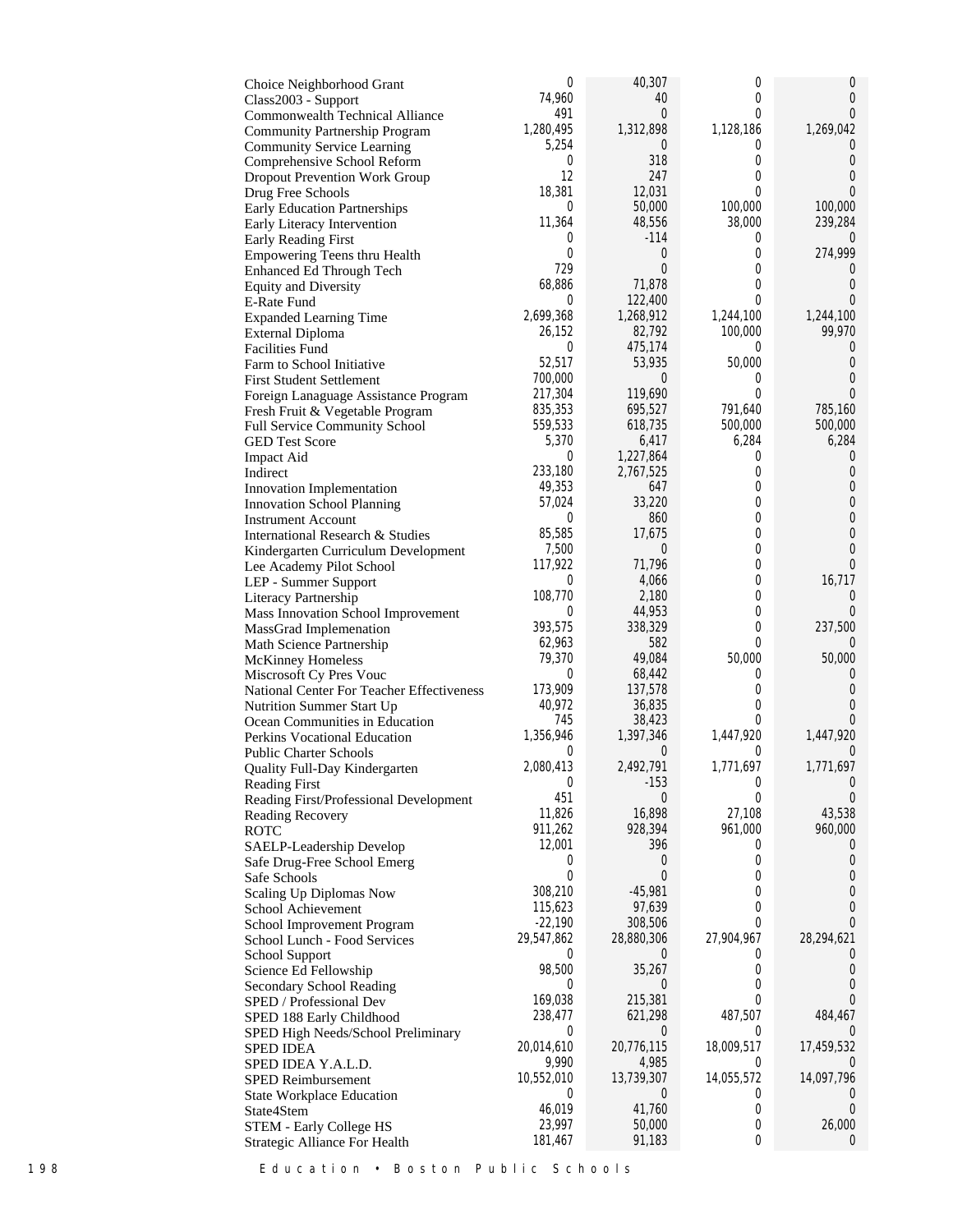|                         | Summer Enhancement Program            | 1,775       | 0           |                  | 20,000            |
|-------------------------|---------------------------------------|-------------|-------------|------------------|-------------------|
|                         | Summer Food Program                   | 1,517,443   | 1,315,948   | 1,697,097        | 1,724,584         |
|                         | Support/Under Performance Dist        | $-43,993$   | 161,488     |                  |                   |
|                         | <b>Supporting Family Literacy</b>     |             | 5,000       | $\left( \right)$ |                   |
|                         | <b>Sustainable Materials Recovery</b> | N           |             |                  | 15,000            |
|                         | Teacher Incentive Fund                | 110,061     | $-59,300$   |                  | $\left( \right)$  |
|                         | <b>Tech Data Driven Decisions</b>     | 0           |             |                  |                   |
|                         | <b>Tech Enhancement Options</b>       | 163,133     | 58,896      |                  |                   |
|                         | <b>Technology Fund</b>                | 0           | 6,330       |                  |                   |
|                         | Teen Pregnancy Prevention             | 122,256     | 70,462      | 100,000          | 96,619            |
|                         | TILT - Turnaround with Inc Learn Time | 43,734      | 1,068,890   | 855,950          |                   |
|                         | Title I                               | 37,626,200  | 27,614,552  | 35,044,301       | 31,511,022        |
|                         | Title I - Carry Forward               | 3,026       | 4,826       |                  |                   |
|                         | Title I - Distribution                | 5,996,104   | 6,372,150   |                  |                   |
|                         | Title I - School Redesign Grt         | 10,254      | 1,534       |                  |                   |
|                         | Title I - Supplemental Support        | 901         | 68,013      |                  |                   |
|                         | Title II - Teacher Quality            | 7,051,835   | 7,569,033   | 5,877,689        | 5,292,236         |
|                         | Title III - Bilingual Lang Acq        | 3,382,885   | 3,211,634   | 2,624,620        | 2,561,659         |
|                         | Title III - Language Instruction      | 498,912     | 0           |                  |                   |
|                         | Title V Innovative Programs           | 0           | $-14$       |                  |                   |
|                         | <b>Transportation Fund</b>            | Λ           | 2,450       |                  |                   |
|                         | Universal Pre-Kindergarten            | 7,100       | 0           |                  |                   |
|                         | Wallace Leadership Dev SAELP          | 9,971       | 29          |                  | 0                 |
|                         | Total                                 | 168,364,676 | 151,149,509 | 130,013,274      | 114,317,331       |
| <b>Operating Budget</b> |                                       | Actual '12  | Actual '13  | Approp '14       | <b>Budget '15</b> |
|                         |                                       |             |             |                  |                   |
|                         | <b>Personnel Services</b>             | 664,407,795 | 696,289,231 | 724,574,980      | 760,294,428       |
|                         | Non Personnel                         | 166,934,898 | 184,913,551 | 213,386,761      | 214,634,172       |

*Total 831,342,693 881,202,782 937,961,741 974,928,600*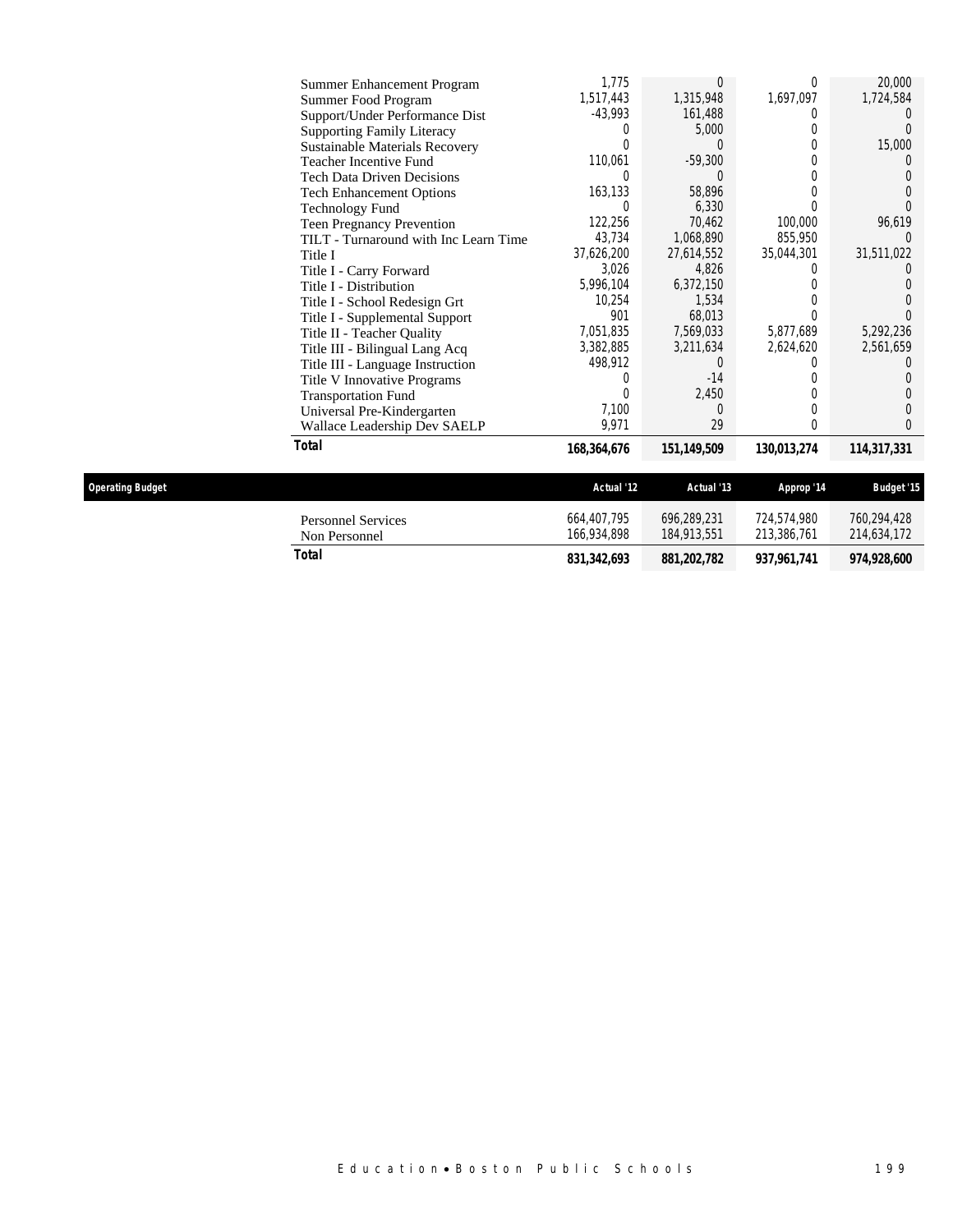### Boston Public Schools Operating Budget

### *Authorizing Statutes*

- Rev. St. 1647, ch. 23, § 10 Rev. St.
- General Laws and Liberties of the Massachusetts Colony (1672).
- Massachusetts Constitution, Mass. Const. part II ch. 5, § 2.
- Boston City Charter, 1821 Mass. Acts ch. 110, §19.
- 1987 Mass. Acts ch. 613.
- 1991 Mass. Acts ch. 108.
- Education Reform Act, 1993 Mass. Acts ch. 71, as amended.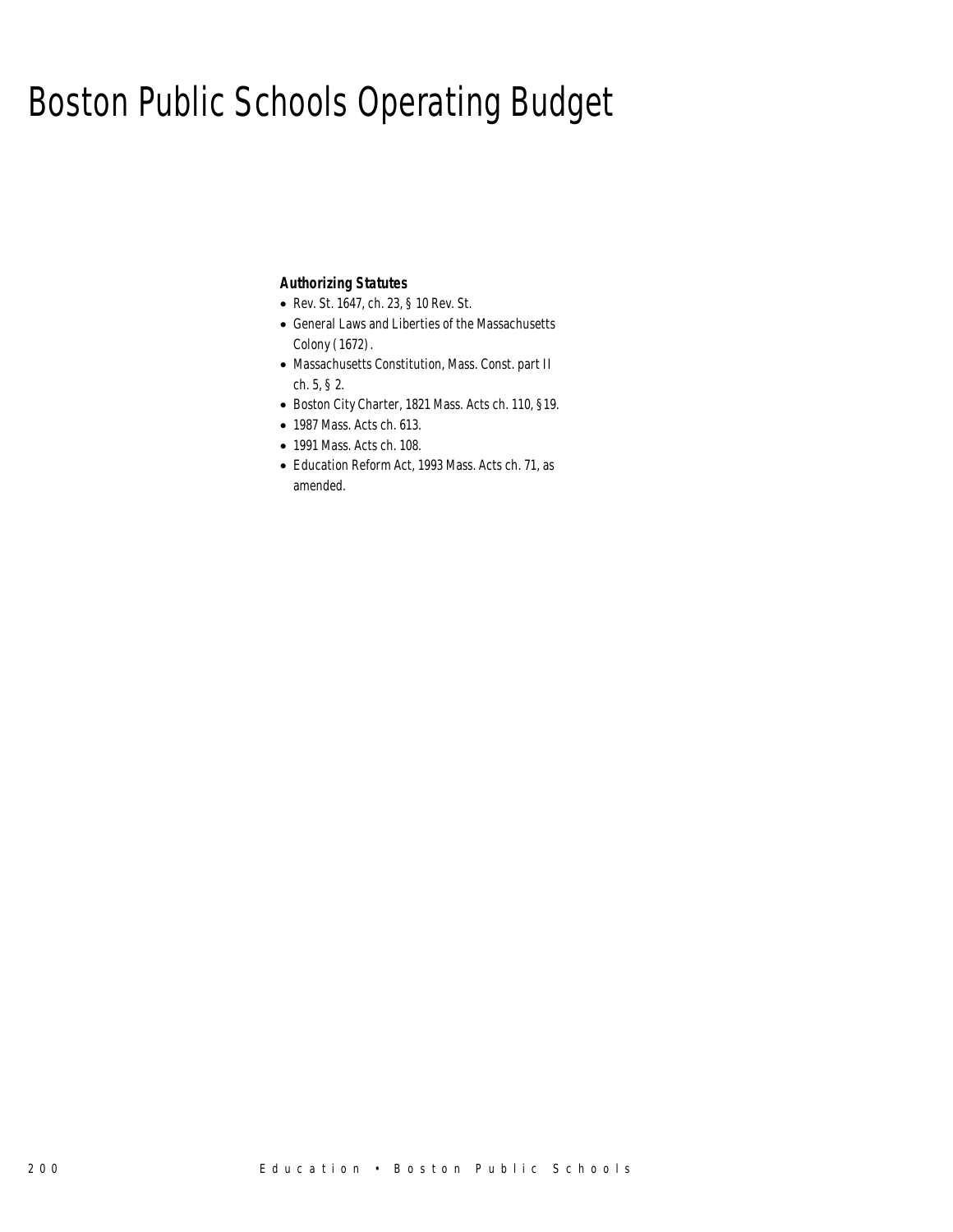# Department History

| 51000 Permanent Employees<br>545,140,746<br>568,753,356<br>605,494,810<br>36,741,454<br>514,633,575<br>51100 Emergency Employees<br>12,888,770<br>13,778,944<br>7,502,133<br>7,361,244<br>$-140,889$<br>10,200,729<br>51200 Overtime<br>5,947,482<br>6,808,448<br>7,108,404<br>3,092,325<br>51300 Part Time Employees<br>9.989.095<br>10,622,264<br>10,353,528<br>12,934,144<br>2,580,616<br>94,936,703<br>51400 Health Insurance<br>94,960,577<br>102,205,133<br>95,779,553<br>$-6,425,580$<br>14,532,035<br>51500 Pension & Annunity<br>12,160,551<br>11,810,315<br>14,690,517<br>158,482<br>4,219,977<br>2,623,881<br>51600 Unemployment Compensation<br>2,872,273<br>3,464,494<br>$-840,613$<br>3,329,735<br>51700 Workers' Compensation<br>3,235,306<br>3,402,119<br>$-52,043$<br>3,454,162<br>51900 Medicare<br>6,372,458<br>6,989,805<br>7,201,733<br>7,807,443<br>605,710<br><b>Total Personnel Services</b><br>35,719,462<br>664,407,791<br>696,289,233<br>724,574,978<br>760,294,440<br><b>Contractual Services</b><br>FY13 Expenditure<br><b>FY14 Appropriation</b><br><b>FY12 Expenditure</b><br><b>FY15 Adopted</b><br>Inc/Dec 14 vs 15<br>481,466<br>1,034,930<br>1,356,717<br>1,660,368<br>303,651<br>52100 Communications<br>52200 Utilities<br>21,525,794<br>18,904,773<br>21,760,850<br>20,827,213<br>$-933,637$<br>52300 Contracted Ed. Services<br>25,434,375<br>25,954,994<br>26,365,170<br>24,445,947<br>410,176<br>52400 Snow Removal<br>387,156<br>52,440<br>407,500<br>407,500<br>$\Omega$<br>$\Omega$<br>52500 Garbage/Waste Removal<br>$\mathbf 0$<br>0<br>$\theta$<br>0<br>52600 Repairs Buildings & Structures<br>14,268,443<br>14,671,141<br>14,637,536<br>15.757.871<br>1,120,335<br>52700 Repairs & Service of Equipment<br>6,477<br>3,522<br>6,500<br>6,500<br>U<br>76,309,339<br>52800 Transportation of Persons<br>70,504,647<br>85,954,224<br>87,714,665<br>1,760,441<br>52900 Contracted Services<br>15,154,597<br>20,450,877<br>24,737,840<br>33,335,651<br>8,597,811<br>11,258,777<br><b>Total Contractual Services</b><br>144, 153, 506<br>159,482,418<br>174,816,161<br>186,074,938<br><b>Supplies &amp; Materials</b><br>FY12 Expenditure<br><b>FY13 Expenditure</b><br>FY15 Adopted<br>Inc/Dec 14 vs 15<br><b>FY14 Appropriation</b><br>171,819<br>137,842<br>270,727<br>248,727<br>$-22,000$<br>53000 Auto Energy Supplies<br>53200 Food Supplies<br>609,324<br>2.623.891<br>210,611<br>186,492<br>$-24,119$<br>53400 Custodial Supplies<br>0<br>0<br>$\theta$<br>0<br>$\mathbf{0}$<br>28,580<br>53500 Med, Dental, & Hosp Supply<br>27,095<br>26,827<br>27,580<br>1,000<br>53600 Office Supplies and Materials<br>$-7,715$<br>349,987<br>350,361<br>393,286<br>385,571<br>$-1,470,791$<br>53800 Educational Supplies & Mat<br>5,227,349<br>4,698,603<br>5,737,792<br>4,267,001<br>53900 Misc Supplies & Materials<br>1,135,987<br>$-220,067$<br>1,121,966<br>1,015,553<br>1,356,054<br>8,853,077<br>7,996,050<br>$-1,743,692$<br><b>Total Supplies &amp; Materials</b><br>7,507,540<br>6,252,358<br><b>Current Chgs &amp; Oblig</b><br>FY12 Expenditure<br>FY13 Expenditure<br><b>FY14 Appropriation</b><br>FY15 Adopted<br>Inc/Dec 14 vs 15<br>1,028,442<br>953,569<br>574,389<br>761,790<br>187,401<br>54300 Workers' Comp Medical<br>54400 Legal Liabilities<br>0<br>0<br>$\boldsymbol{0}$<br>0<br>$\mathbf 0$<br>54600 Current Charges H&I<br>$\mathbf 0$<br>$\boldsymbol{0}$<br>$\overline{0}$<br>$\mathbf 0$<br>$\mathbf{0}$<br>54800 Reserve Account<br>$\overline{0}$<br>0<br>15,446,996<br>5,923,389<br>$-9,523,607$<br>54900 Other Current Charges<br>3,633,704<br>4,068,095<br>3,852,191<br>$-215,904$<br>3,171,880<br>$-9,552,110$<br>Total Current Chgs & Oblig<br>4,587,273<br>20,089,480<br>10,537,370<br>4,200,322<br><b>Fauinment</b><br><b>FY15 Adonted</b><br><b>FY12 Expenditure</b><br><b>FY13 Expenditure</b><br><b>FY14 Appropriation</b><br>$Inc/Dec$ 14 $vs$ 15 |                             | <b>FY12 Expenditure</b> | <b>FY13 Expenditure</b> | <b>FY14 Appropriation</b> | FY15 Adopted | Inc/Dec 14 vs 15 |
|---------------------------------------------------------------------------------------------------------------------------------------------------------------------------------------------------------------------------------------------------------------------------------------------------------------------------------------------------------------------------------------------------------------------------------------------------------------------------------------------------------------------------------------------------------------------------------------------------------------------------------------------------------------------------------------------------------------------------------------------------------------------------------------------------------------------------------------------------------------------------------------------------------------------------------------------------------------------------------------------------------------------------------------------------------------------------------------------------------------------------------------------------------------------------------------------------------------------------------------------------------------------------------------------------------------------------------------------------------------------------------------------------------------------------------------------------------------------------------------------------------------------------------------------------------------------------------------------------------------------------------------------------------------------------------------------------------------------------------------------------------------------------------------------------------------------------------------------------------------------------------------------------------------------------------------------------------------------------------------------------------------------------------------------------------------------------------------------------------------------------------------------------------------------------------------------------------------------------------------------------------------------------------------------------------------------------------------------------------------------------------------------------------------------------------------------------------------------------------------------------------------------------------------------------------------------------------------------------------------------------------------------------------------------------------------------------------------------------------------------------------------------------------------------------------------------------------------------------------------------------------------------------------------------------------------------------------------------------------------------------------------------------------------------------------------------------------------------------------------------------------------------------------------------------------------------------------------------------------------------------------------------------------------------------------------------------------------------------------------------------------------------------------------------------------------------------------------------------------------------------------------------------------------------------------------------------------------------------------------------------------------------------------------------------------------------------------------------------------------------------------------------------------------------------------------------------------------------------------------------------------------------------------------------------------------|-----------------------------|-------------------------|-------------------------|---------------------------|--------------|------------------|
|                                                                                                                                                                                                                                                                                                                                                                                                                                                                                                                                                                                                                                                                                                                                                                                                                                                                                                                                                                                                                                                                                                                                                                                                                                                                                                                                                                                                                                                                                                                                                                                                                                                                                                                                                                                                                                                                                                                                                                                                                                                                                                                                                                                                                                                                                                                                                                                                                                                                                                                                                                                                                                                                                                                                                                                                                                                                                                                                                                                                                                                                                                                                                                                                                                                                                                                                                                                                                                                                                                                                                                                                                                                                                                                                                                                                                                                                                                                                       |                             |                         |                         |                           |              |                  |
|                                                                                                                                                                                                                                                                                                                                                                                                                                                                                                                                                                                                                                                                                                                                                                                                                                                                                                                                                                                                                                                                                                                                                                                                                                                                                                                                                                                                                                                                                                                                                                                                                                                                                                                                                                                                                                                                                                                                                                                                                                                                                                                                                                                                                                                                                                                                                                                                                                                                                                                                                                                                                                                                                                                                                                                                                                                                                                                                                                                                                                                                                                                                                                                                                                                                                                                                                                                                                                                                                                                                                                                                                                                                                                                                                                                                                                                                                                                                       |                             |                         |                         |                           |              |                  |
|                                                                                                                                                                                                                                                                                                                                                                                                                                                                                                                                                                                                                                                                                                                                                                                                                                                                                                                                                                                                                                                                                                                                                                                                                                                                                                                                                                                                                                                                                                                                                                                                                                                                                                                                                                                                                                                                                                                                                                                                                                                                                                                                                                                                                                                                                                                                                                                                                                                                                                                                                                                                                                                                                                                                                                                                                                                                                                                                                                                                                                                                                                                                                                                                                                                                                                                                                                                                                                                                                                                                                                                                                                                                                                                                                                                                                                                                                                                                       |                             |                         |                         |                           |              |                  |
|                                                                                                                                                                                                                                                                                                                                                                                                                                                                                                                                                                                                                                                                                                                                                                                                                                                                                                                                                                                                                                                                                                                                                                                                                                                                                                                                                                                                                                                                                                                                                                                                                                                                                                                                                                                                                                                                                                                                                                                                                                                                                                                                                                                                                                                                                                                                                                                                                                                                                                                                                                                                                                                                                                                                                                                                                                                                                                                                                                                                                                                                                                                                                                                                                                                                                                                                                                                                                                                                                                                                                                                                                                                                                                                                                                                                                                                                                                                                       |                             |                         |                         |                           |              |                  |
|                                                                                                                                                                                                                                                                                                                                                                                                                                                                                                                                                                                                                                                                                                                                                                                                                                                                                                                                                                                                                                                                                                                                                                                                                                                                                                                                                                                                                                                                                                                                                                                                                                                                                                                                                                                                                                                                                                                                                                                                                                                                                                                                                                                                                                                                                                                                                                                                                                                                                                                                                                                                                                                                                                                                                                                                                                                                                                                                                                                                                                                                                                                                                                                                                                                                                                                                                                                                                                                                                                                                                                                                                                                                                                                                                                                                                                                                                                                                       |                             |                         |                         |                           |              |                  |
|                                                                                                                                                                                                                                                                                                                                                                                                                                                                                                                                                                                                                                                                                                                                                                                                                                                                                                                                                                                                                                                                                                                                                                                                                                                                                                                                                                                                                                                                                                                                                                                                                                                                                                                                                                                                                                                                                                                                                                                                                                                                                                                                                                                                                                                                                                                                                                                                                                                                                                                                                                                                                                                                                                                                                                                                                                                                                                                                                                                                                                                                                                                                                                                                                                                                                                                                                                                                                                                                                                                                                                                                                                                                                                                                                                                                                                                                                                                                       |                             |                         |                         |                           |              |                  |
|                                                                                                                                                                                                                                                                                                                                                                                                                                                                                                                                                                                                                                                                                                                                                                                                                                                                                                                                                                                                                                                                                                                                                                                                                                                                                                                                                                                                                                                                                                                                                                                                                                                                                                                                                                                                                                                                                                                                                                                                                                                                                                                                                                                                                                                                                                                                                                                                                                                                                                                                                                                                                                                                                                                                                                                                                                                                                                                                                                                                                                                                                                                                                                                                                                                                                                                                                                                                                                                                                                                                                                                                                                                                                                                                                                                                                                                                                                                                       |                             |                         |                         |                           |              |                  |
|                                                                                                                                                                                                                                                                                                                                                                                                                                                                                                                                                                                                                                                                                                                                                                                                                                                                                                                                                                                                                                                                                                                                                                                                                                                                                                                                                                                                                                                                                                                                                                                                                                                                                                                                                                                                                                                                                                                                                                                                                                                                                                                                                                                                                                                                                                                                                                                                                                                                                                                                                                                                                                                                                                                                                                                                                                                                                                                                                                                                                                                                                                                                                                                                                                                                                                                                                                                                                                                                                                                                                                                                                                                                                                                                                                                                                                                                                                                                       |                             |                         |                         |                           |              |                  |
|                                                                                                                                                                                                                                                                                                                                                                                                                                                                                                                                                                                                                                                                                                                                                                                                                                                                                                                                                                                                                                                                                                                                                                                                                                                                                                                                                                                                                                                                                                                                                                                                                                                                                                                                                                                                                                                                                                                                                                                                                                                                                                                                                                                                                                                                                                                                                                                                                                                                                                                                                                                                                                                                                                                                                                                                                                                                                                                                                                                                                                                                                                                                                                                                                                                                                                                                                                                                                                                                                                                                                                                                                                                                                                                                                                                                                                                                                                                                       |                             |                         |                         |                           |              |                  |
|                                                                                                                                                                                                                                                                                                                                                                                                                                                                                                                                                                                                                                                                                                                                                                                                                                                                                                                                                                                                                                                                                                                                                                                                                                                                                                                                                                                                                                                                                                                                                                                                                                                                                                                                                                                                                                                                                                                                                                                                                                                                                                                                                                                                                                                                                                                                                                                                                                                                                                                                                                                                                                                                                                                                                                                                                                                                                                                                                                                                                                                                                                                                                                                                                                                                                                                                                                                                                                                                                                                                                                                                                                                                                                                                                                                                                                                                                                                                       |                             |                         |                         |                           |              |                  |
|                                                                                                                                                                                                                                                                                                                                                                                                                                                                                                                                                                                                                                                                                                                                                                                                                                                                                                                                                                                                                                                                                                                                                                                                                                                                                                                                                                                                                                                                                                                                                                                                                                                                                                                                                                                                                                                                                                                                                                                                                                                                                                                                                                                                                                                                                                                                                                                                                                                                                                                                                                                                                                                                                                                                                                                                                                                                                                                                                                                                                                                                                                                                                                                                                                                                                                                                                                                                                                                                                                                                                                                                                                                                                                                                                                                                                                                                                                                                       |                             |                         |                         |                           |              |                  |
|                                                                                                                                                                                                                                                                                                                                                                                                                                                                                                                                                                                                                                                                                                                                                                                                                                                                                                                                                                                                                                                                                                                                                                                                                                                                                                                                                                                                                                                                                                                                                                                                                                                                                                                                                                                                                                                                                                                                                                                                                                                                                                                                                                                                                                                                                                                                                                                                                                                                                                                                                                                                                                                                                                                                                                                                                                                                                                                                                                                                                                                                                                                                                                                                                                                                                                                                                                                                                                                                                                                                                                                                                                                                                                                                                                                                                                                                                                                                       |                             |                         |                         |                           |              |                  |
|                                                                                                                                                                                                                                                                                                                                                                                                                                                                                                                                                                                                                                                                                                                                                                                                                                                                                                                                                                                                                                                                                                                                                                                                                                                                                                                                                                                                                                                                                                                                                                                                                                                                                                                                                                                                                                                                                                                                                                                                                                                                                                                                                                                                                                                                                                                                                                                                                                                                                                                                                                                                                                                                                                                                                                                                                                                                                                                                                                                                                                                                                                                                                                                                                                                                                                                                                                                                                                                                                                                                                                                                                                                                                                                                                                                                                                                                                                                                       |                             |                         |                         |                           |              |                  |
|                                                                                                                                                                                                                                                                                                                                                                                                                                                                                                                                                                                                                                                                                                                                                                                                                                                                                                                                                                                                                                                                                                                                                                                                                                                                                                                                                                                                                                                                                                                                                                                                                                                                                                                                                                                                                                                                                                                                                                                                                                                                                                                                                                                                                                                                                                                                                                                                                                                                                                                                                                                                                                                                                                                                                                                                                                                                                                                                                                                                                                                                                                                                                                                                                                                                                                                                                                                                                                                                                                                                                                                                                                                                                                                                                                                                                                                                                                                                       |                             |                         |                         |                           |              |                  |
|                                                                                                                                                                                                                                                                                                                                                                                                                                                                                                                                                                                                                                                                                                                                                                                                                                                                                                                                                                                                                                                                                                                                                                                                                                                                                                                                                                                                                                                                                                                                                                                                                                                                                                                                                                                                                                                                                                                                                                                                                                                                                                                                                                                                                                                                                                                                                                                                                                                                                                                                                                                                                                                                                                                                                                                                                                                                                                                                                                                                                                                                                                                                                                                                                                                                                                                                                                                                                                                                                                                                                                                                                                                                                                                                                                                                                                                                                                                                       |                             |                         |                         |                           |              |                  |
|                                                                                                                                                                                                                                                                                                                                                                                                                                                                                                                                                                                                                                                                                                                                                                                                                                                                                                                                                                                                                                                                                                                                                                                                                                                                                                                                                                                                                                                                                                                                                                                                                                                                                                                                                                                                                                                                                                                                                                                                                                                                                                                                                                                                                                                                                                                                                                                                                                                                                                                                                                                                                                                                                                                                                                                                                                                                                                                                                                                                                                                                                                                                                                                                                                                                                                                                                                                                                                                                                                                                                                                                                                                                                                                                                                                                                                                                                                                                       |                             |                         |                         |                           |              |                  |
|                                                                                                                                                                                                                                                                                                                                                                                                                                                                                                                                                                                                                                                                                                                                                                                                                                                                                                                                                                                                                                                                                                                                                                                                                                                                                                                                                                                                                                                                                                                                                                                                                                                                                                                                                                                                                                                                                                                                                                                                                                                                                                                                                                                                                                                                                                                                                                                                                                                                                                                                                                                                                                                                                                                                                                                                                                                                                                                                                                                                                                                                                                                                                                                                                                                                                                                                                                                                                                                                                                                                                                                                                                                                                                                                                                                                                                                                                                                                       |                             |                         |                         |                           |              |                  |
|                                                                                                                                                                                                                                                                                                                                                                                                                                                                                                                                                                                                                                                                                                                                                                                                                                                                                                                                                                                                                                                                                                                                                                                                                                                                                                                                                                                                                                                                                                                                                                                                                                                                                                                                                                                                                                                                                                                                                                                                                                                                                                                                                                                                                                                                                                                                                                                                                                                                                                                                                                                                                                                                                                                                                                                                                                                                                                                                                                                                                                                                                                                                                                                                                                                                                                                                                                                                                                                                                                                                                                                                                                                                                                                                                                                                                                                                                                                                       |                             |                         |                         |                           |              |                  |
|                                                                                                                                                                                                                                                                                                                                                                                                                                                                                                                                                                                                                                                                                                                                                                                                                                                                                                                                                                                                                                                                                                                                                                                                                                                                                                                                                                                                                                                                                                                                                                                                                                                                                                                                                                                                                                                                                                                                                                                                                                                                                                                                                                                                                                                                                                                                                                                                                                                                                                                                                                                                                                                                                                                                                                                                                                                                                                                                                                                                                                                                                                                                                                                                                                                                                                                                                                                                                                                                                                                                                                                                                                                                                                                                                                                                                                                                                                                                       |                             |                         |                         |                           |              |                  |
|                                                                                                                                                                                                                                                                                                                                                                                                                                                                                                                                                                                                                                                                                                                                                                                                                                                                                                                                                                                                                                                                                                                                                                                                                                                                                                                                                                                                                                                                                                                                                                                                                                                                                                                                                                                                                                                                                                                                                                                                                                                                                                                                                                                                                                                                                                                                                                                                                                                                                                                                                                                                                                                                                                                                                                                                                                                                                                                                                                                                                                                                                                                                                                                                                                                                                                                                                                                                                                                                                                                                                                                                                                                                                                                                                                                                                                                                                                                                       |                             |                         |                         |                           |              |                  |
|                                                                                                                                                                                                                                                                                                                                                                                                                                                                                                                                                                                                                                                                                                                                                                                                                                                                                                                                                                                                                                                                                                                                                                                                                                                                                                                                                                                                                                                                                                                                                                                                                                                                                                                                                                                                                                                                                                                                                                                                                                                                                                                                                                                                                                                                                                                                                                                                                                                                                                                                                                                                                                                                                                                                                                                                                                                                                                                                                                                                                                                                                                                                                                                                                                                                                                                                                                                                                                                                                                                                                                                                                                                                                                                                                                                                                                                                                                                                       |                             |                         |                         |                           |              |                  |
|                                                                                                                                                                                                                                                                                                                                                                                                                                                                                                                                                                                                                                                                                                                                                                                                                                                                                                                                                                                                                                                                                                                                                                                                                                                                                                                                                                                                                                                                                                                                                                                                                                                                                                                                                                                                                                                                                                                                                                                                                                                                                                                                                                                                                                                                                                                                                                                                                                                                                                                                                                                                                                                                                                                                                                                                                                                                                                                                                                                                                                                                                                                                                                                                                                                                                                                                                                                                                                                                                                                                                                                                                                                                                                                                                                                                                                                                                                                                       |                             |                         |                         |                           |              |                  |
|                                                                                                                                                                                                                                                                                                                                                                                                                                                                                                                                                                                                                                                                                                                                                                                                                                                                                                                                                                                                                                                                                                                                                                                                                                                                                                                                                                                                                                                                                                                                                                                                                                                                                                                                                                                                                                                                                                                                                                                                                                                                                                                                                                                                                                                                                                                                                                                                                                                                                                                                                                                                                                                                                                                                                                                                                                                                                                                                                                                                                                                                                                                                                                                                                                                                                                                                                                                                                                                                                                                                                                                                                                                                                                                                                                                                                                                                                                                                       |                             |                         |                         |                           |              |                  |
|                                                                                                                                                                                                                                                                                                                                                                                                                                                                                                                                                                                                                                                                                                                                                                                                                                                                                                                                                                                                                                                                                                                                                                                                                                                                                                                                                                                                                                                                                                                                                                                                                                                                                                                                                                                                                                                                                                                                                                                                                                                                                                                                                                                                                                                                                                                                                                                                                                                                                                                                                                                                                                                                                                                                                                                                                                                                                                                                                                                                                                                                                                                                                                                                                                                                                                                                                                                                                                                                                                                                                                                                                                                                                                                                                                                                                                                                                                                                       |                             |                         |                         |                           |              |                  |
|                                                                                                                                                                                                                                                                                                                                                                                                                                                                                                                                                                                                                                                                                                                                                                                                                                                                                                                                                                                                                                                                                                                                                                                                                                                                                                                                                                                                                                                                                                                                                                                                                                                                                                                                                                                                                                                                                                                                                                                                                                                                                                                                                                                                                                                                                                                                                                                                                                                                                                                                                                                                                                                                                                                                                                                                                                                                                                                                                                                                                                                                                                                                                                                                                                                                                                                                                                                                                                                                                                                                                                                                                                                                                                                                                                                                                                                                                                                                       |                             |                         |                         |                           |              |                  |
|                                                                                                                                                                                                                                                                                                                                                                                                                                                                                                                                                                                                                                                                                                                                                                                                                                                                                                                                                                                                                                                                                                                                                                                                                                                                                                                                                                                                                                                                                                                                                                                                                                                                                                                                                                                                                                                                                                                                                                                                                                                                                                                                                                                                                                                                                                                                                                                                                                                                                                                                                                                                                                                                                                                                                                                                                                                                                                                                                                                                                                                                                                                                                                                                                                                                                                                                                                                                                                                                                                                                                                                                                                                                                                                                                                                                                                                                                                                                       |                             |                         |                         |                           |              |                  |
|                                                                                                                                                                                                                                                                                                                                                                                                                                                                                                                                                                                                                                                                                                                                                                                                                                                                                                                                                                                                                                                                                                                                                                                                                                                                                                                                                                                                                                                                                                                                                                                                                                                                                                                                                                                                                                                                                                                                                                                                                                                                                                                                                                                                                                                                                                                                                                                                                                                                                                                                                                                                                                                                                                                                                                                                                                                                                                                                                                                                                                                                                                                                                                                                                                                                                                                                                                                                                                                                                                                                                                                                                                                                                                                                                                                                                                                                                                                                       |                             |                         |                         |                           |              |                  |
|                                                                                                                                                                                                                                                                                                                                                                                                                                                                                                                                                                                                                                                                                                                                                                                                                                                                                                                                                                                                                                                                                                                                                                                                                                                                                                                                                                                                                                                                                                                                                                                                                                                                                                                                                                                                                                                                                                                                                                                                                                                                                                                                                                                                                                                                                                                                                                                                                                                                                                                                                                                                                                                                                                                                                                                                                                                                                                                                                                                                                                                                                                                                                                                                                                                                                                                                                                                                                                                                                                                                                                                                                                                                                                                                                                                                                                                                                                                                       |                             |                         |                         |                           |              |                  |
|                                                                                                                                                                                                                                                                                                                                                                                                                                                                                                                                                                                                                                                                                                                                                                                                                                                                                                                                                                                                                                                                                                                                                                                                                                                                                                                                                                                                                                                                                                                                                                                                                                                                                                                                                                                                                                                                                                                                                                                                                                                                                                                                                                                                                                                                                                                                                                                                                                                                                                                                                                                                                                                                                                                                                                                                                                                                                                                                                                                                                                                                                                                                                                                                                                                                                                                                                                                                                                                                                                                                                                                                                                                                                                                                                                                                                                                                                                                                       |                             |                         |                         |                           |              |                  |
|                                                                                                                                                                                                                                                                                                                                                                                                                                                                                                                                                                                                                                                                                                                                                                                                                                                                                                                                                                                                                                                                                                                                                                                                                                                                                                                                                                                                                                                                                                                                                                                                                                                                                                                                                                                                                                                                                                                                                                                                                                                                                                                                                                                                                                                                                                                                                                                                                                                                                                                                                                                                                                                                                                                                                                                                                                                                                                                                                                                                                                                                                                                                                                                                                                                                                                                                                                                                                                                                                                                                                                                                                                                                                                                                                                                                                                                                                                                                       |                             |                         |                         |                           |              |                  |
|                                                                                                                                                                                                                                                                                                                                                                                                                                                                                                                                                                                                                                                                                                                                                                                                                                                                                                                                                                                                                                                                                                                                                                                                                                                                                                                                                                                                                                                                                                                                                                                                                                                                                                                                                                                                                                                                                                                                                                                                                                                                                                                                                                                                                                                                                                                                                                                                                                                                                                                                                                                                                                                                                                                                                                                                                                                                                                                                                                                                                                                                                                                                                                                                                                                                                                                                                                                                                                                                                                                                                                                                                                                                                                                                                                                                                                                                                                                                       |                             |                         |                         |                           |              |                  |
|                                                                                                                                                                                                                                                                                                                                                                                                                                                                                                                                                                                                                                                                                                                                                                                                                                                                                                                                                                                                                                                                                                                                                                                                                                                                                                                                                                                                                                                                                                                                                                                                                                                                                                                                                                                                                                                                                                                                                                                                                                                                                                                                                                                                                                                                                                                                                                                                                                                                                                                                                                                                                                                                                                                                                                                                                                                                                                                                                                                                                                                                                                                                                                                                                                                                                                                                                                                                                                                                                                                                                                                                                                                                                                                                                                                                                                                                                                                                       |                             |                         |                         |                           |              |                  |
|                                                                                                                                                                                                                                                                                                                                                                                                                                                                                                                                                                                                                                                                                                                                                                                                                                                                                                                                                                                                                                                                                                                                                                                                                                                                                                                                                                                                                                                                                                                                                                                                                                                                                                                                                                                                                                                                                                                                                                                                                                                                                                                                                                                                                                                                                                                                                                                                                                                                                                                                                                                                                                                                                                                                                                                                                                                                                                                                                                                                                                                                                                                                                                                                                                                                                                                                                                                                                                                                                                                                                                                                                                                                                                                                                                                                                                                                                                                                       |                             |                         |                         |                           |              |                  |
|                                                                                                                                                                                                                                                                                                                                                                                                                                                                                                                                                                                                                                                                                                                                                                                                                                                                                                                                                                                                                                                                                                                                                                                                                                                                                                                                                                                                                                                                                                                                                                                                                                                                                                                                                                                                                                                                                                                                                                                                                                                                                                                                                                                                                                                                                                                                                                                                                                                                                                                                                                                                                                                                                                                                                                                                                                                                                                                                                                                                                                                                                                                                                                                                                                                                                                                                                                                                                                                                                                                                                                                                                                                                                                                                                                                                                                                                                                                                       |                             |                         |                         |                           |              |                  |
|                                                                                                                                                                                                                                                                                                                                                                                                                                                                                                                                                                                                                                                                                                                                                                                                                                                                                                                                                                                                                                                                                                                                                                                                                                                                                                                                                                                                                                                                                                                                                                                                                                                                                                                                                                                                                                                                                                                                                                                                                                                                                                                                                                                                                                                                                                                                                                                                                                                                                                                                                                                                                                                                                                                                                                                                                                                                                                                                                                                                                                                                                                                                                                                                                                                                                                                                                                                                                                                                                                                                                                                                                                                                                                                                                                                                                                                                                                                                       |                             |                         |                         |                           |              |                  |
| 31,794<br>68,343<br>159,418<br>81,794<br>$-50,000$<br>55000 Automotive Equipment                                                                                                                                                                                                                                                                                                                                                                                                                                                                                                                                                                                                                                                                                                                                                                                                                                                                                                                                                                                                                                                                                                                                                                                                                                                                                                                                                                                                                                                                                                                                                                                                                                                                                                                                                                                                                                                                                                                                                                                                                                                                                                                                                                                                                                                                                                                                                                                                                                                                                                                                                                                                                                                                                                                                                                                                                                                                                                                                                                                                                                                                                                                                                                                                                                                                                                                                                                                                                                                                                                                                                                                                                                                                                                                                                                                                                                                      |                             |                         |                         |                           |              |                  |
| 55400 Lease/Purchase<br>$-138,905$<br>6,851,497<br>7,717,624<br>6,888,905<br>6,750,000                                                                                                                                                                                                                                                                                                                                                                                                                                                                                                                                                                                                                                                                                                                                                                                                                                                                                                                                                                                                                                                                                                                                                                                                                                                                                                                                                                                                                                                                                                                                                                                                                                                                                                                                                                                                                                                                                                                                                                                                                                                                                                                                                                                                                                                                                                                                                                                                                                                                                                                                                                                                                                                                                                                                                                                                                                                                                                                                                                                                                                                                                                                                                                                                                                                                                                                                                                                                                                                                                                                                                                                                                                                                                                                                                                                                                                                |                             |                         |                         |                           |              |                  |
| 55600 Office Furniture & Equipment<br>238,636<br>665,035<br>$-362,296$<br>436,931<br>74,635                                                                                                                                                                                                                                                                                                                                                                                                                                                                                                                                                                                                                                                                                                                                                                                                                                                                                                                                                                                                                                                                                                                                                                                                                                                                                                                                                                                                                                                                                                                                                                                                                                                                                                                                                                                                                                                                                                                                                                                                                                                                                                                                                                                                                                                                                                                                                                                                                                                                                                                                                                                                                                                                                                                                                                                                                                                                                                                                                                                                                                                                                                                                                                                                                                                                                                                                                                                                                                                                                                                                                                                                                                                                                                                                                                                                                                           |                             |                         |                         |                           |              |                  |
| 1,835,633<br>55900 Misc Equipment<br>3,462,993<br>2,683,076<br>2,077,440<br>3,913,073                                                                                                                                                                                                                                                                                                                                                                                                                                                                                                                                                                                                                                                                                                                                                                                                                                                                                                                                                                                                                                                                                                                                                                                                                                                                                                                                                                                                                                                                                                                                                                                                                                                                                                                                                                                                                                                                                                                                                                                                                                                                                                                                                                                                                                                                                                                                                                                                                                                                                                                                                                                                                                                                                                                                                                                                                                                                                                                                                                                                                                                                                                                                                                                                                                                                                                                                                                                                                                                                                                                                                                                                                                                                                                                                                                                                                                                 |                             |                         |                         |                           |              |                  |
| <b>Total Equipment</b><br>10,621,469<br>11,225,153<br>9,485,070<br>10,769,502<br>1,284,432                                                                                                                                                                                                                                                                                                                                                                                                                                                                                                                                                                                                                                                                                                                                                                                                                                                                                                                                                                                                                                                                                                                                                                                                                                                                                                                                                                                                                                                                                                                                                                                                                                                                                                                                                                                                                                                                                                                                                                                                                                                                                                                                                                                                                                                                                                                                                                                                                                                                                                                                                                                                                                                                                                                                                                                                                                                                                                                                                                                                                                                                                                                                                                                                                                                                                                                                                                                                                                                                                                                                                                                                                                                                                                                                                                                                                                            |                             |                         |                         |                           |              |                  |
| <b>Other</b><br>FY12 Expenditure<br>FY13 Expenditure<br><b>FY14 Appropriation</b><br>FY15 Adopted<br>Inc/Dec 14 vs 15                                                                                                                                                                                                                                                                                                                                                                                                                                                                                                                                                                                                                                                                                                                                                                                                                                                                                                                                                                                                                                                                                                                                                                                                                                                                                                                                                                                                                                                                                                                                                                                                                                                                                                                                                                                                                                                                                                                                                                                                                                                                                                                                                                                                                                                                                                                                                                                                                                                                                                                                                                                                                                                                                                                                                                                                                                                                                                                                                                                                                                                                                                                                                                                                                                                                                                                                                                                                                                                                                                                                                                                                                                                                                                                                                                                                                 |                             |                         |                         |                           |              |                  |
| 765,641<br>1,000,000<br>1,000,000<br>$\mathbf{0}$                                                                                                                                                                                                                                                                                                                                                                                                                                                                                                                                                                                                                                                                                                                                                                                                                                                                                                                                                                                                                                                                                                                                                                                                                                                                                                                                                                                                                                                                                                                                                                                                                                                                                                                                                                                                                                                                                                                                                                                                                                                                                                                                                                                                                                                                                                                                                                                                                                                                                                                                                                                                                                                                                                                                                                                                                                                                                                                                                                                                                                                                                                                                                                                                                                                                                                                                                                                                                                                                                                                                                                                                                                                                                                                                                                                                                                                                                     |                             |                         |                         |                           |              |                  |
| 57200 Structures & Improvements<br>0<br>0<br>$\theta$<br>0<br>$\mathbf{0}$                                                                                                                                                                                                                                                                                                                                                                                                                                                                                                                                                                                                                                                                                                                                                                                                                                                                                                                                                                                                                                                                                                                                                                                                                                                                                                                                                                                                                                                                                                                                                                                                                                                                                                                                                                                                                                                                                                                                                                                                                                                                                                                                                                                                                                                                                                                                                                                                                                                                                                                                                                                                                                                                                                                                                                                                                                                                                                                                                                                                                                                                                                                                                                                                                                                                                                                                                                                                                                                                                                                                                                                                                                                                                                                                                                                                                                                            |                             |                         |                         |                           |              |                  |
| $\mathbf 0$<br>$\mathbf 0$<br>$\boldsymbol{0}$<br>$\mathbf 0$<br>58000 Land & Non-Structure<br>0                                                                                                                                                                                                                                                                                                                                                                                                                                                                                                                                                                                                                                                                                                                                                                                                                                                                                                                                                                                                                                                                                                                                                                                                                                                                                                                                                                                                                                                                                                                                                                                                                                                                                                                                                                                                                                                                                                                                                                                                                                                                                                                                                                                                                                                                                                                                                                                                                                                                                                                                                                                                                                                                                                                                                                                                                                                                                                                                                                                                                                                                                                                                                                                                                                                                                                                                                                                                                                                                                                                                                                                                                                                                                                                                                                                                                                      | 56200 Special Appropriation | 452,067                 |                         |                           |              |                  |
| <b>Total Other</b>                                                                                                                                                                                                                                                                                                                                                                                                                                                                                                                                                                                                                                                                                                                                                                                                                                                                                                                                                                                                                                                                                                                                                                                                                                                                                                                                                                                                                                                                                                                                                                                                                                                                                                                                                                                                                                                                                                                                                                                                                                                                                                                                                                                                                                                                                                                                                                                                                                                                                                                                                                                                                                                                                                                                                                                                                                                                                                                                                                                                                                                                                                                                                                                                                                                                                                                                                                                                                                                                                                                                                                                                                                                                                                                                                                                                                                                                                                                    |                             |                         |                         |                           |              |                  |
| <b>Grand Total</b><br>881,202,782<br>36,966,859<br>904,134<br>937, 961, 741<br>974,928,600                                                                                                                                                                                                                                                                                                                                                                                                                                                                                                                                                                                                                                                                                                                                                                                                                                                                                                                                                                                                                                                                                                                                                                                                                                                                                                                                                                                                                                                                                                                                                                                                                                                                                                                                                                                                                                                                                                                                                                                                                                                                                                                                                                                                                                                                                                                                                                                                                                                                                                                                                                                                                                                                                                                                                                                                                                                                                                                                                                                                                                                                                                                                                                                                                                                                                                                                                                                                                                                                                                                                                                                                                                                                                                                                                                                                                                            |                             | 452,067                 | 765,641                 | 1,000,000                 | 1,000,000    | $\mathbf 0$      |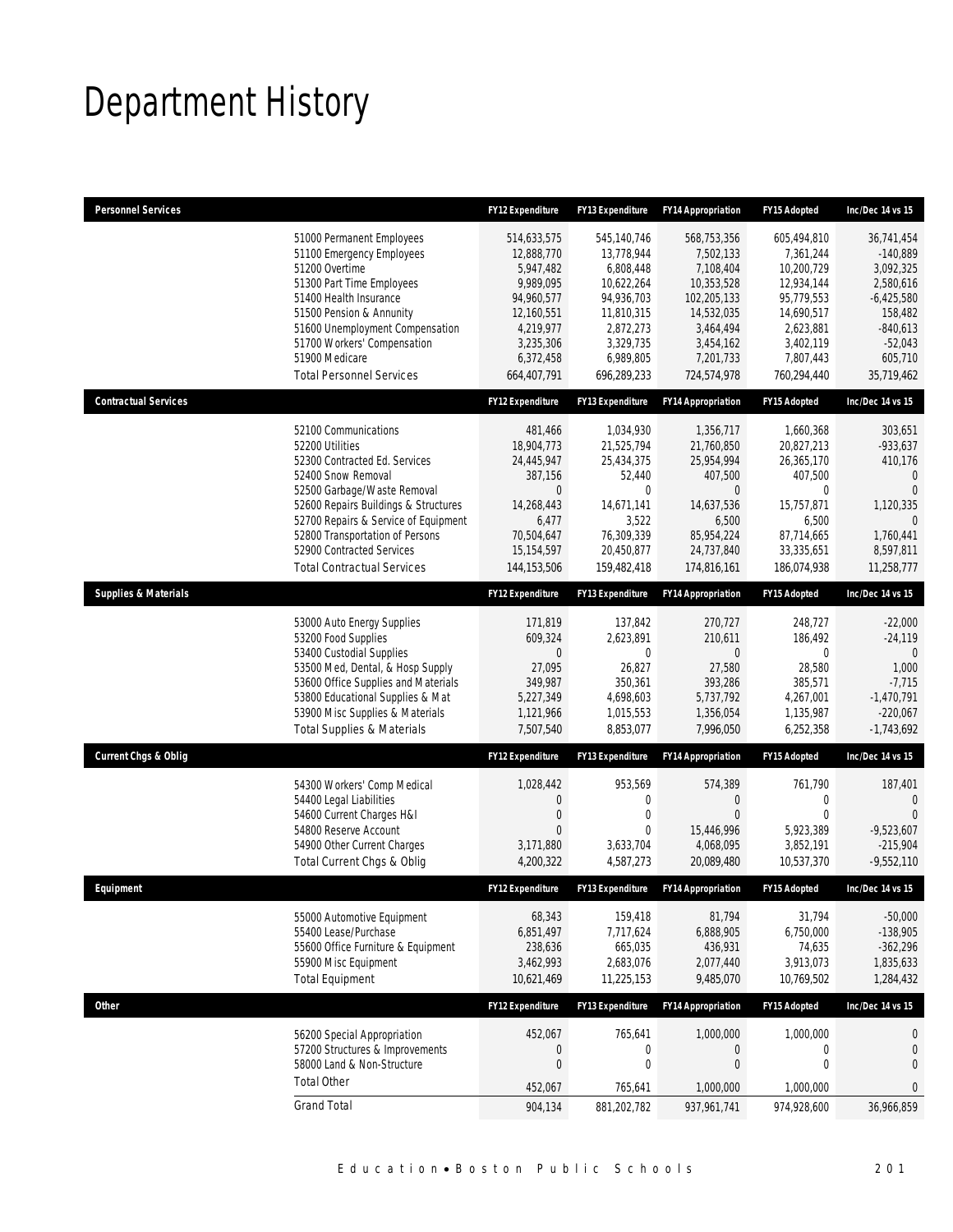## General Fund Employee by Category

| <b>Expense Title</b><br>1/1/2012<br>1/1/2013<br>1/1/2014<br>1/1/2015<br>Code<br><b>REG ED TEACHER</b><br>1,895.3<br>51002<br>1,873.6<br>1,857.2<br>1,843.5<br>51005<br><b>KDG TEACHER</b><br>191.8<br>203.3<br>201.8<br>171.9<br>51006<br>39.0<br>39.0<br>38.0<br>43.8<br>OCC TEACHER<br>51007<br>76.4<br>78.4<br>76.1<br><b>BIL KDG TEACHER</b><br>71.0<br>51008<br>SPED RESOURCE TEACHER<br>289.5<br>276.4<br>257.8<br>227.3<br>51009<br>SPED SUB SEP TEACHER<br>759.0<br>768.5<br>805.9<br>846.4<br>51010<br>505.3<br>556.6<br>561.7<br>595.9<br><b>BILTEACHER</b><br>51011<br>327.8<br>340.6<br>344.7<br>332.3<br>SPECIALIST TEACHER<br>51012<br>SPED ITIN TEACHER<br>218.5<br>223.4<br>221.4<br>228.8<br>r.<br>4,366.9<br>4,366.0<br><b>TOTAL TEACHERS</b><br>4,297.2<br>4,357.8<br>51013<br><b>CENTRAL ADMIN</b><br>27.0<br>21.8<br>31.8<br>38.2<br>51014<br>108.0<br>109.0<br>111.0<br>114.5<br>ELEM SCH ADMIN<br>49.3<br>48.5<br>51015<br>MIDDLE SCH ADMIN<br>44.8<br>41.8<br>51016<br>HIGH SCH ADMIN<br>104.2<br>98.7<br>95.5<br>94.3<br>51017<br>15.0<br>SPECIAL SCH ADMIN<br>16.0<br>16.0<br>15.5<br>51019<br>PROFESSIONAL SUPPORT<br>184.0<br>188.2<br>218.6<br>267.6<br><b>TOTAL ADMINISTRATORS</b><br>483.0<br>483.0<br>521.4<br>571.9<br><b>ITIN PUPIL SUPPORT</b><br>51020<br>58.0<br>62.0<br>66.0<br>62.0<br>51021<br>PROGRAM SUPPORT<br>178.2<br>187.2<br>209.7<br>223.4<br>$\overline{\phantom{a}}$<br>$\omega$<br>51022<br>$\overline{\phantom{a}}$<br>$\overline{\phantom{a}}$<br>SPED-EVALUATION TEAM<br>51023<br>19.6<br>23.4<br>21.9<br>23.7<br><b>LIBRARIAN</b><br>51024<br><b>GUIDANCE</b><br>91.0<br>90.5<br>87.6<br>92.2<br>ATHLETIC INSTRUCTORS<br>8.0<br>7.6<br>8.7<br>51025<br>11.0<br>99.9<br>51026<br><b>NURSES</b><br>107.7<br>107.9<br>108.1<br>51045<br>12.4<br>8.5<br>INSTRUCTIONAL COACH<br>10.1<br>11.7<br><b>TOTAL SUPPORT</b><br>490.4<br>467.7<br>513.0<br>526.5<br>233.3<br>250.8<br>190.7<br>51039<br><b>INSTRAIDE</b><br>237.5<br>51041<br>12.8<br>19.0<br>16.0<br>9.8<br>SPED RESOURCE AIDE<br>760.5<br>808.5<br>859.0<br>51042<br>SPED SUB SEP AIDE<br>859.1<br>127.6<br>143.0<br>107.0<br>51043<br>BILINGUAL AIDE<br>138.6<br><b>TOTAL AIDES</b><br>1,134.2<br>1,216.9<br>1,255.5<br>1,166.6<br>51027<br>SEC/CLER<br>194.0<br>201.6<br>200.5<br>189.3<br>51028<br>ETL SECRETARIAL/CLER<br>45.0<br>73.0<br>67.0<br>71.9<br>51029<br><b>GUIDANCE CLERICAL</b><br>8.0<br>8.0<br>6.8<br>4.8<br><b>TOTAL SECRETARIAL</b><br>247.0<br>282.6<br>274.3<br>266.0<br>51030<br><b>CUSTODIAL</b><br>431.0<br>430.0<br>385.0<br>415.0<br>1.0<br>51032<br>FT CAFETERIA WKR<br>$\sim$<br>$\sim$<br>51304<br><b>FOOD SERVICE WKR</b><br>ä,<br>51033<br><b>TECHNICAL SUPPORT</b><br>161.3<br>192.7<br>246.1<br>235.8<br>41.0<br>42.0<br>44.0<br>51034<br><b>TECHNICAL SUPERVISOR</b><br>43.0<br>51035<br>SCHOOL POLICE OFFICER<br>72.0<br>73.0<br>69.0<br>69.0<br>51036<br>145.2<br>148.4<br>141.8<br><b>COMMUNITY FIELD COORD</b><br>111.4<br>6.0<br>6.0<br>6.0<br>51038<br><b>HEALTH PARAPROFESS</b><br>6.0<br>SECURITY AIDE<br>8.0<br>51044<br>11.8<br>14.0<br>12.0<br>195.5<br>229.8<br>264.5<br>51307<br><b>BUS MONITOR</b><br>303.2<br>TOTAL CUST/SAFE/TECH<br>1,014.0<br>1,127.7<br>1,221.0<br>1,197.8<br>51303<br>SEC/CLER PART-TIME<br>$\overline{\phantom{a}}$<br>51305<br>NON-ACAD PART-TIME<br>13.5<br>12.0<br>17.0<br>8.0<br>51306<br>LUNCH MONITOR<br>182.0<br>187.0<br>179.0<br>182.0<br>51040<br><b>LIBRARY AIDE</b><br>24.7<br>30.4<br>29.7<br>24.4<br>TOTAL PART-TIME<br>220.2<br>229.4<br>225.7<br>214.4<br>TOTAL ACTIVE POSITIONS<br>7,863.3<br>8,187.7<br>8,377.8<br>8,309.1<br>51003<br>LONG TERM PAID LEAVE<br>105.0<br>119.0<br>215.0<br>215.0<br>51701<br>74.0<br>INJURY & WORKMAN'S COMP<br>84.0<br>71.0<br>71.0<br>TOTAL OTHER<br>189.0<br>193.0<br>286.0<br>286.0<br>Total<br>8,052.3<br>8,380.7<br>8,663.8<br>8,595.1 | Acct | <b>FY12</b><br>Actual | <b>FY13</b><br>Actual | <b>FY14</b><br>Actual | FY15<br>Projected |
|-----------------------------------------------------------------------------------------------------------------------------------------------------------------------------------------------------------------------------------------------------------------------------------------------------------------------------------------------------------------------------------------------------------------------------------------------------------------------------------------------------------------------------------------------------------------------------------------------------------------------------------------------------------------------------------------------------------------------------------------------------------------------------------------------------------------------------------------------------------------------------------------------------------------------------------------------------------------------------------------------------------------------------------------------------------------------------------------------------------------------------------------------------------------------------------------------------------------------------------------------------------------------------------------------------------------------------------------------------------------------------------------------------------------------------------------------------------------------------------------------------------------------------------------------------------------------------------------------------------------------------------------------------------------------------------------------------------------------------------------------------------------------------------------------------------------------------------------------------------------------------------------------------------------------------------------------------------------------------------------------------------------------------------------------------------------------------------------------------------------------------------------------------------------------------------------------------------------------------------------------------------------------------------------------------------------------------------------------------------------------------------------------------------------------------------------------------------------------------------------------------------------------------------------------------------------------------------------------------------------------------------------------------------------------------------------------------------------------------------------------------------------------------------------------------------------------------------------------------------------------------------------------------------------------------------------------------------------------------------------------------------------------------------------------------------------------------------------------------------------------------------------------------------------------------------------------------------------------------------------------------------------------------------------------------------------------------------------------------------------------------------------------------------------------------------------------------------------------------------------------------------------------------------------------------------------------------------------------------------------------------------------------------------------------------------------------------------------------------------------------------------------------------------------------------------------------------------------------------------------------------------|------|-----------------------|-----------------------|-----------------------|-------------------|
|                                                                                                                                                                                                                                                                                                                                                                                                                                                                                                                                                                                                                                                                                                                                                                                                                                                                                                                                                                                                                                                                                                                                                                                                                                                                                                                                                                                                                                                                                                                                                                                                                                                                                                                                                                                                                                                                                                                                                                                                                                                                                                                                                                                                                                                                                                                                                                                                                                                                                                                                                                                                                                                                                                                                                                                                                                                                                                                                                                                                                                                                                                                                                                                                                                                                                                                                                                                                                                                                                                                                                                                                                                                                                                                                                                                                                                                                                   |      |                       |                       |                       |                   |
|                                                                                                                                                                                                                                                                                                                                                                                                                                                                                                                                                                                                                                                                                                                                                                                                                                                                                                                                                                                                                                                                                                                                                                                                                                                                                                                                                                                                                                                                                                                                                                                                                                                                                                                                                                                                                                                                                                                                                                                                                                                                                                                                                                                                                                                                                                                                                                                                                                                                                                                                                                                                                                                                                                                                                                                                                                                                                                                                                                                                                                                                                                                                                                                                                                                                                                                                                                                                                                                                                                                                                                                                                                                                                                                                                                                                                                                                                   |      |                       |                       |                       |                   |
|                                                                                                                                                                                                                                                                                                                                                                                                                                                                                                                                                                                                                                                                                                                                                                                                                                                                                                                                                                                                                                                                                                                                                                                                                                                                                                                                                                                                                                                                                                                                                                                                                                                                                                                                                                                                                                                                                                                                                                                                                                                                                                                                                                                                                                                                                                                                                                                                                                                                                                                                                                                                                                                                                                                                                                                                                                                                                                                                                                                                                                                                                                                                                                                                                                                                                                                                                                                                                                                                                                                                                                                                                                                                                                                                                                                                                                                                                   |      |                       |                       |                       |                   |
|                                                                                                                                                                                                                                                                                                                                                                                                                                                                                                                                                                                                                                                                                                                                                                                                                                                                                                                                                                                                                                                                                                                                                                                                                                                                                                                                                                                                                                                                                                                                                                                                                                                                                                                                                                                                                                                                                                                                                                                                                                                                                                                                                                                                                                                                                                                                                                                                                                                                                                                                                                                                                                                                                                                                                                                                                                                                                                                                                                                                                                                                                                                                                                                                                                                                                                                                                                                                                                                                                                                                                                                                                                                                                                                                                                                                                                                                                   |      |                       |                       |                       |                   |
|                                                                                                                                                                                                                                                                                                                                                                                                                                                                                                                                                                                                                                                                                                                                                                                                                                                                                                                                                                                                                                                                                                                                                                                                                                                                                                                                                                                                                                                                                                                                                                                                                                                                                                                                                                                                                                                                                                                                                                                                                                                                                                                                                                                                                                                                                                                                                                                                                                                                                                                                                                                                                                                                                                                                                                                                                                                                                                                                                                                                                                                                                                                                                                                                                                                                                                                                                                                                                                                                                                                                                                                                                                                                                                                                                                                                                                                                                   |      |                       |                       |                       |                   |
|                                                                                                                                                                                                                                                                                                                                                                                                                                                                                                                                                                                                                                                                                                                                                                                                                                                                                                                                                                                                                                                                                                                                                                                                                                                                                                                                                                                                                                                                                                                                                                                                                                                                                                                                                                                                                                                                                                                                                                                                                                                                                                                                                                                                                                                                                                                                                                                                                                                                                                                                                                                                                                                                                                                                                                                                                                                                                                                                                                                                                                                                                                                                                                                                                                                                                                                                                                                                                                                                                                                                                                                                                                                                                                                                                                                                                                                                                   |      |                       |                       |                       |                   |
|                                                                                                                                                                                                                                                                                                                                                                                                                                                                                                                                                                                                                                                                                                                                                                                                                                                                                                                                                                                                                                                                                                                                                                                                                                                                                                                                                                                                                                                                                                                                                                                                                                                                                                                                                                                                                                                                                                                                                                                                                                                                                                                                                                                                                                                                                                                                                                                                                                                                                                                                                                                                                                                                                                                                                                                                                                                                                                                                                                                                                                                                                                                                                                                                                                                                                                                                                                                                                                                                                                                                                                                                                                                                                                                                                                                                                                                                                   |      |                       |                       |                       |                   |
|                                                                                                                                                                                                                                                                                                                                                                                                                                                                                                                                                                                                                                                                                                                                                                                                                                                                                                                                                                                                                                                                                                                                                                                                                                                                                                                                                                                                                                                                                                                                                                                                                                                                                                                                                                                                                                                                                                                                                                                                                                                                                                                                                                                                                                                                                                                                                                                                                                                                                                                                                                                                                                                                                                                                                                                                                                                                                                                                                                                                                                                                                                                                                                                                                                                                                                                                                                                                                                                                                                                                                                                                                                                                                                                                                                                                                                                                                   |      |                       |                       |                       |                   |
|                                                                                                                                                                                                                                                                                                                                                                                                                                                                                                                                                                                                                                                                                                                                                                                                                                                                                                                                                                                                                                                                                                                                                                                                                                                                                                                                                                                                                                                                                                                                                                                                                                                                                                                                                                                                                                                                                                                                                                                                                                                                                                                                                                                                                                                                                                                                                                                                                                                                                                                                                                                                                                                                                                                                                                                                                                                                                                                                                                                                                                                                                                                                                                                                                                                                                                                                                                                                                                                                                                                                                                                                                                                                                                                                                                                                                                                                                   |      |                       |                       |                       |                   |
|                                                                                                                                                                                                                                                                                                                                                                                                                                                                                                                                                                                                                                                                                                                                                                                                                                                                                                                                                                                                                                                                                                                                                                                                                                                                                                                                                                                                                                                                                                                                                                                                                                                                                                                                                                                                                                                                                                                                                                                                                                                                                                                                                                                                                                                                                                                                                                                                                                                                                                                                                                                                                                                                                                                                                                                                                                                                                                                                                                                                                                                                                                                                                                                                                                                                                                                                                                                                                                                                                                                                                                                                                                                                                                                                                                                                                                                                                   |      |                       |                       |                       |                   |
|                                                                                                                                                                                                                                                                                                                                                                                                                                                                                                                                                                                                                                                                                                                                                                                                                                                                                                                                                                                                                                                                                                                                                                                                                                                                                                                                                                                                                                                                                                                                                                                                                                                                                                                                                                                                                                                                                                                                                                                                                                                                                                                                                                                                                                                                                                                                                                                                                                                                                                                                                                                                                                                                                                                                                                                                                                                                                                                                                                                                                                                                                                                                                                                                                                                                                                                                                                                                                                                                                                                                                                                                                                                                                                                                                                                                                                                                                   |      |                       |                       |                       |                   |
|                                                                                                                                                                                                                                                                                                                                                                                                                                                                                                                                                                                                                                                                                                                                                                                                                                                                                                                                                                                                                                                                                                                                                                                                                                                                                                                                                                                                                                                                                                                                                                                                                                                                                                                                                                                                                                                                                                                                                                                                                                                                                                                                                                                                                                                                                                                                                                                                                                                                                                                                                                                                                                                                                                                                                                                                                                                                                                                                                                                                                                                                                                                                                                                                                                                                                                                                                                                                                                                                                                                                                                                                                                                                                                                                                                                                                                                                                   |      |                       |                       |                       |                   |
|                                                                                                                                                                                                                                                                                                                                                                                                                                                                                                                                                                                                                                                                                                                                                                                                                                                                                                                                                                                                                                                                                                                                                                                                                                                                                                                                                                                                                                                                                                                                                                                                                                                                                                                                                                                                                                                                                                                                                                                                                                                                                                                                                                                                                                                                                                                                                                                                                                                                                                                                                                                                                                                                                                                                                                                                                                                                                                                                                                                                                                                                                                                                                                                                                                                                                                                                                                                                                                                                                                                                                                                                                                                                                                                                                                                                                                                                                   |      |                       |                       |                       |                   |
|                                                                                                                                                                                                                                                                                                                                                                                                                                                                                                                                                                                                                                                                                                                                                                                                                                                                                                                                                                                                                                                                                                                                                                                                                                                                                                                                                                                                                                                                                                                                                                                                                                                                                                                                                                                                                                                                                                                                                                                                                                                                                                                                                                                                                                                                                                                                                                                                                                                                                                                                                                                                                                                                                                                                                                                                                                                                                                                                                                                                                                                                                                                                                                                                                                                                                                                                                                                                                                                                                                                                                                                                                                                                                                                                                                                                                                                                                   |      |                       |                       |                       |                   |
|                                                                                                                                                                                                                                                                                                                                                                                                                                                                                                                                                                                                                                                                                                                                                                                                                                                                                                                                                                                                                                                                                                                                                                                                                                                                                                                                                                                                                                                                                                                                                                                                                                                                                                                                                                                                                                                                                                                                                                                                                                                                                                                                                                                                                                                                                                                                                                                                                                                                                                                                                                                                                                                                                                                                                                                                                                                                                                                                                                                                                                                                                                                                                                                                                                                                                                                                                                                                                                                                                                                                                                                                                                                                                                                                                                                                                                                                                   |      |                       |                       |                       |                   |
|                                                                                                                                                                                                                                                                                                                                                                                                                                                                                                                                                                                                                                                                                                                                                                                                                                                                                                                                                                                                                                                                                                                                                                                                                                                                                                                                                                                                                                                                                                                                                                                                                                                                                                                                                                                                                                                                                                                                                                                                                                                                                                                                                                                                                                                                                                                                                                                                                                                                                                                                                                                                                                                                                                                                                                                                                                                                                                                                                                                                                                                                                                                                                                                                                                                                                                                                                                                                                                                                                                                                                                                                                                                                                                                                                                                                                                                                                   |      |                       |                       |                       |                   |
|                                                                                                                                                                                                                                                                                                                                                                                                                                                                                                                                                                                                                                                                                                                                                                                                                                                                                                                                                                                                                                                                                                                                                                                                                                                                                                                                                                                                                                                                                                                                                                                                                                                                                                                                                                                                                                                                                                                                                                                                                                                                                                                                                                                                                                                                                                                                                                                                                                                                                                                                                                                                                                                                                                                                                                                                                                                                                                                                                                                                                                                                                                                                                                                                                                                                                                                                                                                                                                                                                                                                                                                                                                                                                                                                                                                                                                                                                   |      |                       |                       |                       |                   |
|                                                                                                                                                                                                                                                                                                                                                                                                                                                                                                                                                                                                                                                                                                                                                                                                                                                                                                                                                                                                                                                                                                                                                                                                                                                                                                                                                                                                                                                                                                                                                                                                                                                                                                                                                                                                                                                                                                                                                                                                                                                                                                                                                                                                                                                                                                                                                                                                                                                                                                                                                                                                                                                                                                                                                                                                                                                                                                                                                                                                                                                                                                                                                                                                                                                                                                                                                                                                                                                                                                                                                                                                                                                                                                                                                                                                                                                                                   |      |                       |                       |                       |                   |
|                                                                                                                                                                                                                                                                                                                                                                                                                                                                                                                                                                                                                                                                                                                                                                                                                                                                                                                                                                                                                                                                                                                                                                                                                                                                                                                                                                                                                                                                                                                                                                                                                                                                                                                                                                                                                                                                                                                                                                                                                                                                                                                                                                                                                                                                                                                                                                                                                                                                                                                                                                                                                                                                                                                                                                                                                                                                                                                                                                                                                                                                                                                                                                                                                                                                                                                                                                                                                                                                                                                                                                                                                                                                                                                                                                                                                                                                                   |      |                       |                       |                       |                   |
|                                                                                                                                                                                                                                                                                                                                                                                                                                                                                                                                                                                                                                                                                                                                                                                                                                                                                                                                                                                                                                                                                                                                                                                                                                                                                                                                                                                                                                                                                                                                                                                                                                                                                                                                                                                                                                                                                                                                                                                                                                                                                                                                                                                                                                                                                                                                                                                                                                                                                                                                                                                                                                                                                                                                                                                                                                                                                                                                                                                                                                                                                                                                                                                                                                                                                                                                                                                                                                                                                                                                                                                                                                                                                                                                                                                                                                                                                   |      |                       |                       |                       |                   |
|                                                                                                                                                                                                                                                                                                                                                                                                                                                                                                                                                                                                                                                                                                                                                                                                                                                                                                                                                                                                                                                                                                                                                                                                                                                                                                                                                                                                                                                                                                                                                                                                                                                                                                                                                                                                                                                                                                                                                                                                                                                                                                                                                                                                                                                                                                                                                                                                                                                                                                                                                                                                                                                                                                                                                                                                                                                                                                                                                                                                                                                                                                                                                                                                                                                                                                                                                                                                                                                                                                                                                                                                                                                                                                                                                                                                                                                                                   |      |                       |                       |                       |                   |
|                                                                                                                                                                                                                                                                                                                                                                                                                                                                                                                                                                                                                                                                                                                                                                                                                                                                                                                                                                                                                                                                                                                                                                                                                                                                                                                                                                                                                                                                                                                                                                                                                                                                                                                                                                                                                                                                                                                                                                                                                                                                                                                                                                                                                                                                                                                                                                                                                                                                                                                                                                                                                                                                                                                                                                                                                                                                                                                                                                                                                                                                                                                                                                                                                                                                                                                                                                                                                                                                                                                                                                                                                                                                                                                                                                                                                                                                                   |      |                       |                       |                       |                   |
|                                                                                                                                                                                                                                                                                                                                                                                                                                                                                                                                                                                                                                                                                                                                                                                                                                                                                                                                                                                                                                                                                                                                                                                                                                                                                                                                                                                                                                                                                                                                                                                                                                                                                                                                                                                                                                                                                                                                                                                                                                                                                                                                                                                                                                                                                                                                                                                                                                                                                                                                                                                                                                                                                                                                                                                                                                                                                                                                                                                                                                                                                                                                                                                                                                                                                                                                                                                                                                                                                                                                                                                                                                                                                                                                                                                                                                                                                   |      |                       |                       |                       |                   |
|                                                                                                                                                                                                                                                                                                                                                                                                                                                                                                                                                                                                                                                                                                                                                                                                                                                                                                                                                                                                                                                                                                                                                                                                                                                                                                                                                                                                                                                                                                                                                                                                                                                                                                                                                                                                                                                                                                                                                                                                                                                                                                                                                                                                                                                                                                                                                                                                                                                                                                                                                                                                                                                                                                                                                                                                                                                                                                                                                                                                                                                                                                                                                                                                                                                                                                                                                                                                                                                                                                                                                                                                                                                                                                                                                                                                                                                                                   |      |                       |                       |                       |                   |
|                                                                                                                                                                                                                                                                                                                                                                                                                                                                                                                                                                                                                                                                                                                                                                                                                                                                                                                                                                                                                                                                                                                                                                                                                                                                                                                                                                                                                                                                                                                                                                                                                                                                                                                                                                                                                                                                                                                                                                                                                                                                                                                                                                                                                                                                                                                                                                                                                                                                                                                                                                                                                                                                                                                                                                                                                                                                                                                                                                                                                                                                                                                                                                                                                                                                                                                                                                                                                                                                                                                                                                                                                                                                                                                                                                                                                                                                                   |      |                       |                       |                       |                   |
|                                                                                                                                                                                                                                                                                                                                                                                                                                                                                                                                                                                                                                                                                                                                                                                                                                                                                                                                                                                                                                                                                                                                                                                                                                                                                                                                                                                                                                                                                                                                                                                                                                                                                                                                                                                                                                                                                                                                                                                                                                                                                                                                                                                                                                                                                                                                                                                                                                                                                                                                                                                                                                                                                                                                                                                                                                                                                                                                                                                                                                                                                                                                                                                                                                                                                                                                                                                                                                                                                                                                                                                                                                                                                                                                                                                                                                                                                   |      |                       |                       |                       |                   |
|                                                                                                                                                                                                                                                                                                                                                                                                                                                                                                                                                                                                                                                                                                                                                                                                                                                                                                                                                                                                                                                                                                                                                                                                                                                                                                                                                                                                                                                                                                                                                                                                                                                                                                                                                                                                                                                                                                                                                                                                                                                                                                                                                                                                                                                                                                                                                                                                                                                                                                                                                                                                                                                                                                                                                                                                                                                                                                                                                                                                                                                                                                                                                                                                                                                                                                                                                                                                                                                                                                                                                                                                                                                                                                                                                                                                                                                                                   |      |                       |                       |                       |                   |
|                                                                                                                                                                                                                                                                                                                                                                                                                                                                                                                                                                                                                                                                                                                                                                                                                                                                                                                                                                                                                                                                                                                                                                                                                                                                                                                                                                                                                                                                                                                                                                                                                                                                                                                                                                                                                                                                                                                                                                                                                                                                                                                                                                                                                                                                                                                                                                                                                                                                                                                                                                                                                                                                                                                                                                                                                                                                                                                                                                                                                                                                                                                                                                                                                                                                                                                                                                                                                                                                                                                                                                                                                                                                                                                                                                                                                                                                                   |      |                       |                       |                       |                   |
|                                                                                                                                                                                                                                                                                                                                                                                                                                                                                                                                                                                                                                                                                                                                                                                                                                                                                                                                                                                                                                                                                                                                                                                                                                                                                                                                                                                                                                                                                                                                                                                                                                                                                                                                                                                                                                                                                                                                                                                                                                                                                                                                                                                                                                                                                                                                                                                                                                                                                                                                                                                                                                                                                                                                                                                                                                                                                                                                                                                                                                                                                                                                                                                                                                                                                                                                                                                                                                                                                                                                                                                                                                                                                                                                                                                                                                                                                   |      |                       |                       |                       |                   |
|                                                                                                                                                                                                                                                                                                                                                                                                                                                                                                                                                                                                                                                                                                                                                                                                                                                                                                                                                                                                                                                                                                                                                                                                                                                                                                                                                                                                                                                                                                                                                                                                                                                                                                                                                                                                                                                                                                                                                                                                                                                                                                                                                                                                                                                                                                                                                                                                                                                                                                                                                                                                                                                                                                                                                                                                                                                                                                                                                                                                                                                                                                                                                                                                                                                                                                                                                                                                                                                                                                                                                                                                                                                                                                                                                                                                                                                                                   |      |                       |                       |                       |                   |
|                                                                                                                                                                                                                                                                                                                                                                                                                                                                                                                                                                                                                                                                                                                                                                                                                                                                                                                                                                                                                                                                                                                                                                                                                                                                                                                                                                                                                                                                                                                                                                                                                                                                                                                                                                                                                                                                                                                                                                                                                                                                                                                                                                                                                                                                                                                                                                                                                                                                                                                                                                                                                                                                                                                                                                                                                                                                                                                                                                                                                                                                                                                                                                                                                                                                                                                                                                                                                                                                                                                                                                                                                                                                                                                                                                                                                                                                                   |      |                       |                       |                       |                   |
|                                                                                                                                                                                                                                                                                                                                                                                                                                                                                                                                                                                                                                                                                                                                                                                                                                                                                                                                                                                                                                                                                                                                                                                                                                                                                                                                                                                                                                                                                                                                                                                                                                                                                                                                                                                                                                                                                                                                                                                                                                                                                                                                                                                                                                                                                                                                                                                                                                                                                                                                                                                                                                                                                                                                                                                                                                                                                                                                                                                                                                                                                                                                                                                                                                                                                                                                                                                                                                                                                                                                                                                                                                                                                                                                                                                                                                                                                   |      |                       |                       |                       |                   |
|                                                                                                                                                                                                                                                                                                                                                                                                                                                                                                                                                                                                                                                                                                                                                                                                                                                                                                                                                                                                                                                                                                                                                                                                                                                                                                                                                                                                                                                                                                                                                                                                                                                                                                                                                                                                                                                                                                                                                                                                                                                                                                                                                                                                                                                                                                                                                                                                                                                                                                                                                                                                                                                                                                                                                                                                                                                                                                                                                                                                                                                                                                                                                                                                                                                                                                                                                                                                                                                                                                                                                                                                                                                                                                                                                                                                                                                                                   |      |                       |                       |                       |                   |
|                                                                                                                                                                                                                                                                                                                                                                                                                                                                                                                                                                                                                                                                                                                                                                                                                                                                                                                                                                                                                                                                                                                                                                                                                                                                                                                                                                                                                                                                                                                                                                                                                                                                                                                                                                                                                                                                                                                                                                                                                                                                                                                                                                                                                                                                                                                                                                                                                                                                                                                                                                                                                                                                                                                                                                                                                                                                                                                                                                                                                                                                                                                                                                                                                                                                                                                                                                                                                                                                                                                                                                                                                                                                                                                                                                                                                                                                                   |      |                       |                       |                       |                   |
|                                                                                                                                                                                                                                                                                                                                                                                                                                                                                                                                                                                                                                                                                                                                                                                                                                                                                                                                                                                                                                                                                                                                                                                                                                                                                                                                                                                                                                                                                                                                                                                                                                                                                                                                                                                                                                                                                                                                                                                                                                                                                                                                                                                                                                                                                                                                                                                                                                                                                                                                                                                                                                                                                                                                                                                                                                                                                                                                                                                                                                                                                                                                                                                                                                                                                                                                                                                                                                                                                                                                                                                                                                                                                                                                                                                                                                                                                   |      |                       |                       |                       |                   |
|                                                                                                                                                                                                                                                                                                                                                                                                                                                                                                                                                                                                                                                                                                                                                                                                                                                                                                                                                                                                                                                                                                                                                                                                                                                                                                                                                                                                                                                                                                                                                                                                                                                                                                                                                                                                                                                                                                                                                                                                                                                                                                                                                                                                                                                                                                                                                                                                                                                                                                                                                                                                                                                                                                                                                                                                                                                                                                                                                                                                                                                                                                                                                                                                                                                                                                                                                                                                                                                                                                                                                                                                                                                                                                                                                                                                                                                                                   |      |                       |                       |                       |                   |
|                                                                                                                                                                                                                                                                                                                                                                                                                                                                                                                                                                                                                                                                                                                                                                                                                                                                                                                                                                                                                                                                                                                                                                                                                                                                                                                                                                                                                                                                                                                                                                                                                                                                                                                                                                                                                                                                                                                                                                                                                                                                                                                                                                                                                                                                                                                                                                                                                                                                                                                                                                                                                                                                                                                                                                                                                                                                                                                                                                                                                                                                                                                                                                                                                                                                                                                                                                                                                                                                                                                                                                                                                                                                                                                                                                                                                                                                                   |      |                       |                       |                       |                   |
|                                                                                                                                                                                                                                                                                                                                                                                                                                                                                                                                                                                                                                                                                                                                                                                                                                                                                                                                                                                                                                                                                                                                                                                                                                                                                                                                                                                                                                                                                                                                                                                                                                                                                                                                                                                                                                                                                                                                                                                                                                                                                                                                                                                                                                                                                                                                                                                                                                                                                                                                                                                                                                                                                                                                                                                                                                                                                                                                                                                                                                                                                                                                                                                                                                                                                                                                                                                                                                                                                                                                                                                                                                                                                                                                                                                                                                                                                   |      |                       |                       |                       |                   |
|                                                                                                                                                                                                                                                                                                                                                                                                                                                                                                                                                                                                                                                                                                                                                                                                                                                                                                                                                                                                                                                                                                                                                                                                                                                                                                                                                                                                                                                                                                                                                                                                                                                                                                                                                                                                                                                                                                                                                                                                                                                                                                                                                                                                                                                                                                                                                                                                                                                                                                                                                                                                                                                                                                                                                                                                                                                                                                                                                                                                                                                                                                                                                                                                                                                                                                                                                                                                                                                                                                                                                                                                                                                                                                                                                                                                                                                                                   |      |                       |                       |                       |                   |
|                                                                                                                                                                                                                                                                                                                                                                                                                                                                                                                                                                                                                                                                                                                                                                                                                                                                                                                                                                                                                                                                                                                                                                                                                                                                                                                                                                                                                                                                                                                                                                                                                                                                                                                                                                                                                                                                                                                                                                                                                                                                                                                                                                                                                                                                                                                                                                                                                                                                                                                                                                                                                                                                                                                                                                                                                                                                                                                                                                                                                                                                                                                                                                                                                                                                                                                                                                                                                                                                                                                                                                                                                                                                                                                                                                                                                                                                                   |      |                       |                       |                       |                   |
|                                                                                                                                                                                                                                                                                                                                                                                                                                                                                                                                                                                                                                                                                                                                                                                                                                                                                                                                                                                                                                                                                                                                                                                                                                                                                                                                                                                                                                                                                                                                                                                                                                                                                                                                                                                                                                                                                                                                                                                                                                                                                                                                                                                                                                                                                                                                                                                                                                                                                                                                                                                                                                                                                                                                                                                                                                                                                                                                                                                                                                                                                                                                                                                                                                                                                                                                                                                                                                                                                                                                                                                                                                                                                                                                                                                                                                                                                   |      |                       |                       |                       |                   |
|                                                                                                                                                                                                                                                                                                                                                                                                                                                                                                                                                                                                                                                                                                                                                                                                                                                                                                                                                                                                                                                                                                                                                                                                                                                                                                                                                                                                                                                                                                                                                                                                                                                                                                                                                                                                                                                                                                                                                                                                                                                                                                                                                                                                                                                                                                                                                                                                                                                                                                                                                                                                                                                                                                                                                                                                                                                                                                                                                                                                                                                                                                                                                                                                                                                                                                                                                                                                                                                                                                                                                                                                                                                                                                                                                                                                                                                                                   |      |                       |                       |                       |                   |
|                                                                                                                                                                                                                                                                                                                                                                                                                                                                                                                                                                                                                                                                                                                                                                                                                                                                                                                                                                                                                                                                                                                                                                                                                                                                                                                                                                                                                                                                                                                                                                                                                                                                                                                                                                                                                                                                                                                                                                                                                                                                                                                                                                                                                                                                                                                                                                                                                                                                                                                                                                                                                                                                                                                                                                                                                                                                                                                                                                                                                                                                                                                                                                                                                                                                                                                                                                                                                                                                                                                                                                                                                                                                                                                                                                                                                                                                                   |      |                       |                       |                       |                   |
|                                                                                                                                                                                                                                                                                                                                                                                                                                                                                                                                                                                                                                                                                                                                                                                                                                                                                                                                                                                                                                                                                                                                                                                                                                                                                                                                                                                                                                                                                                                                                                                                                                                                                                                                                                                                                                                                                                                                                                                                                                                                                                                                                                                                                                                                                                                                                                                                                                                                                                                                                                                                                                                                                                                                                                                                                                                                                                                                                                                                                                                                                                                                                                                                                                                                                                                                                                                                                                                                                                                                                                                                                                                                                                                                                                                                                                                                                   |      |                       |                       |                       |                   |
|                                                                                                                                                                                                                                                                                                                                                                                                                                                                                                                                                                                                                                                                                                                                                                                                                                                                                                                                                                                                                                                                                                                                                                                                                                                                                                                                                                                                                                                                                                                                                                                                                                                                                                                                                                                                                                                                                                                                                                                                                                                                                                                                                                                                                                                                                                                                                                                                                                                                                                                                                                                                                                                                                                                                                                                                                                                                                                                                                                                                                                                                                                                                                                                                                                                                                                                                                                                                                                                                                                                                                                                                                                                                                                                                                                                                                                                                                   |      |                       |                       |                       |                   |
|                                                                                                                                                                                                                                                                                                                                                                                                                                                                                                                                                                                                                                                                                                                                                                                                                                                                                                                                                                                                                                                                                                                                                                                                                                                                                                                                                                                                                                                                                                                                                                                                                                                                                                                                                                                                                                                                                                                                                                                                                                                                                                                                                                                                                                                                                                                                                                                                                                                                                                                                                                                                                                                                                                                                                                                                                                                                                                                                                                                                                                                                                                                                                                                                                                                                                                                                                                                                                                                                                                                                                                                                                                                                                                                                                                                                                                                                                   |      |                       |                       |                       |                   |
|                                                                                                                                                                                                                                                                                                                                                                                                                                                                                                                                                                                                                                                                                                                                                                                                                                                                                                                                                                                                                                                                                                                                                                                                                                                                                                                                                                                                                                                                                                                                                                                                                                                                                                                                                                                                                                                                                                                                                                                                                                                                                                                                                                                                                                                                                                                                                                                                                                                                                                                                                                                                                                                                                                                                                                                                                                                                                                                                                                                                                                                                                                                                                                                                                                                                                                                                                                                                                                                                                                                                                                                                                                                                                                                                                                                                                                                                                   |      |                       |                       |                       |                   |
|                                                                                                                                                                                                                                                                                                                                                                                                                                                                                                                                                                                                                                                                                                                                                                                                                                                                                                                                                                                                                                                                                                                                                                                                                                                                                                                                                                                                                                                                                                                                                                                                                                                                                                                                                                                                                                                                                                                                                                                                                                                                                                                                                                                                                                                                                                                                                                                                                                                                                                                                                                                                                                                                                                                                                                                                                                                                                                                                                                                                                                                                                                                                                                                                                                                                                                                                                                                                                                                                                                                                                                                                                                                                                                                                                                                                                                                                                   |      |                       |                       |                       |                   |
|                                                                                                                                                                                                                                                                                                                                                                                                                                                                                                                                                                                                                                                                                                                                                                                                                                                                                                                                                                                                                                                                                                                                                                                                                                                                                                                                                                                                                                                                                                                                                                                                                                                                                                                                                                                                                                                                                                                                                                                                                                                                                                                                                                                                                                                                                                                                                                                                                                                                                                                                                                                                                                                                                                                                                                                                                                                                                                                                                                                                                                                                                                                                                                                                                                                                                                                                                                                                                                                                                                                                                                                                                                                                                                                                                                                                                                                                                   |      |                       |                       |                       |                   |
|                                                                                                                                                                                                                                                                                                                                                                                                                                                                                                                                                                                                                                                                                                                                                                                                                                                                                                                                                                                                                                                                                                                                                                                                                                                                                                                                                                                                                                                                                                                                                                                                                                                                                                                                                                                                                                                                                                                                                                                                                                                                                                                                                                                                                                                                                                                                                                                                                                                                                                                                                                                                                                                                                                                                                                                                                                                                                                                                                                                                                                                                                                                                                                                                                                                                                                                                                                                                                                                                                                                                                                                                                                                                                                                                                                                                                                                                                   |      |                       |                       |                       |                   |
|                                                                                                                                                                                                                                                                                                                                                                                                                                                                                                                                                                                                                                                                                                                                                                                                                                                                                                                                                                                                                                                                                                                                                                                                                                                                                                                                                                                                                                                                                                                                                                                                                                                                                                                                                                                                                                                                                                                                                                                                                                                                                                                                                                                                                                                                                                                                                                                                                                                                                                                                                                                                                                                                                                                                                                                                                                                                                                                                                                                                                                                                                                                                                                                                                                                                                                                                                                                                                                                                                                                                                                                                                                                                                                                                                                                                                                                                                   |      |                       |                       |                       |                   |
|                                                                                                                                                                                                                                                                                                                                                                                                                                                                                                                                                                                                                                                                                                                                                                                                                                                                                                                                                                                                                                                                                                                                                                                                                                                                                                                                                                                                                                                                                                                                                                                                                                                                                                                                                                                                                                                                                                                                                                                                                                                                                                                                                                                                                                                                                                                                                                                                                                                                                                                                                                                                                                                                                                                                                                                                                                                                                                                                                                                                                                                                                                                                                                                                                                                                                                                                                                                                                                                                                                                                                                                                                                                                                                                                                                                                                                                                                   |      |                       |                       |                       |                   |
|                                                                                                                                                                                                                                                                                                                                                                                                                                                                                                                                                                                                                                                                                                                                                                                                                                                                                                                                                                                                                                                                                                                                                                                                                                                                                                                                                                                                                                                                                                                                                                                                                                                                                                                                                                                                                                                                                                                                                                                                                                                                                                                                                                                                                                                                                                                                                                                                                                                                                                                                                                                                                                                                                                                                                                                                                                                                                                                                                                                                                                                                                                                                                                                                                                                                                                                                                                                                                                                                                                                                                                                                                                                                                                                                                                                                                                                                                   |      |                       |                       |                       |                   |
|                                                                                                                                                                                                                                                                                                                                                                                                                                                                                                                                                                                                                                                                                                                                                                                                                                                                                                                                                                                                                                                                                                                                                                                                                                                                                                                                                                                                                                                                                                                                                                                                                                                                                                                                                                                                                                                                                                                                                                                                                                                                                                                                                                                                                                                                                                                                                                                                                                                                                                                                                                                                                                                                                                                                                                                                                                                                                                                                                                                                                                                                                                                                                                                                                                                                                                                                                                                                                                                                                                                                                                                                                                                                                                                                                                                                                                                                                   |      |                       |                       |                       |                   |
|                                                                                                                                                                                                                                                                                                                                                                                                                                                                                                                                                                                                                                                                                                                                                                                                                                                                                                                                                                                                                                                                                                                                                                                                                                                                                                                                                                                                                                                                                                                                                                                                                                                                                                                                                                                                                                                                                                                                                                                                                                                                                                                                                                                                                                                                                                                                                                                                                                                                                                                                                                                                                                                                                                                                                                                                                                                                                                                                                                                                                                                                                                                                                                                                                                                                                                                                                                                                                                                                                                                                                                                                                                                                                                                                                                                                                                                                                   |      |                       |                       |                       |                   |
|                                                                                                                                                                                                                                                                                                                                                                                                                                                                                                                                                                                                                                                                                                                                                                                                                                                                                                                                                                                                                                                                                                                                                                                                                                                                                                                                                                                                                                                                                                                                                                                                                                                                                                                                                                                                                                                                                                                                                                                                                                                                                                                                                                                                                                                                                                                                                                                                                                                                                                                                                                                                                                                                                                                                                                                                                                                                                                                                                                                                                                                                                                                                                                                                                                                                                                                                                                                                                                                                                                                                                                                                                                                                                                                                                                                                                                                                                   |      |                       |                       |                       |                   |
|                                                                                                                                                                                                                                                                                                                                                                                                                                                                                                                                                                                                                                                                                                                                                                                                                                                                                                                                                                                                                                                                                                                                                                                                                                                                                                                                                                                                                                                                                                                                                                                                                                                                                                                                                                                                                                                                                                                                                                                                                                                                                                                                                                                                                                                                                                                                                                                                                                                                                                                                                                                                                                                                                                                                                                                                                                                                                                                                                                                                                                                                                                                                                                                                                                                                                                                                                                                                                                                                                                                                                                                                                                                                                                                                                                                                                                                                                   |      |                       |                       |                       |                   |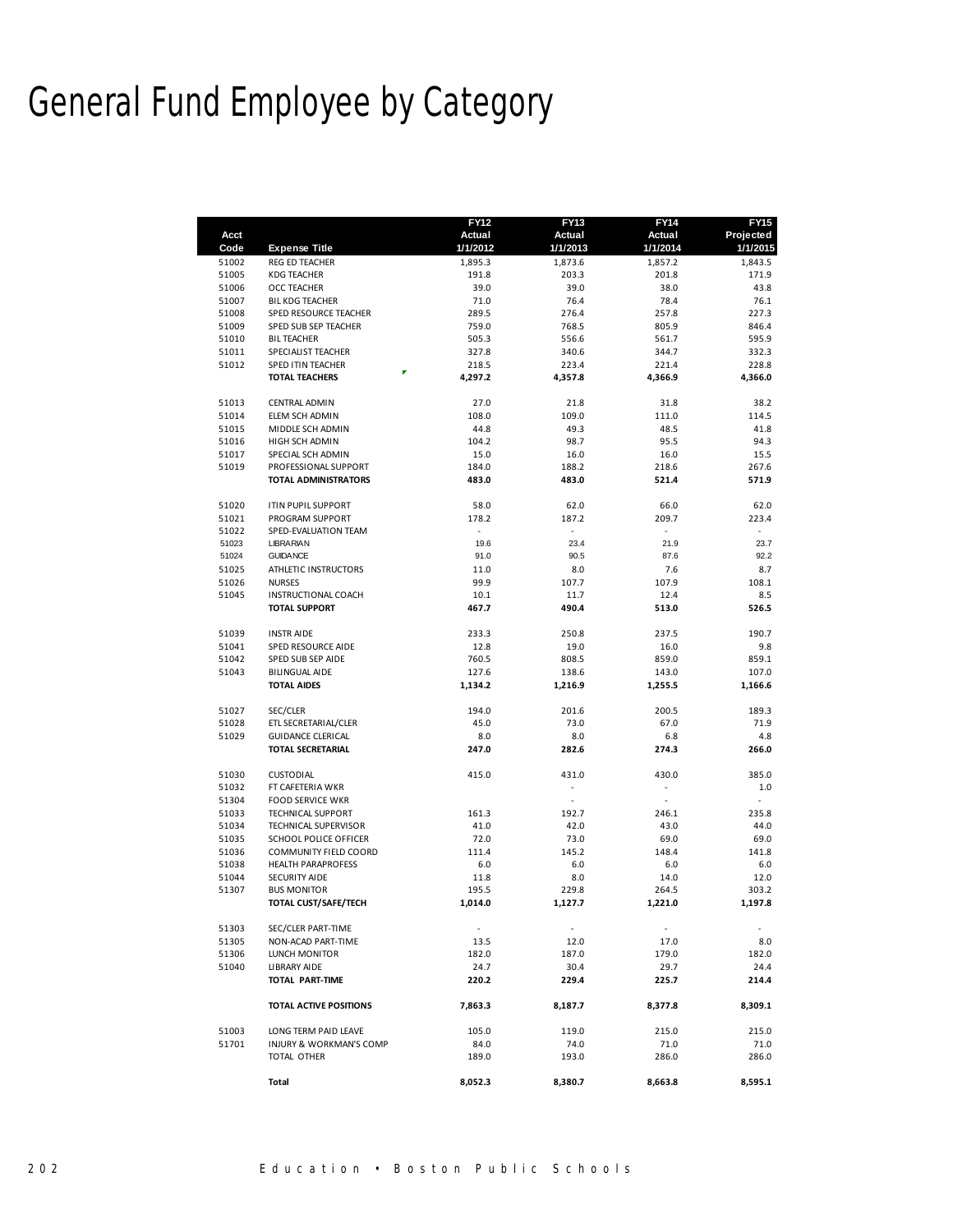# External Funds History

| <b>Personnel Services</b>       |                                                                                                                                                                                                                                                                                                                    | <b>FY12 Expenditure</b>                                                                                                                   | <b>FY13 Expenditure</b>                                                                                                                  | <b>FY14 Appropriation</b>                                                                                                                | FY15 Adopted                                                                                                                            | Inc/Dec 14 vs 15                                                                                                                       |
|---------------------------------|--------------------------------------------------------------------------------------------------------------------------------------------------------------------------------------------------------------------------------------------------------------------------------------------------------------------|-------------------------------------------------------------------------------------------------------------------------------------------|------------------------------------------------------------------------------------------------------------------------------------------|------------------------------------------------------------------------------------------------------------------------------------------|-----------------------------------------------------------------------------------------------------------------------------------------|----------------------------------------------------------------------------------------------------------------------------------------|
|                                 | 51000 Permanent Employees<br>51100 Emergency Employees<br>51200 Overtime<br>51300 Part Time Employees<br>51400 Health Insurance<br>51500 Pension & Annunity<br>51600 Unemployment Compensation<br>51700 Workers' Compensation<br>51800 Indirect Costs<br>51900 Medicare<br><b>Total Personnel Services</b>         | 52,305,561<br>2,496,426<br>19,905,212<br>5,995,959<br>10,193,297<br>4,933,811<br>205,203<br>212,292<br>2,177,184<br>489,632<br>98,914,577 | 45,787,539<br>2,757,134<br>20,190,392<br>6,511,752<br>7,866,626<br>4,311,806<br>285,220<br>185,260<br>2,255,922<br>579,083<br>90.730.734 | 39,905,522<br>2,265,260<br>10,296,892<br>3,628,975<br>7,316,618<br>3,871,525<br>174,352<br>274,944<br>2,718,925<br>608,195<br>71,061,208 | 27,741,221<br>2,569,217<br>9,177,699<br>4,184,717<br>8,303,717<br>4,445,657<br>271,088<br>312,858<br>2,412,051<br>688,720<br>60,106,945 | $-12,164,301$<br>303,957<br>$-1,119,193$<br>555,742<br>987,099<br>574,132<br>96,736<br>37,914<br>$-306,874$<br>80,525<br>$-10,954,263$ |
| <b>Contractual Services</b>     |                                                                                                                                                                                                                                                                                                                    | <b>FY12 Expenditure</b>                                                                                                                   | FY13 Expenditure                                                                                                                         | <b>FY14 Appropriation</b>                                                                                                                | FY15 Adopted                                                                                                                            | Inc/Dec 14 vs 15                                                                                                                       |
|                                 | 52100 Communications<br>52200 Utilities<br>52300 Contracted Ed. Services<br>52400 Snow Removal<br>52500 Garbage/Waste Removal<br>52600 Repairs Buildings & Structures<br>52700 Repairs & Service of Equipment<br>52800 Transportation of Persons<br>52900 Contracted Services<br><b>Total Contractual Services</b> | 60,366<br>300,000<br>10,552,010<br>0<br>$\mathbf{0}$<br>1,226,180<br>$\mathbf 0$<br>1,359,936<br>28,068,626<br>41,567,118                 | 314<br>395,862<br>13,739,307<br>0<br>$\mathbf 0$<br>1,370,824<br>182,383<br>654,182<br>20,481,361<br>36,824,233                          | 25,870<br>309,000<br>14,055,372<br>$\mathbf 0$<br>$\theta$<br>1,280,000<br>$\overline{0}$<br>382,945<br>19,331,103<br>35,384,490         | 57,469<br>309,000<br>14,239,940<br>0<br>$\mathbf 0$<br>1,283,000<br>$\mathbf{0}$<br>260,608<br>11,749,656<br>27,899,673                 | 31,599<br>$\mathbf{0}$<br>184,368<br>$\mathbf 0$<br>$\Omega$<br>3,000<br>$\Omega$<br>$-122,337$<br>$-7,581,447$<br>$-7,494,817$        |
| <b>Supplies &amp; Materials</b> |                                                                                                                                                                                                                                                                                                                    | <b>FY12 Expenditure</b>                                                                                                                   | <b>FY13 Expenditure</b>                                                                                                                  | <b>FY14 Appropriation</b>                                                                                                                | FY15 Adopted                                                                                                                            | Inc/Dec 14 vs 15                                                                                                                       |
|                                 | 53000 Auto Energy Supplies<br>53200 Food Supplies<br>53400 Custodial Supplies<br>53500 Med, Dental, & Hosp Supply<br>53600 Office Supplies and Materials<br>53800 Educational Supplies & Mat<br>53900 Misc Supplies & Materials<br><b>Total Supplies &amp; Materials</b>                                           | $\mathbf 0$<br>15,512,383<br>0<br>$\mathbf{0}$<br>47,220<br>7,422,246<br>1,506,516<br>24,488,365                                          | $\boldsymbol{0}$<br>14,767,792<br>0<br>$\mathbf 0$<br>95,578<br>5,585,262<br>702,652<br>21, 151, 284                                     | $\bf 0$<br>17,248,453<br>$\theta$<br>$\overline{0}$<br>25,537<br>4,535,533<br>735,670<br>22,545,193                                      | $\boldsymbol{0}$<br>16,481,930<br>0<br>$\mathbf{0}$<br>7,612<br>5,901,012<br>620,748<br>23,011,302                                      | $\mathbf{0}$<br>$-766,523$<br>$\Omega$<br>$\mathbf{0}$<br>$-17,925$<br>1,365,479<br>$-114,922$<br>466,109                              |
| <b>Current Chgs &amp; Oblig</b> |                                                                                                                                                                                                                                                                                                                    | <b>FY12 Expenditure</b>                                                                                                                   | FY13 Expenditure                                                                                                                         | <b>FY14 Appropriation</b>                                                                                                                | FY15 Adopted                                                                                                                            | Inc/Dec 14 vs 15                                                                                                                       |
|                                 | 54300 Workers' Comp Medical<br>54400 Legal Liabilities<br>54600 Current Charges H&I<br>54800 Reserve Account<br>54900 Other Current Charges<br><b>Total Current Chgs &amp; Oblig</b>                                                                                                                               | 0<br>$\overline{0}$<br>$\overline{0}$<br>$\mathbf{0}$<br>113,185<br>113,185                                                               | $\boldsymbol{0}$<br>$\mathbf 0$<br>$\mathbf{0}$<br>$\mathbf 0$<br>87,398<br>87,398                                                       | $\boldsymbol{0}$<br>$\theta$<br>$\overline{0}$<br>$\mathbf{0}$<br>127,465<br>127,465                                                     | $\boldsymbol{0}$<br>$\mathbf 0$<br>$\mathbf{0}$<br>2,378,221<br>48,000<br>2,426,221                                                     | $\mathbf{0}$<br>$\mathbf{0}$<br>$\Omega$<br>2,378,221<br>$-79,465$<br>2,298,756                                                        |
| Equipment                       |                                                                                                                                                                                                                                                                                                                    | FY12 Expenditure                                                                                                                          | FY13 Expenditure                                                                                                                         | <b>FY14 Appropriation</b>                                                                                                                | FY15 Adopted                                                                                                                            | Inc/Dec 14 vs 15                                                                                                                       |
|                                 | 55000 Automotive Equipment<br>55400 Lease/Purchase<br>55600 Office Furniture & Equipment<br>55900 Misc Equipment<br><b>Total Equipment</b>                                                                                                                                                                         | 55,613<br>$\mathbf 0$<br>2,090<br>3,223,729<br>3,281,432                                                                                  | 47,626<br>$\boldsymbol{0}$<br>26,487<br>2,281,719<br>2,355,832                                                                           | 55,000<br>$\boldsymbol{0}$<br>$\mathbf{0}$<br>839,917<br>894,917                                                                         | $\boldsymbol{0}$<br>$\boldsymbol{0}$<br>0<br>873,190<br>873,190                                                                         | $-55,000$<br>$\mathbf 0$<br>$\mathbf 0$<br>33,273<br>$-21,727$                                                                         |
| <b>Other</b>                    |                                                                                                                                                                                                                                                                                                                    | FY12 Expenditure                                                                                                                          | FY13 Expenditure                                                                                                                         | <b>FY14 Appropriation</b>                                                                                                                | FY15 Adopted                                                                                                                            | Inc/Dec 14 vs 15                                                                                                                       |
|                                 | 56200 Special Appropriation<br>57200 Structures & Improvements<br>58000 Land & Non-Structure<br><b>Total Other</b>                                                                                                                                                                                                 | $\boldsymbol{0}$<br>$\boldsymbol{0}$<br>0<br>$\bf{0}$                                                                                     | $\boldsymbol{0}$<br>$\boldsymbol{0}$<br>0<br>0                                                                                           | $\boldsymbol{0}$<br>$\mathbf{0}$<br>$\boldsymbol{0}$<br>$\pmb{0}$                                                                        | $\boldsymbol{0}$<br>$\pmb{0}$<br>$\mathbf 0$<br>$\pmb{0}$                                                                               | $\mathbf 0$<br>$\boldsymbol{0}$<br>$\mathbf{0}$<br>$\bf{0}$                                                                            |
|                                 | <b>Grand Total</b>                                                                                                                                                                                                                                                                                                 | 168,364,676                                                                                                                               | 151,149,509                                                                                                                              | 130,013,274                                                                                                                              | 114,317,331                                                                                                                             | $-15,695,943$                                                                                                                          |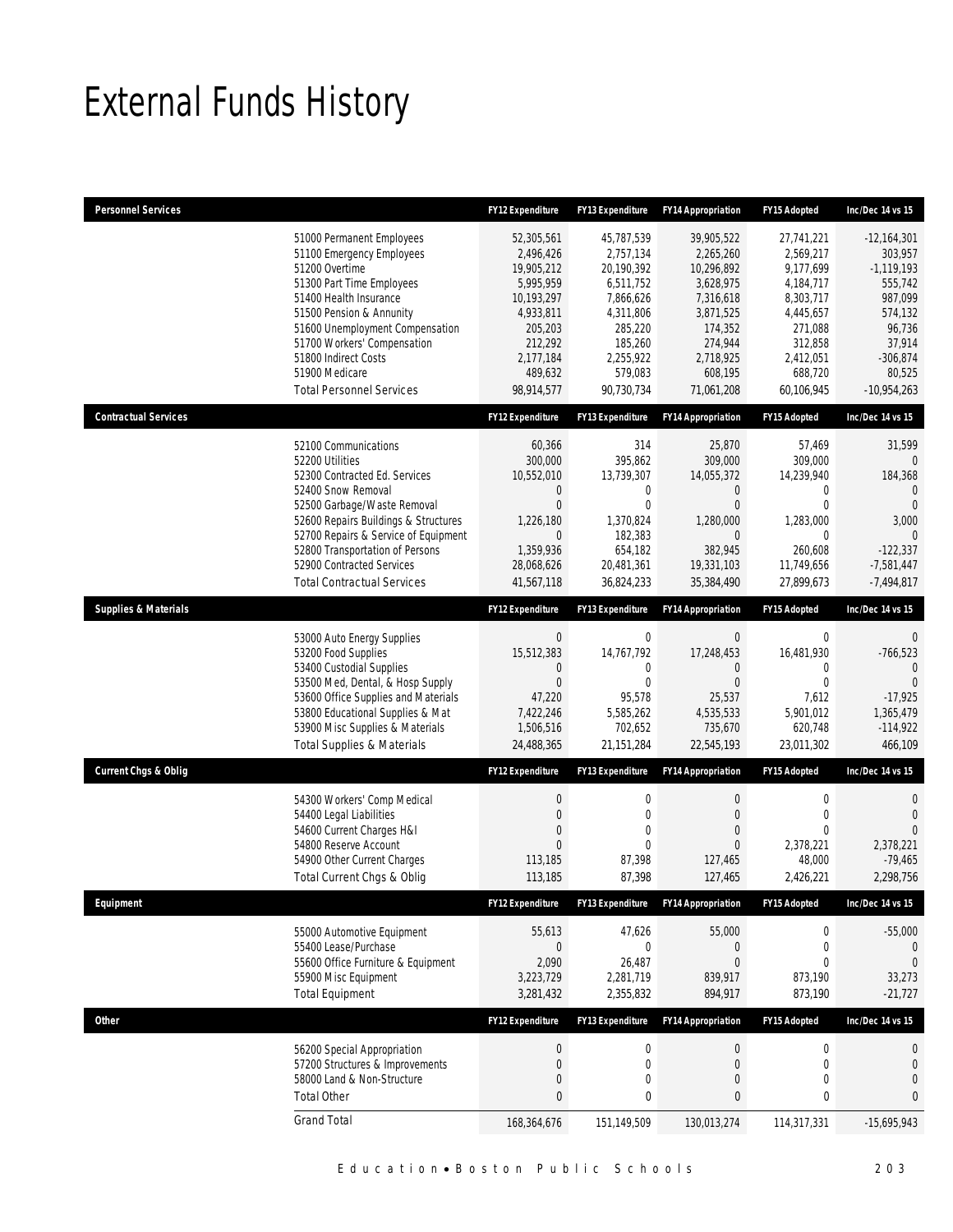### **FY12 FY13 FY14 FY15 Acct Actual Actual Actual Proj**

External Funds by Category

| 51002<br>REG ED TEACHER<br>35.6<br>38.9<br>27.4<br>51005<br>0.8<br>0.8<br>0.7<br><b>KDG TEACHER</b><br>51006<br>0.5<br><b>OCC TEACHER</b><br>51007<br>0.6<br><b>BIL KDG TEACHER</b><br>1.6<br>0.6<br>51008<br>SPED RESOURCE TEACHER<br>2.5<br>2.5<br>0.5<br>51009<br>SPED SUB SEP TEACHER<br>2.5<br>7.7<br>1.5<br>50.8<br>49.8<br>41.5<br>51010<br><b>BIL TEACHER</b><br>51011<br>SPECIALIST TEACHER<br>17.7<br>14.2<br>6.3<br>51012<br>SPED ITIN TEACHER<br>1.0<br>1.0<br>1.0<br><b>TOTAL TEACHERS</b><br>79.5<br>112.5<br>116.0<br>51013 CENTRAL ADMIN<br>4.0<br>2.0<br>2.0<br>2.0<br>2.0<br>51014<br>ELEM SCH ADMIN<br>1.0<br>51015<br>MIDDLE SCH ADMIN<br>2.0<br>1.5<br>1.5<br>9.5<br>51016<br>HIGH SCH ADMIN<br>11.0<br>13.0<br>51017<br>SPECIAL SCH ADMIN<br>6.0<br>7.0<br>7.0<br>51019<br>PROFESSIONAL SUPPORT<br>143.3<br>156.1<br>165.6<br>TOTAL ADMINISTRATORS<br>168.3<br>181.6<br>186.6<br>51020<br>ITIN PUPIL SUPPORT<br>8.0<br>8.0<br>8.0<br>37.7<br>51021<br>PROGRAM SUPPORT<br>29.4<br>23.9<br>51022<br>SPED-EVALUATION TEAM<br>0.0<br>$\overline{\phantom{a}}$<br>$\overline{\phantom{a}}$<br>51023 LIBRARIAN<br>0.0<br>٠<br>51024<br><b>GUIDANCE</b><br>3.4<br>3.3<br>3.2<br>51025<br>ATHLETIC INSTRUCTORS<br>0.0<br>÷.<br>$\overline{\phantom{a}}$ | 7.2<br>0.9<br>0.6<br>1.6<br>39.0<br>1.1<br>1.0<br>51.5<br>0.8<br>0.8<br>1.0<br>6.8<br>6.0<br>105.5<br>120.9<br>7.0<br>27.2<br>$\overline{\phantom{a}}$<br>٠ |
|-----------------------------------------------------------------------------------------------------------------------------------------------------------------------------------------------------------------------------------------------------------------------------------------------------------------------------------------------------------------------------------------------------------------------------------------------------------------------------------------------------------------------------------------------------------------------------------------------------------------------------------------------------------------------------------------------------------------------------------------------------------------------------------------------------------------------------------------------------------------------------------------------------------------------------------------------------------------------------------------------------------------------------------------------------------------------------------------------------------------------------------------------------------------------------------------------------------------------------------------------------------------------|-------------------------------------------------------------------------------------------------------------------------------------------------------------|
|                                                                                                                                                                                                                                                                                                                                                                                                                                                                                                                                                                                                                                                                                                                                                                                                                                                                                                                                                                                                                                                                                                                                                                                                                                                                       |                                                                                                                                                             |
|                                                                                                                                                                                                                                                                                                                                                                                                                                                                                                                                                                                                                                                                                                                                                                                                                                                                                                                                                                                                                                                                                                                                                                                                                                                                       |                                                                                                                                                             |
|                                                                                                                                                                                                                                                                                                                                                                                                                                                                                                                                                                                                                                                                                                                                                                                                                                                                                                                                                                                                                                                                                                                                                                                                                                                                       |                                                                                                                                                             |
|                                                                                                                                                                                                                                                                                                                                                                                                                                                                                                                                                                                                                                                                                                                                                                                                                                                                                                                                                                                                                                                                                                                                                                                                                                                                       |                                                                                                                                                             |
|                                                                                                                                                                                                                                                                                                                                                                                                                                                                                                                                                                                                                                                                                                                                                                                                                                                                                                                                                                                                                                                                                                                                                                                                                                                                       |                                                                                                                                                             |
|                                                                                                                                                                                                                                                                                                                                                                                                                                                                                                                                                                                                                                                                                                                                                                                                                                                                                                                                                                                                                                                                                                                                                                                                                                                                       |                                                                                                                                                             |
|                                                                                                                                                                                                                                                                                                                                                                                                                                                                                                                                                                                                                                                                                                                                                                                                                                                                                                                                                                                                                                                                                                                                                                                                                                                                       |                                                                                                                                                             |
|                                                                                                                                                                                                                                                                                                                                                                                                                                                                                                                                                                                                                                                                                                                                                                                                                                                                                                                                                                                                                                                                                                                                                                                                                                                                       |                                                                                                                                                             |
|                                                                                                                                                                                                                                                                                                                                                                                                                                                                                                                                                                                                                                                                                                                                                                                                                                                                                                                                                                                                                                                                                                                                                                                                                                                                       |                                                                                                                                                             |
|                                                                                                                                                                                                                                                                                                                                                                                                                                                                                                                                                                                                                                                                                                                                                                                                                                                                                                                                                                                                                                                                                                                                                                                                                                                                       |                                                                                                                                                             |
|                                                                                                                                                                                                                                                                                                                                                                                                                                                                                                                                                                                                                                                                                                                                                                                                                                                                                                                                                                                                                                                                                                                                                                                                                                                                       |                                                                                                                                                             |
|                                                                                                                                                                                                                                                                                                                                                                                                                                                                                                                                                                                                                                                                                                                                                                                                                                                                                                                                                                                                                                                                                                                                                                                                                                                                       |                                                                                                                                                             |
|                                                                                                                                                                                                                                                                                                                                                                                                                                                                                                                                                                                                                                                                                                                                                                                                                                                                                                                                                                                                                                                                                                                                                                                                                                                                       |                                                                                                                                                             |
|                                                                                                                                                                                                                                                                                                                                                                                                                                                                                                                                                                                                                                                                                                                                                                                                                                                                                                                                                                                                                                                                                                                                                                                                                                                                       |                                                                                                                                                             |
|                                                                                                                                                                                                                                                                                                                                                                                                                                                                                                                                                                                                                                                                                                                                                                                                                                                                                                                                                                                                                                                                                                                                                                                                                                                                       |                                                                                                                                                             |
|                                                                                                                                                                                                                                                                                                                                                                                                                                                                                                                                                                                                                                                                                                                                                                                                                                                                                                                                                                                                                                                                                                                                                                                                                                                                       |                                                                                                                                                             |
|                                                                                                                                                                                                                                                                                                                                                                                                                                                                                                                                                                                                                                                                                                                                                                                                                                                                                                                                                                                                                                                                                                                                                                                                                                                                       |                                                                                                                                                             |
|                                                                                                                                                                                                                                                                                                                                                                                                                                                                                                                                                                                                                                                                                                                                                                                                                                                                                                                                                                                                                                                                                                                                                                                                                                                                       |                                                                                                                                                             |
|                                                                                                                                                                                                                                                                                                                                                                                                                                                                                                                                                                                                                                                                                                                                                                                                                                                                                                                                                                                                                                                                                                                                                                                                                                                                       |                                                                                                                                                             |
|                                                                                                                                                                                                                                                                                                                                                                                                                                                                                                                                                                                                                                                                                                                                                                                                                                                                                                                                                                                                                                                                                                                                                                                                                                                                       |                                                                                                                                                             |
|                                                                                                                                                                                                                                                                                                                                                                                                                                                                                                                                                                                                                                                                                                                                                                                                                                                                                                                                                                                                                                                                                                                                                                                                                                                                       |                                                                                                                                                             |
|                                                                                                                                                                                                                                                                                                                                                                                                                                                                                                                                                                                                                                                                                                                                                                                                                                                                                                                                                                                                                                                                                                                                                                                                                                                                       | 2.2                                                                                                                                                         |
|                                                                                                                                                                                                                                                                                                                                                                                                                                                                                                                                                                                                                                                                                                                                                                                                                                                                                                                                                                                                                                                                                                                                                                                                                                                                       |                                                                                                                                                             |
| 3.0<br>51026<br><b>NURSES</b><br>3.0<br>3.0                                                                                                                                                                                                                                                                                                                                                                                                                                                                                                                                                                                                                                                                                                                                                                                                                                                                                                                                                                                                                                                                                                                                                                                                                           | 3.0                                                                                                                                                         |
| 51045<br>INSTRUCTIONAL COACH<br>31.2<br>34.1<br>22.7                                                                                                                                                                                                                                                                                                                                                                                                                                                                                                                                                                                                                                                                                                                                                                                                                                                                                                                                                                                                                                                                                                                                                                                                                  | 0.4                                                                                                                                                         |
| 83.3<br>77.8<br>60.8<br><b>TOTAL SUPPORT</b>                                                                                                                                                                                                                                                                                                                                                                                                                                                                                                                                                                                                                                                                                                                                                                                                                                                                                                                                                                                                                                                                                                                                                                                                                          | 39.8                                                                                                                                                        |
| 51039<br><b>INSTR AIDE</b><br>10.3<br>7.2<br>4.2                                                                                                                                                                                                                                                                                                                                                                                                                                                                                                                                                                                                                                                                                                                                                                                                                                                                                                                                                                                                                                                                                                                                                                                                                      | 1.0                                                                                                                                                         |
| 51041<br>SPED RESOURCE AIDE<br>$\overline{\phantom{a}}$<br>$\sim$                                                                                                                                                                                                                                                                                                                                                                                                                                                                                                                                                                                                                                                                                                                                                                                                                                                                                                                                                                                                                                                                                                                                                                                                     |                                                                                                                                                             |
| 51042<br>SPED SUB SEP AIDE<br>10.5<br>19.5<br>11.2                                                                                                                                                                                                                                                                                                                                                                                                                                                                                                                                                                                                                                                                                                                                                                                                                                                                                                                                                                                                                                                                                                                                                                                                                    | 7.2                                                                                                                                                         |
| 16.7<br>5.7<br>51043<br><b>BILINGUAL AIDE</b><br>15.1                                                                                                                                                                                                                                                                                                                                                                                                                                                                                                                                                                                                                                                                                                                                                                                                                                                                                                                                                                                                                                                                                                                                                                                                                 | 6.0                                                                                                                                                         |
| 37.5<br>41.8<br>21.1<br><b>TOTAL AIDES</b>                                                                                                                                                                                                                                                                                                                                                                                                                                                                                                                                                                                                                                                                                                                                                                                                                                                                                                                                                                                                                                                                                                                                                                                                                            | 14.2                                                                                                                                                        |
| SEC/CLER<br>29.1<br>51027<br>23.8<br>24.3                                                                                                                                                                                                                                                                                                                                                                                                                                                                                                                                                                                                                                                                                                                                                                                                                                                                                                                                                                                                                                                                                                                                                                                                                             | 19.1                                                                                                                                                        |
| 51028<br>ETL SECRETARIAL/CLER<br>0.0<br>÷,                                                                                                                                                                                                                                                                                                                                                                                                                                                                                                                                                                                                                                                                                                                                                                                                                                                                                                                                                                                                                                                                                                                                                                                                                            |                                                                                                                                                             |
| 0.0<br>51029<br><b>GUIDANCE CLERICAL</b><br>×                                                                                                                                                                                                                                                                                                                                                                                                                                                                                                                                                                                                                                                                                                                                                                                                                                                                                                                                                                                                                                                                                                                                                                                                                         | ٠                                                                                                                                                           |
| 29.1<br><b>TOTAL SECRETARIAL</b><br>23.8<br>24.3                                                                                                                                                                                                                                                                                                                                                                                                                                                                                                                                                                                                                                                                                                                                                                                                                                                                                                                                                                                                                                                                                                                                                                                                                      | 19.1                                                                                                                                                        |
|                                                                                                                                                                                                                                                                                                                                                                                                                                                                                                                                                                                                                                                                                                                                                                                                                                                                                                                                                                                                                                                                                                                                                                                                                                                                       |                                                                                                                                                             |
| 51030 CUSTODIAL<br>0.0<br>$\overline{\phantom{a}}$<br>÷                                                                                                                                                                                                                                                                                                                                                                                                                                                                                                                                                                                                                                                                                                                                                                                                                                                                                                                                                                                                                                                                                                                                                                                                               | ٠                                                                                                                                                           |
| 51032<br>FT CAFETERIA WKR<br>59.0<br>71.0<br>70.0                                                                                                                                                                                                                                                                                                                                                                                                                                                                                                                                                                                                                                                                                                                                                                                                                                                                                                                                                                                                                                                                                                                                                                                                                     | 68.3                                                                                                                                                        |
| 51304 FOOD SERVICE WKR<br>176.0<br>191.0<br>181.8                                                                                                                                                                                                                                                                                                                                                                                                                                                                                                                                                                                                                                                                                                                                                                                                                                                                                                                                                                                                                                                                                                                                                                                                                     | 176.6                                                                                                                                                       |
| 55.4<br>51033<br><b>TECHNICAL SUPPORT</b><br>58.0<br>66.9                                                                                                                                                                                                                                                                                                                                                                                                                                                                                                                                                                                                                                                                                                                                                                                                                                                                                                                                                                                                                                                                                                                                                                                                             | 34.4                                                                                                                                                        |
| 51034<br>7.0<br>6.0<br>TECHNICAL SUPERVISOR<br>6.0                                                                                                                                                                                                                                                                                                                                                                                                                                                                                                                                                                                                                                                                                                                                                                                                                                                                                                                                                                                                                                                                                                                                                                                                                    | 5.1                                                                                                                                                         |
| ÷.<br>51035<br><b>SCHOOL POLICE OFFICER</b><br>0.0<br>$\sim$                                                                                                                                                                                                                                                                                                                                                                                                                                                                                                                                                                                                                                                                                                                                                                                                                                                                                                                                                                                                                                                                                                                                                                                                          |                                                                                                                                                             |
| 51036 COMMUNITY FIELD COORD<br>8.5<br>6.8<br>5.8                                                                                                                                                                                                                                                                                                                                                                                                                                                                                                                                                                                                                                                                                                                                                                                                                                                                                                                                                                                                                                                                                                                                                                                                                      | 2.6                                                                                                                                                         |
| 51038<br><b>HEALTH PARAPROFESS</b><br>0.0<br>٠<br>٠                                                                                                                                                                                                                                                                                                                                                                                                                                                                                                                                                                                                                                                                                                                                                                                                                                                                                                                                                                                                                                                                                                                                                                                                                   |                                                                                                                                                             |
| 2.0<br>51044<br>SECURITY AIDE<br>1.0<br>1.0                                                                                                                                                                                                                                                                                                                                                                                                                                                                                                                                                                                                                                                                                                                                                                                                                                                                                                                                                                                                                                                                                                                                                                                                                           |                                                                                                                                                             |
| 51307<br><b>BUS MONITOR</b><br>0.0<br>ä,<br>ä,                                                                                                                                                                                                                                                                                                                                                                                                                                                                                                                                                                                                                                                                                                                                                                                                                                                                                                                                                                                                                                                                                                                                                                                                                        |                                                                                                                                                             |
| TOTAL CUST/SAFE/TECH<br>310.5<br>342.7<br>320.0                                                                                                                                                                                                                                                                                                                                                                                                                                                                                                                                                                                                                                                                                                                                                                                                                                                                                                                                                                                                                                                                                                                                                                                                                       | 287.0                                                                                                                                                       |
| 51303 SEC/CLER PART-TIME<br>8.5<br>7.0<br>1.0                                                                                                                                                                                                                                                                                                                                                                                                                                                                                                                                                                                                                                                                                                                                                                                                                                                                                                                                                                                                                                                                                                                                                                                                                         | 2.0                                                                                                                                                         |
| 51305 NON-ACAD PART-TIME<br>0.0<br>$\sim$<br>$\sim$                                                                                                                                                                                                                                                                                                                                                                                                                                                                                                                                                                                                                                                                                                                                                                                                                                                                                                                                                                                                                                                                                                                                                                                                                   | $\overline{\phantom{a}}$                                                                                                                                    |
| 51306 LUNCH MONITOR<br>0.0<br>$\sim$                                                                                                                                                                                                                                                                                                                                                                                                                                                                                                                                                                                                                                                                                                                                                                                                                                                                                                                                                                                                                                                                                                                                                                                                                                  |                                                                                                                                                             |
| 51040 LIBRARY AIDE<br>4.8<br>2.8<br>1.5                                                                                                                                                                                                                                                                                                                                                                                                                                                                                                                                                                                                                                                                                                                                                                                                                                                                                                                                                                                                                                                                                                                                                                                                                               | 0.9                                                                                                                                                         |
| 9.8<br>TOTAL PART-TIME<br>13.3<br>2.5                                                                                                                                                                                                                                                                                                                                                                                                                                                                                                                                                                                                                                                                                                                                                                                                                                                                                                                                                                                                                                                                                                                                                                                                                                 | 2.9                                                                                                                                                         |
| <b>TOTAL ACTIVE POSITIONS</b><br>754.5<br>793.5<br>694.7                                                                                                                                                                                                                                                                                                                                                                                                                                                                                                                                                                                                                                                                                                                                                                                                                                                                                                                                                                                                                                                                                                                                                                                                              | 535.4                                                                                                                                                       |
| 51003 LONG TERM PAID LEAVE<br>$\sim$<br>$\sim$                                                                                                                                                                                                                                                                                                                                                                                                                                                                                                                                                                                                                                                                                                                                                                                                                                                                                                                                                                                                                                                                                                                                                                                                                        |                                                                                                                                                             |
| 51701 INJURY & WORKMAN'S COMP<br>4.0<br>2.0<br>3.0                                                                                                                                                                                                                                                                                                                                                                                                                                                                                                                                                                                                                                                                                                                                                                                                                                                                                                                                                                                                                                                                                                                                                                                                                    |                                                                                                                                                             |
| 4.0<br>TOTAL OTHER<br>2.0<br>3.0                                                                                                                                                                                                                                                                                                                                                                                                                                                                                                                                                                                                                                                                                                                                                                                                                                                                                                                                                                                                                                                                                                                                                                                                                                      | 0.0                                                                                                                                                         |
| 758.5<br>795.5<br>697.7                                                                                                                                                                                                                                                                                                                                                                                                                                                                                                                                                                                                                                                                                                                                                                                                                                                                                                                                                                                                                                                                                                                                                                                                                                               | 535.4                                                                                                                                                       |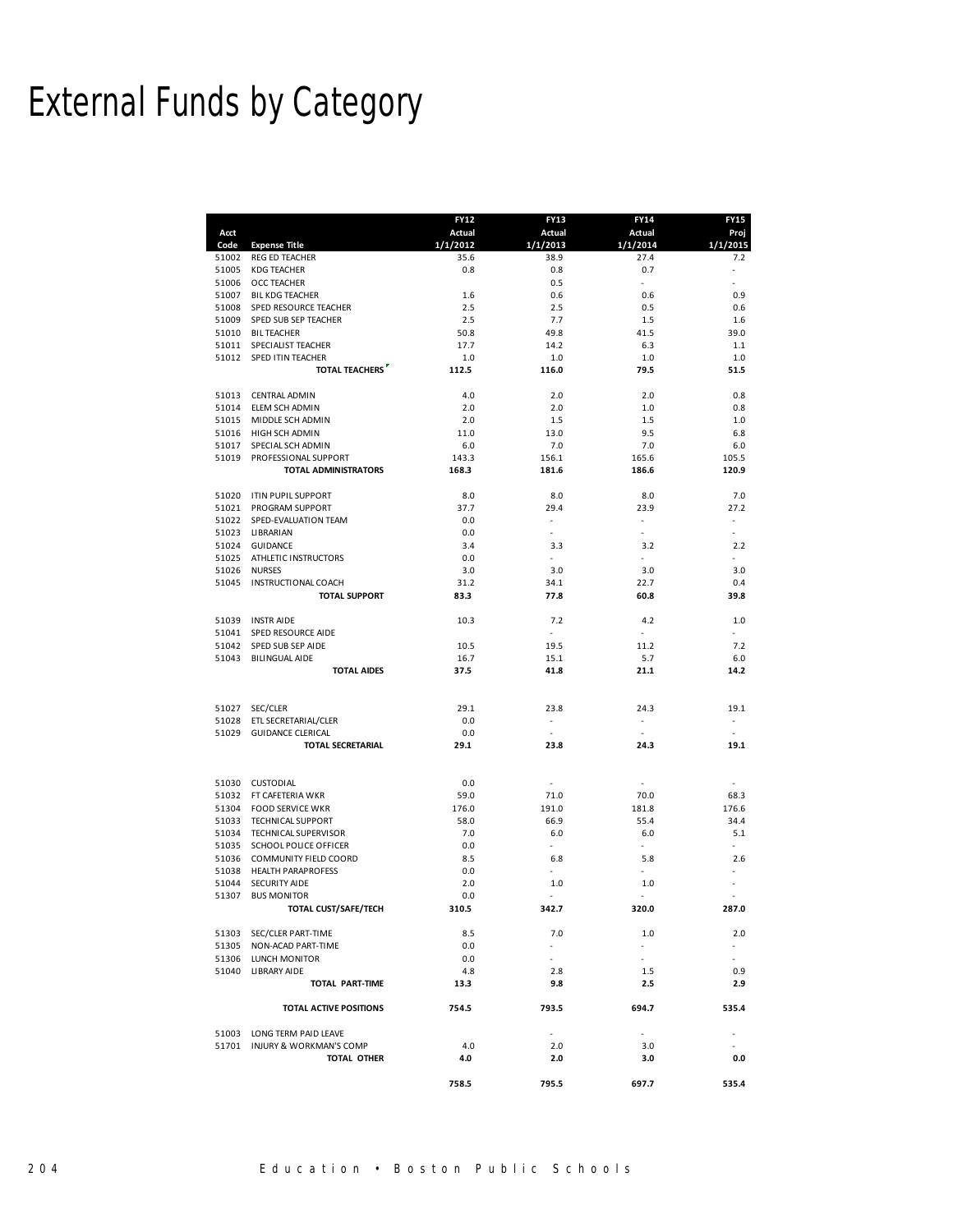### Program 1. General School Purposes

### *John McDonough, Interim Superintendent , Organization 101000*

### *Program Description*

BPS strives to promote ongoing improvement in teaching and learning at each and every Boston Public School and in each and every classroom within these schools.

| <b>Operating Budget</b>                    | Actual '12                 | Actual '13                 | Approp '14                 | <b>Budget '15</b>          |
|--------------------------------------------|----------------------------|----------------------------|----------------------------|----------------------------|
| <b>Personnel Services</b><br>Non Personnel | 664,407,795<br>166,934,898 | 696,289,232<br>184,913,551 | 724.574.980<br>213,386,761 | 759.341.694<br>215,586,906 |
| Total                                      | 831,342,693                | 881,202,783                | 937.961.741                | 974,928,600                |

#### *Performance*

### **Strategy:** To ensure all students achieve MCAS proficiency.

| <b>Performance Measures</b>                                                                                  | Actual '12 | Actual '13 | Projected '14 | Target '15 |
|--------------------------------------------------------------------------------------------------------------|------------|------------|---------------|------------|
| % passing Grade 3 ELA MCAS                                                                                   | 79%        | 82%        | 100%          |            |
| % Proficient and Advanced Grade 3 ELA<br><b>MCAS</b>                                                         | 35%        | 32%        | 85%           |            |
| % special education students in the "high" or<br>"very high" growth categories for MCAS<br>English           | 28%        | 32%        | 40%           |            |
| % special education students in the "high" or<br>"very high" growth categories for MCAS Math                 | 36%        | 33%        | 40%           |            |
| MCAS ELA Proficiency Gap between highest<br>and lowest student subgroups (in percentage<br>points) - Grade 3 | 34%        | 38%        | $< 5\%$       |            |

### **Strategy:** To close the achievement gap

| <b>Performance Measures</b>                                                                                                                                                                      | Actual '12 | Actual '13 | Projected '14 | Target '15 |
|--------------------------------------------------------------------------------------------------------------------------------------------------------------------------------------------------|------------|------------|---------------|------------|
| % 10th grader passing ELA and Math as part<br>of graduation requirements                                                                                                                         | 79%        | 78%        | 90%           |            |
| % 10th graders passing ELA, Math and<br>Science as part of graduation requirement                                                                                                                | 73%        | 72%        | 75%           |            |
| % 1st Graders scoring at or above district<br>benchmark on DIBELS (2013 was first year<br>DIBELS NEXT)                                                                                           | 72%        | 62%        | 80%           |            |
| % non-exam school students enrolled in<br>Algebra I                                                                                                                                              | 34%        | 38%        | 40%           |            |
| % of English Language Learners who move<br>two or more MEPA steps within the same<br>grade span, or one or more steps between<br>grade spans, across all levels (elementary,<br>middle and high) | 60%        | 56%        | 90%           |            |
| % students enrolled in at least one AP, IB,<br>Honors, dual enrollment course during high<br>school                                                                                              | 76%        | 75%        | 100%          |            |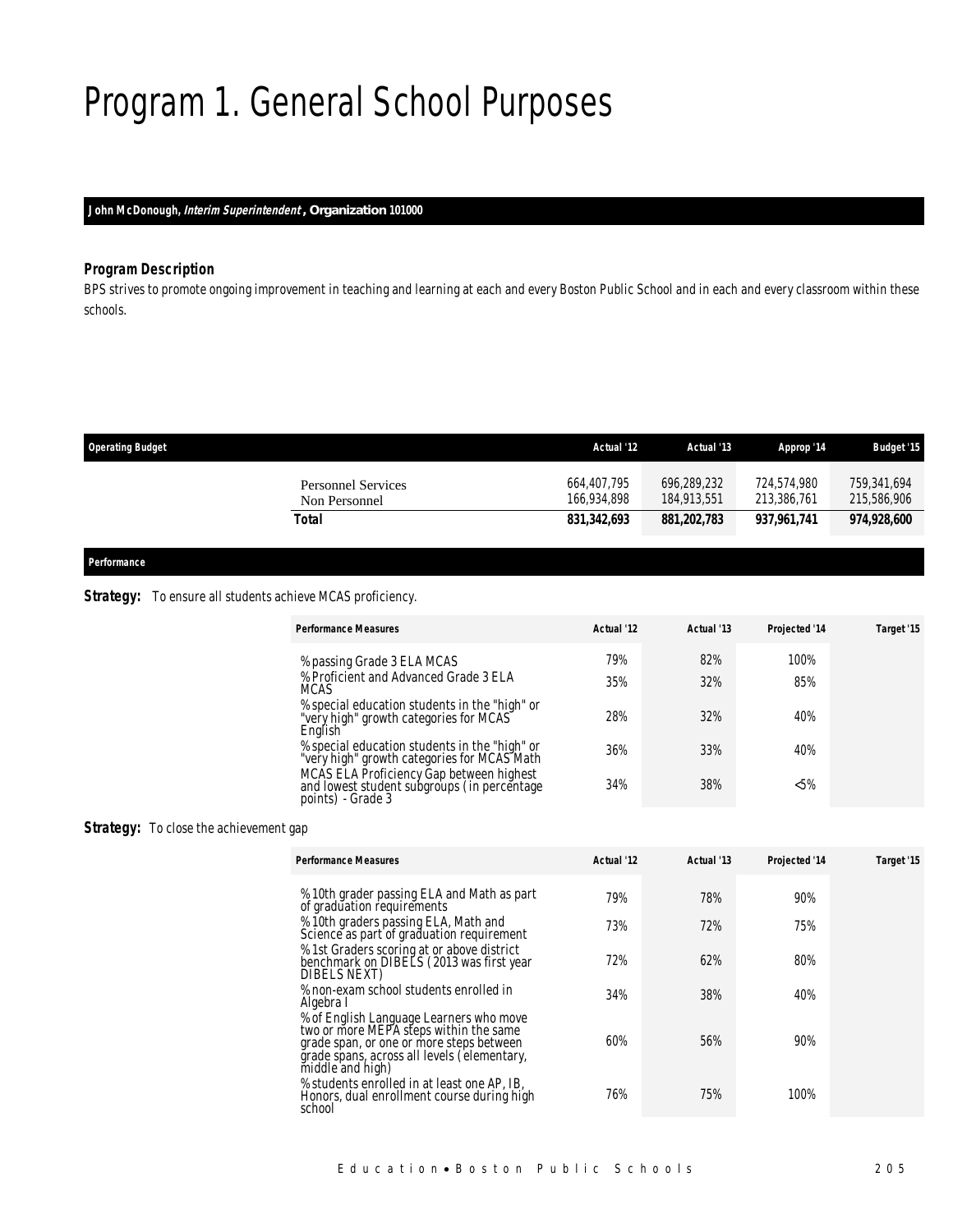**Strategy:** To graduate all students from high school prepared for college and career success.

| <b>Performance Measures</b>                                          | Actual '12 | Actual '13 | Projected '14 | Target '15 |
|----------------------------------------------------------------------|------------|------------|---------------|------------|
| 4-Year Cohort Graduation Rate - All Students                         | 66%        | 66%        | 80%           |            |
| 4-Year Cohort Graduation Rate - ELL<br><b>Students</b>               | 59%        | 60%        | 70%           |            |
| 4-Year Cohort Graduation Rate - Special<br><b>Education Students</b> | 43%        | 45%        | 70%           |            |
| 5-Year Cohort Graduation Rate - All Students                         | 71%        | 72%        | 85%           |            |
| 5-Year Cohort Graduation Rate - ELL<br><b>Students</b>               | 64%        | 68%        | 75%           |            |
| 5-Year Cohort Graduation Rate-Special<br><b>Education Students</b>   | 47%        | 50%        | 75%           |            |
| Annual dropout rate % - High School                                  | 6%         | 4%         | $<3\%$        |            |
| Average combined SAT I scores                                        | .312       | 1,322      | 1.650         |            |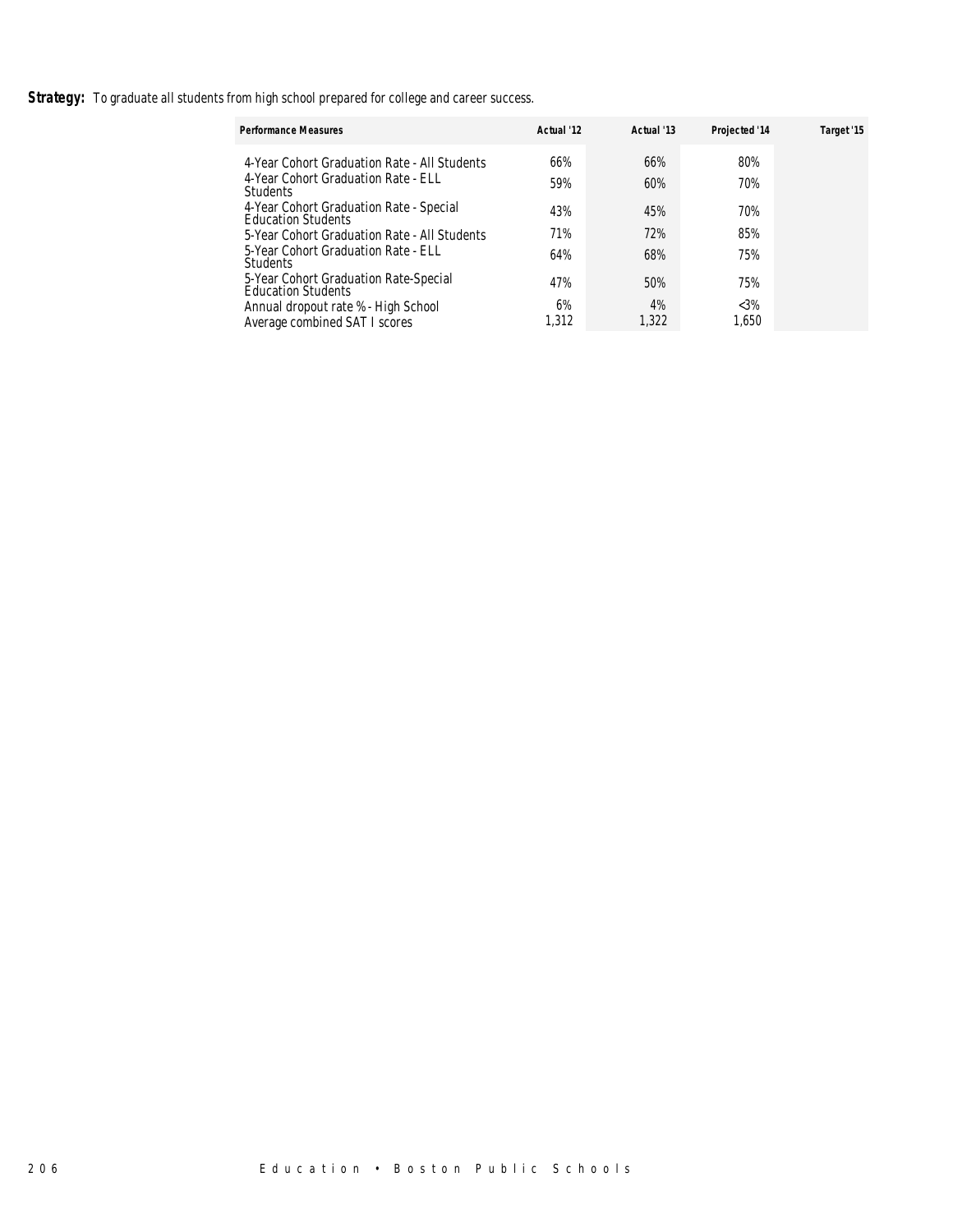### External Funds Projects

*Formula Grants* 

#### *Project Mission*

Formula grants are funds received through federal or state programs that provide assistance for educational services for low income, minority, and special needs students. Levels of funding are established through a predetermined formula that considers the amount of legislative appropriation and the number of students eligible for the program. Federal formula grants include the Title I, Title II, and SPED grants. MCAS support/Academic support is a state formula grant.

*Competitive Grants* 

#### *Project Mission*

Competitive grants are funds received through open competition with other school districts and non-profit organizations. The grant providers establish the levels of funding. The use of these funds is determined through local planning, which typically aims to advance local priorities while meeting the funding requirements.

*Reimbursements* 

#### *Project Mission*

Reimbursement funds are resources received by the local school districts as compensation for costs incurred by certain programs. Reimbursement programs include the Department of Agriculture's School Lunch Program and Summer Food Program.

*Revolving Funds and Other Grants* 

### *Project Mission*

Additional resources are received through revolving funds and other grants. These include funds raised through the Boston Education Development Foundation, and the Homeless Student Initiative.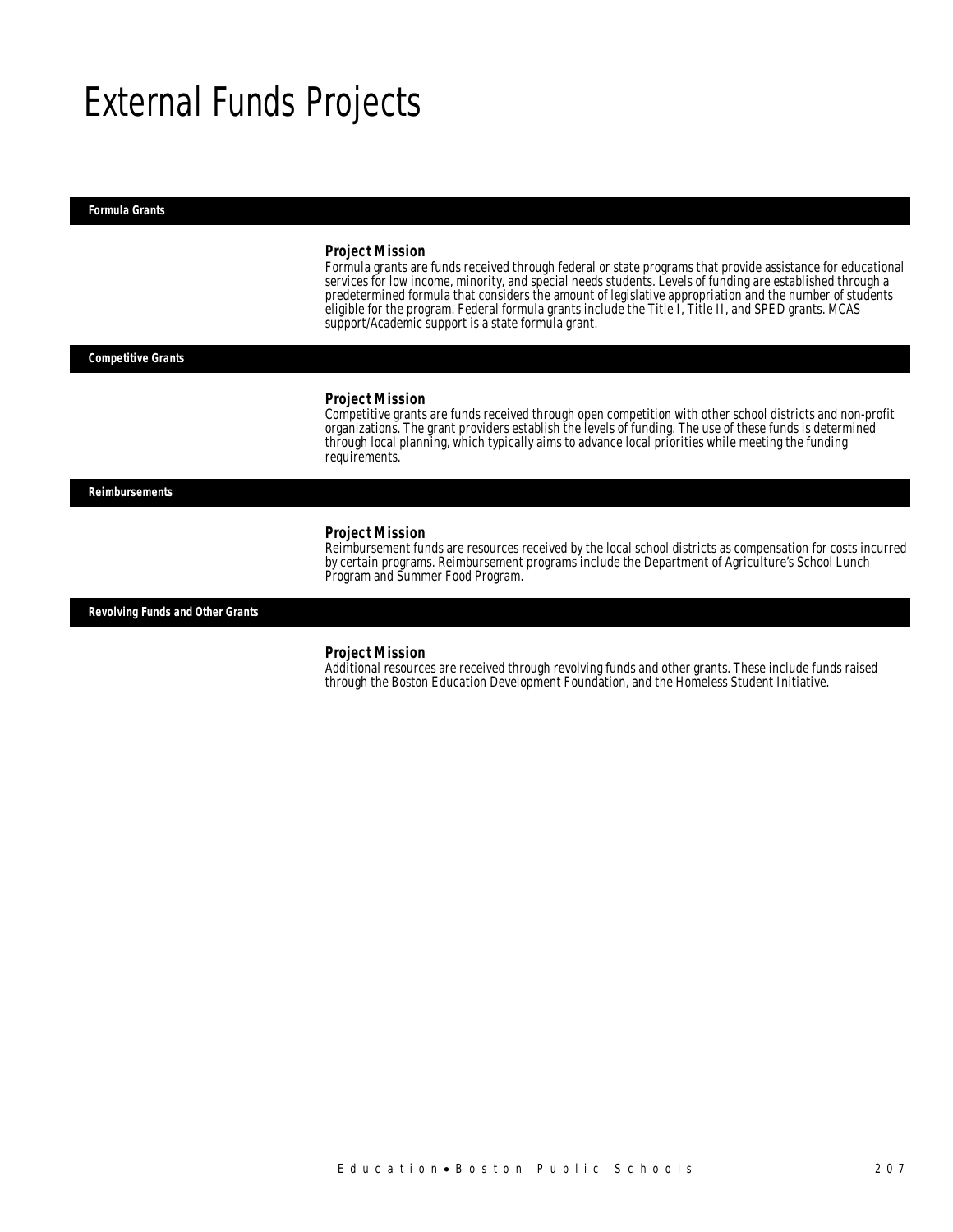# Boston Public Schools Capital Budget

### *Overview*

The City's public schools serve to educate and prepare Boston's youth, families and communities for the challenges of today and the future. The capital plan strives to ensure that a continuum of learning opportunities is available to the families who live and work in Boston.

### *FY15 Major Initiatives*

- Complete the design of the proposed new Dearborn 6-12 STEM/Early College Academy in Roxbury which will be built on the site of the current Dearborn School. The new school will instruct students exclusively in a STEM (Science, Technology, Engineering and Mathematics) curriculum. The project will be partly funded with a grant from the Massachusetts School Building Authority.
- Comprehensive school facilities condition assessment and master plan.
- A building addition and facility renovation will be completed by the end of the fiscal year at Fenway High School's new location.
- The Quality Improvement Fund will focus on expanding capacity in high-demand schools, including ACC and Boston Green Academy, Haley K-8 Pilot School, adult education at Madison Park High School, the Agassiz / Muniz Academy, and an expanded Montessori program at the newly re-opened Alighieri school building.

| Capital Budget Expenditures | Total Actual '12 | Total Actual '13 |            | <b>Estimated '14 Total Projected '15</b> |
|-----------------------------|------------------|------------------|------------|------------------------------------------|
| <b>Total Department</b>     | 42.714.926       | 61.673.396       | 52,720,000 | 62.055.000                               |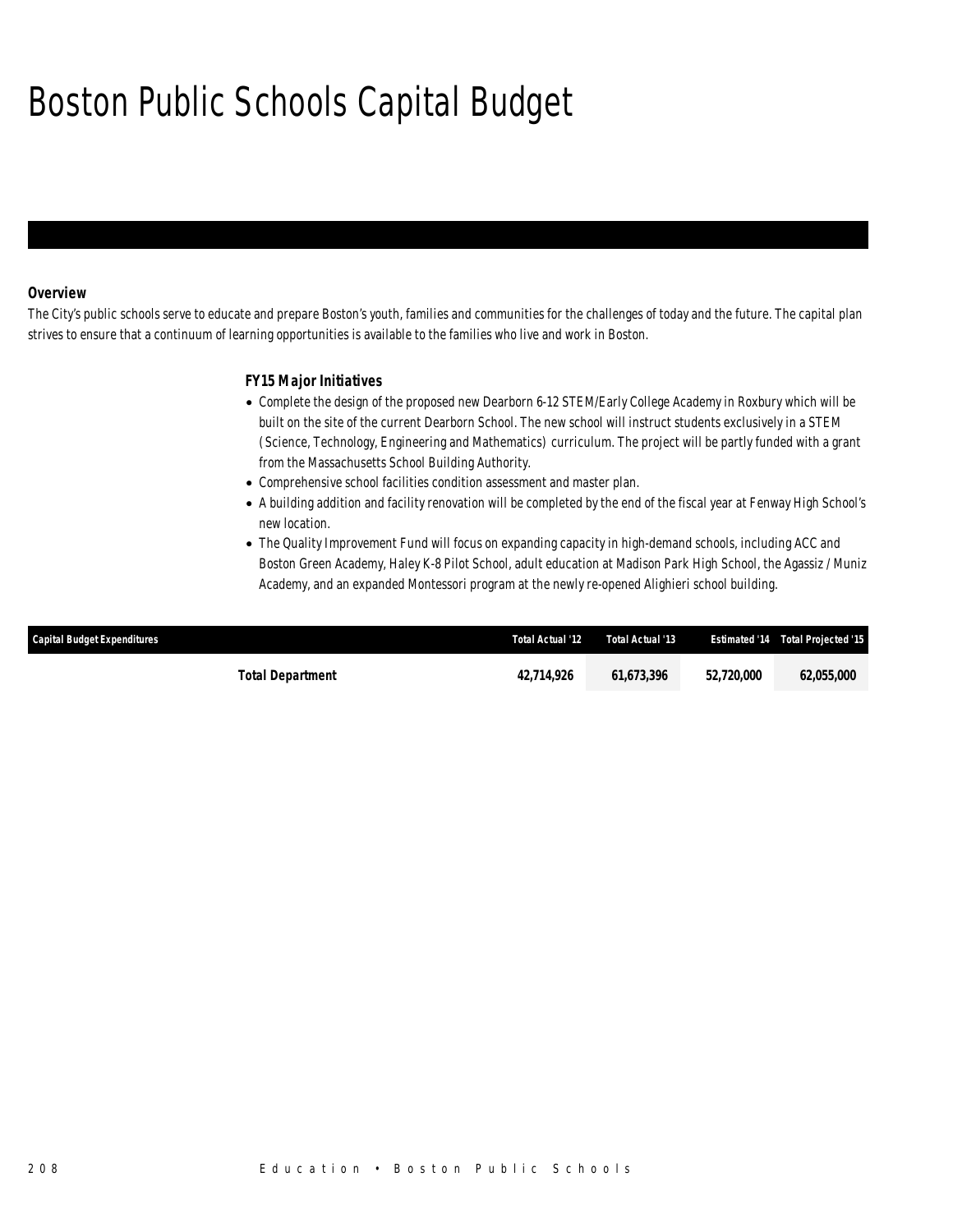### *ACCESS IMPROVEMENTS AT BEETHOVEN SCHOOL*

### *Project Mission*

 Access improvements include the installation of a new elevator, bathroom upgrades, ramp access to the auditorium, installation of a new fire alarm system, as well as door and signage improvements. *Managing Department,* Capital Construction *Status,* In Construction

*Location,* West Roxbury *Operating Impact,* No

#### *Authorizations*

|                                          |           |             |               | Non Capital    |           |
|------------------------------------------|-----------|-------------|---------------|----------------|-----------|
| Source                                   | Existing  | <b>FY15</b> | <b>Future</b> | Fund           | Total     |
| City Capital                             | 3,088,131 | 0           | 0             | $\overline{0}$ | 3,088,131 |
| Grants/Other                             | 0         | 0           | $\left($      | 0              | 0         |
| Total                                    | 3,088,131 | 0           | $\mathbf 0$   | 0              | 3,088,131 |
| <b>Expenditures (Actual and Planned)</b> |           |             |               |                |           |
|                                          | Thru      |             |               |                |           |
| Source                                   | 6/30/13   | <b>FY14</b> | <b>FY15</b>   | FY16-19        | Total     |
| City Capital                             | 323,273   | 1,964,858   | 800,000       | $\Omega$       | 3,088,131 |
| Grants/Other                             | 0         | 0           | $\left($      | 0              | 0         |
| Total                                    | 323,273   | 1,964,858   | 800,000       | $\theta$       | 3,088,131 |
|                                          |           |             |               |                |           |

### *ACCESS IMPROVEMENTS AT HARBOR/HENDERSON*

*Project Mission*

 Accessibility renovations including wheelchair ramps, elevator, bus turnaround, and bathrooms. *Managing Department,* School Department *Status,* New Project*Location,* Dorchester *Operating Impact,* No

| <b>Authorizations</b> |                                          |          |             |             |                |           |
|-----------------------|------------------------------------------|----------|-------------|-------------|----------------|-----------|
|                       |                                          |          |             |             | Non Capital    |           |
|                       | Source                                   | Existing | <b>FY15</b> | Future      | Fund           | Total     |
|                       | City Capital                             | 0        | 250,000     | 3,104,317   | $\overline{0}$ | 3,354,317 |
|                       | Grants/Other                             |          |             |             |                | 0         |
|                       | Total                                    | 0        | 250,000     | 3,104,317   | 0              | 3,354,317 |
|                       | <b>Expenditures (Actual and Planned)</b> |          |             |             |                |           |
|                       |                                          | Thru     |             |             |                |           |
|                       | Source                                   | 6/30/13  | <b>FY14</b> | <b>FY15</b> | FY16-19        | Total     |
|                       | City Capital                             | 0        | $\theta$    | 250,000     | 3.104.317      | 3,354,317 |
|                       | Grants/Other                             | 0        |             |             |                | 0         |
|                       | Total                                    | 0        | $\theta$    | 250,000     | 3.104.317      | 3.354.317 |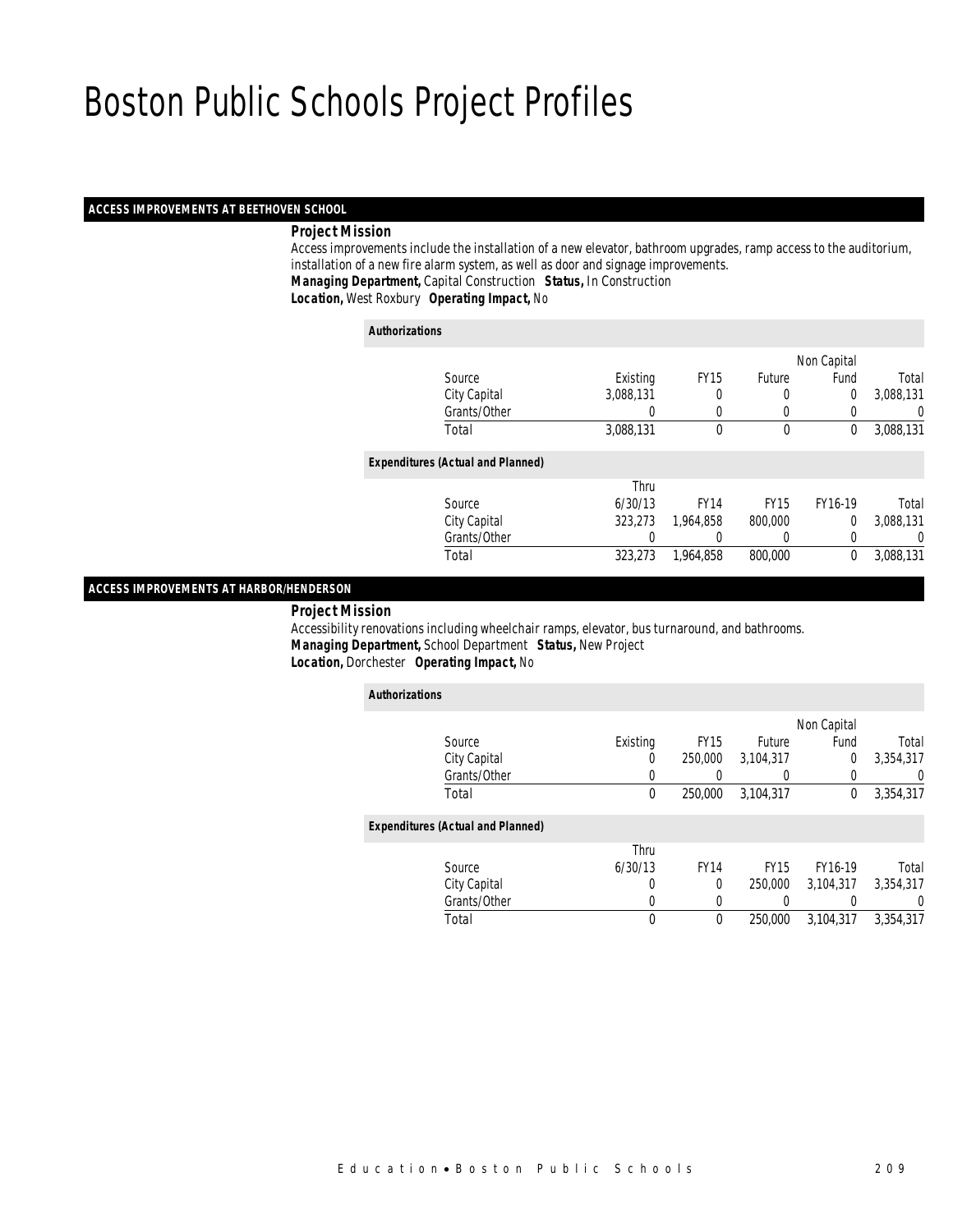### *ALIGHIERI SCHOOL BUILDING*

### *Project Mission*

Asset preservation of former Alighieri School includes new windows, masonry pointing and plumbing improvements. *Managing Department,* School Department *Status,* In Construction*Location,* East Boston *Operating Impact,* No

| <b>Authorizations</b>                    |           |             |             |                |           |
|------------------------------------------|-----------|-------------|-------------|----------------|-----------|
|                                          |           |             |             | Non Capital    |           |
| Source                                   | Existing  | <b>FY15</b> | Future      | Fund           | Total     |
| City Capital                             | 1,600,000 | 0           | 0           | $\overline{0}$ | 1,600,000 |
| Grants/Other                             | 0         | 0           | 0           | 0              | 0         |
| Total                                    | 1.600.000 | 0           | 0           | 0              | 1,600,000 |
| <b>Expenditures (Actual and Planned)</b> |           |             |             |                |           |
|                                          | Thru      |             |             |                |           |
| Source                                   | 6/30/13   | <b>FY14</b> | <b>FY15</b> | FY16-19        | Total     |
| City Capital                             | 434.292   | 1,165,708   | 0           | 0              | 1,600,000 |
| Grants/Other                             | 0         | 0           | 0           | 0              | 0         |
| Total                                    | 434.292   | 1.165.708   | 0           | $\theta$       | 1,600,000 |

### *BOSTON LATIN ACADEMY*

*Project Mission* 

Renovate classrooms to establish new science labs. Install new intercom and public address system. *Managing Department,* School Department *Status,* In Construction*Location,* Roxbury *Operating Impact,* No

| <b>Authorizations</b>                    |           |             |             |                |           |
|------------------------------------------|-----------|-------------|-------------|----------------|-----------|
|                                          |           |             |             | Non Capital    |           |
| Source                                   | Existing  | <b>FY15</b> | Future      | Fund           | Total     |
| City Capital                             | 1,550,000 |             | 0           | 0              | 1,550,000 |
| Grants/Other                             | 0         | $\Omega$    |             | 0              | 0         |
| Total                                    | 1,550,000 | $\theta$    | $\mathbf 0$ | 0              | 1,550,000 |
| <b>Expenditures (Actual and Planned)</b> |           |             |             |                |           |
|                                          | Thru      |             |             |                |           |
| Source                                   | 6/30/13   | <b>FY14</b> | <b>FY15</b> | FY16-19        | Total     |
| City Capital                             | 0         | 0           | 1,550,000   | $\overline{0}$ | 1,550,000 |
| Grants/Other                             | 0         | $\Omega$    |             | 0              | 0         |
| Total                                    | 0         | 0           | 1,550,000   | 0              | 1,550,000 |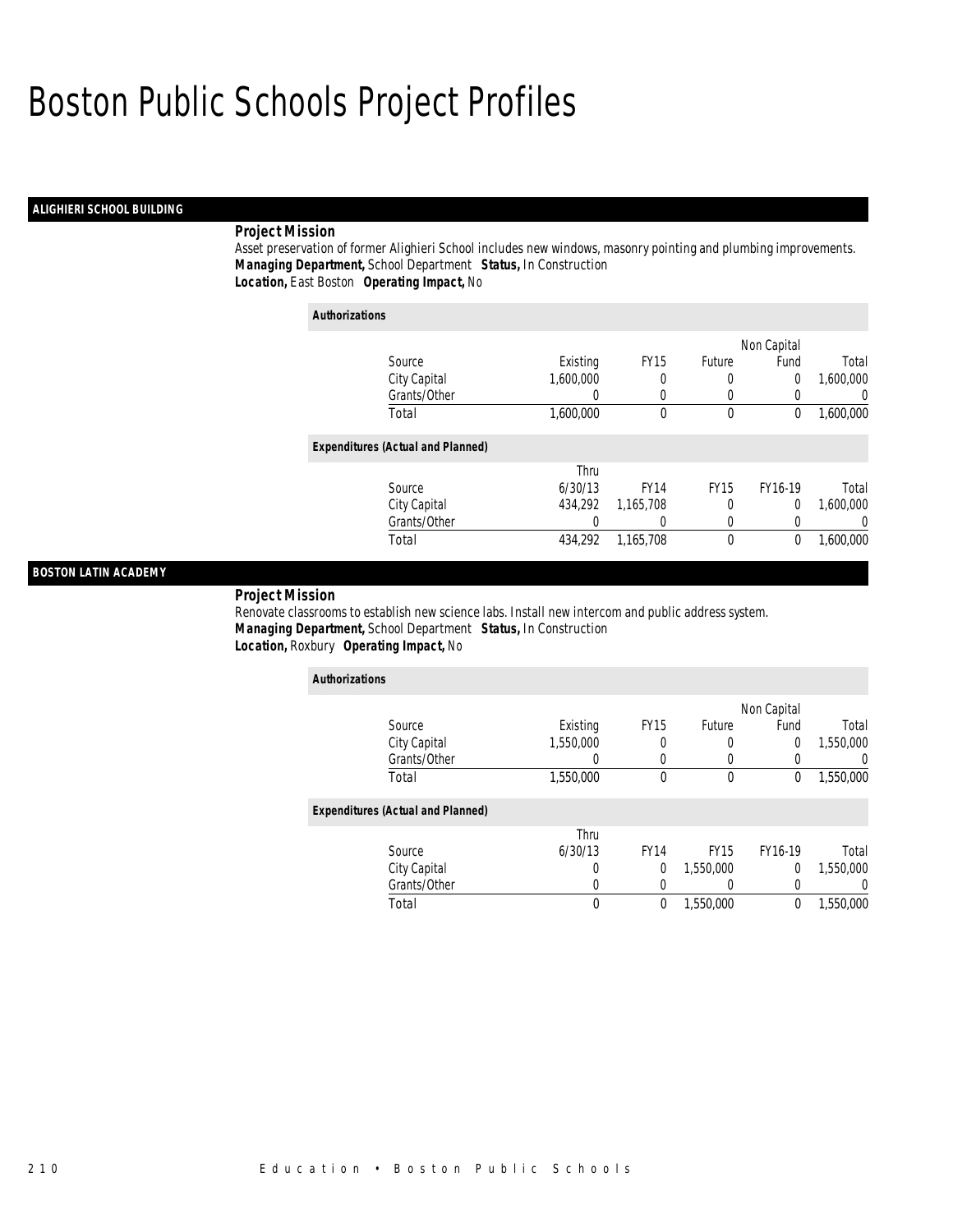### *CHARLESTOWN HIGH SCHOOL*

### *Project Mission*

 Replace HVAC system. Upgrade interior lighting, electrical system and controls, improve accessibility, and update student and faculty bathrooms.

*Managing Department,* Capital Construction *Status,* In Construction

*Location,* Charlestown *Operating Impact,* Yes

#### *Authorizations*

|                                          |            |             |               | Non Capital    |            |
|------------------------------------------|------------|-------------|---------------|----------------|------------|
| Source                                   | Existing   | <b>FY15</b> | <b>Future</b> | Fund           | Total      |
| City Capital                             | 32,550,000 | 0           | 0             | $\overline{0}$ | 32,550,000 |
| Grants/Other                             | 9,670      |             |               |                | 9,670      |
| Total                                    | 32,559,670 | $\theta$    | 0             | $^{0}$         | 32,559,670 |
| <b>Expenditures (Actual and Planned)</b> |            |             |               |                |            |
|                                          | Thru       |             |               |                |            |
| Source                                   | 6/30/13    | <b>FY14</b> | <b>FY15</b>   | FY16-19        | Total      |
| City Capital                             | 15,647,548 | 9,182,282   | 6,000,000     | 1,720,170      | 32,550,000 |
| Grants/Other                             | 9.670      |             | 0             |                | 9.670      |
| Total                                    | 15,657,218 | 9,182,282   | 6,000,000     | 1,720,170      | 32,559,670 |
|                                          |            |             |               |                |            |

### *CRITICAL FACILITY REPAIRS*

*Project Mission*

 A critical repair fund for emergency repairs to school facilities including roofs, windows, masonry, electrical and HVAC systems.

*Managing Department,* School Department *Status,* Annual Program*Location,* Citywide *Operating Impact,* No

| <b>Authorizations</b> |                                          |           |             |             |             |           |
|-----------------------|------------------------------------------|-----------|-------------|-------------|-------------|-----------|
|                       |                                          |           |             |             | Non Capital |           |
|                       | Source                                   | Existing  | <b>FY15</b> | Future      | Fund        | Total     |
|                       | City Capital                             | 3,886,475 | 650,000     | 0           | 0           | 4,536,475 |
|                       | Grants/Other                             | 66.647    | 0           | 0           | 0           | 66,647    |
|                       | Total                                    | 3,953,122 | 650,000     | 0           | 0           | 4,603,122 |
|                       | <b>Expenditures (Actual and Planned)</b> |           |             |             |             |           |
|                       |                                          | Thru      |             |             |             |           |
|                       | Source                                   | 6/30/13   | <b>FY14</b> | <b>FY15</b> | FY16-19     | Total     |
|                       | City Capital                             | 3,317,558 | 300,000     | 500,000     | 418.917     | 4,536,475 |
|                       | Grants/Other                             | 65,963    | 0           | 0           | 684         | 66,647    |
|                       | Total                                    | 3.383.521 | 300,000     | 500,000     | 419.601     | 4.603.122 |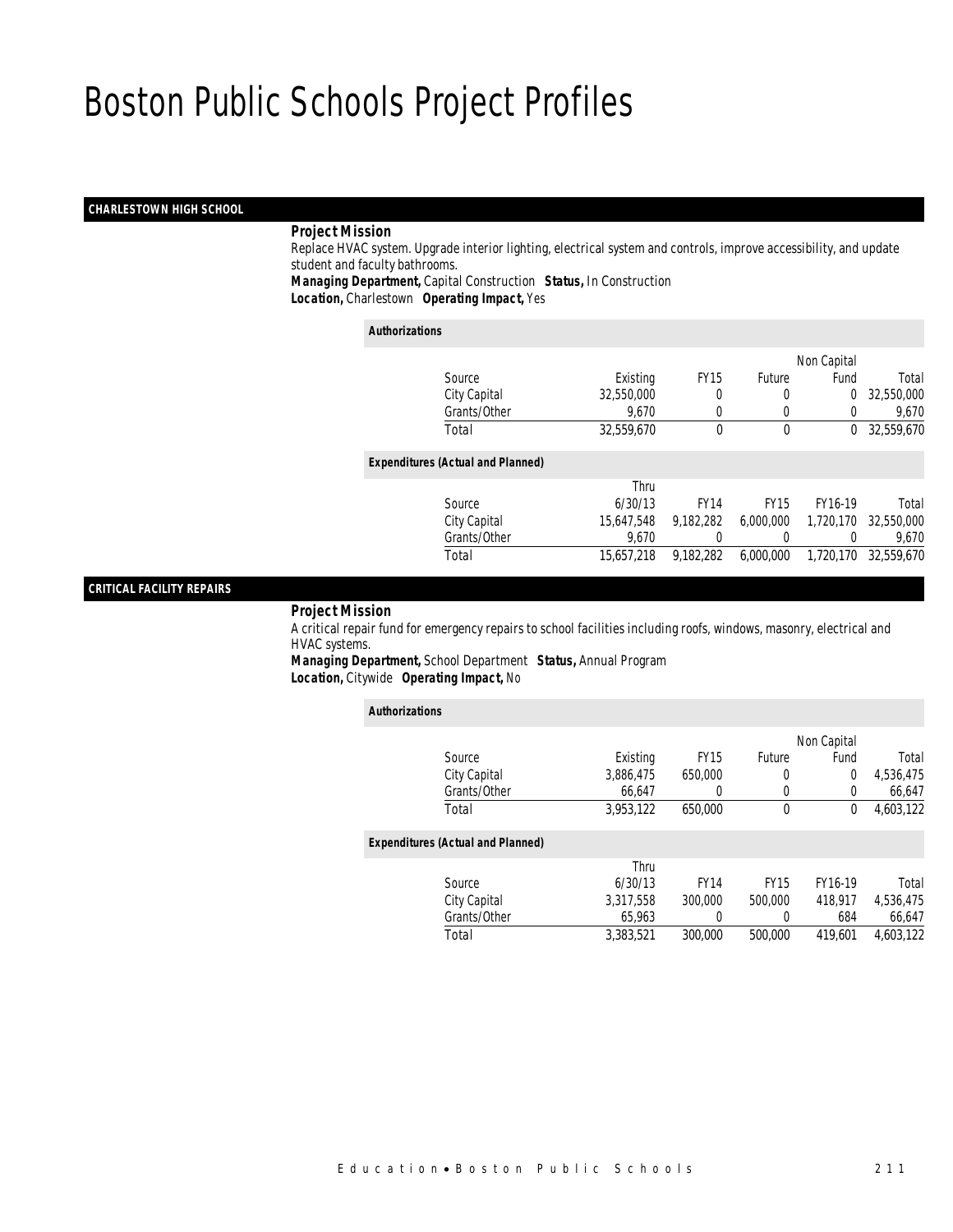### *DATA CENTER AT CAMPBELL RESOURCE CENTER*

### *Project Mission*

Expand current back-up data center located at Campbell Resource Center. Scope includes code required enhancements and alterations.

*Managing Department,* School Department *Status,* In Construction

*Location,* Dorchester *Operating Impact,* No

| <b>Authorizations</b>                    |          |             |             |             |         |
|------------------------------------------|----------|-------------|-------------|-------------|---------|
|                                          |          |             |             | Non Capital |         |
| Source                                   | Existing | <b>FY15</b> | Future      | Fund        | Total   |
| City Capital                             | 350,000  | 0           | 0           | 0           | 350,000 |
| Grants/Other                             | 0        | 0           |             | 0           | 0       |
| Total                                    | 350,000  | $\theta$    | $\theta$    | $\theta$    | 350,000 |
| <b>Expenditures (Actual and Planned)</b> |          |             |             |             |         |
|                                          | Thru     |             |             |             |         |
| Source                                   | 6/30/13  | <b>FY14</b> | <b>FY15</b> | FY16-19     | Total   |
| City Capital                             | $\Omega$ | 350,000     |             | 0           | 350,000 |
| Grants/Other                             | 0        | 0           | 0           |             | 0       |
| Total                                    | 0        | 350,000     | $\theta$    | 0           | 350,000 |

### *DEARBORN 6-12 STEM / EARLY COLLEGE ACADEMY*

#### *Project Mission*

Design and construct a new STEM (Science, Technology, Engineering and Mathematics) school for grades 6 through 12 on the site of the current Dearborn School. The MSBA will partner with the City in the development and funding of this new school.

*Managing Department,* Capital Construction *Status,* In Design*Location,* Roxbury *Operating Impact,* No

| <b>Authorizations</b>                    |          |             |             |             |            |
|------------------------------------------|----------|-------------|-------------|-------------|------------|
|                                          |          |             |             | Non Capital |            |
| Source                                   | Existing | <b>FY15</b> | Future      | Fund        | Total      |
| City Capital                             | 650,000  | 35.477.653  | 0           | $\Omega$    | 36,127,653 |
| Grants/Other                             | 0        | 37,370,642  |             | $\Omega$    | 37,370,642 |
| Total                                    | 650,000  | 72.848.295  | 0           | $^{0}$      | 73,498,295 |
| <b>Expenditures (Actual and Planned)</b> |          |             |             |             |            |
|                                          | Thru     |             |             |             |            |
| Source                                   | 6/30/13  | <b>FY14</b> | <b>FY15</b> | FY16-19     | Total      |
| City Capital                             | 250.650  | 399,350     | 1.600.000   | 33.877.653  | 36.127.653 |
| Grants/Other                             | 0        | 0           | 1.400.000   | 35,970,642  | 37,370,642 |
| Total                                    | 250,650  | 399,350     | 3.000.000   | 69.848.295  | 73,498,295 |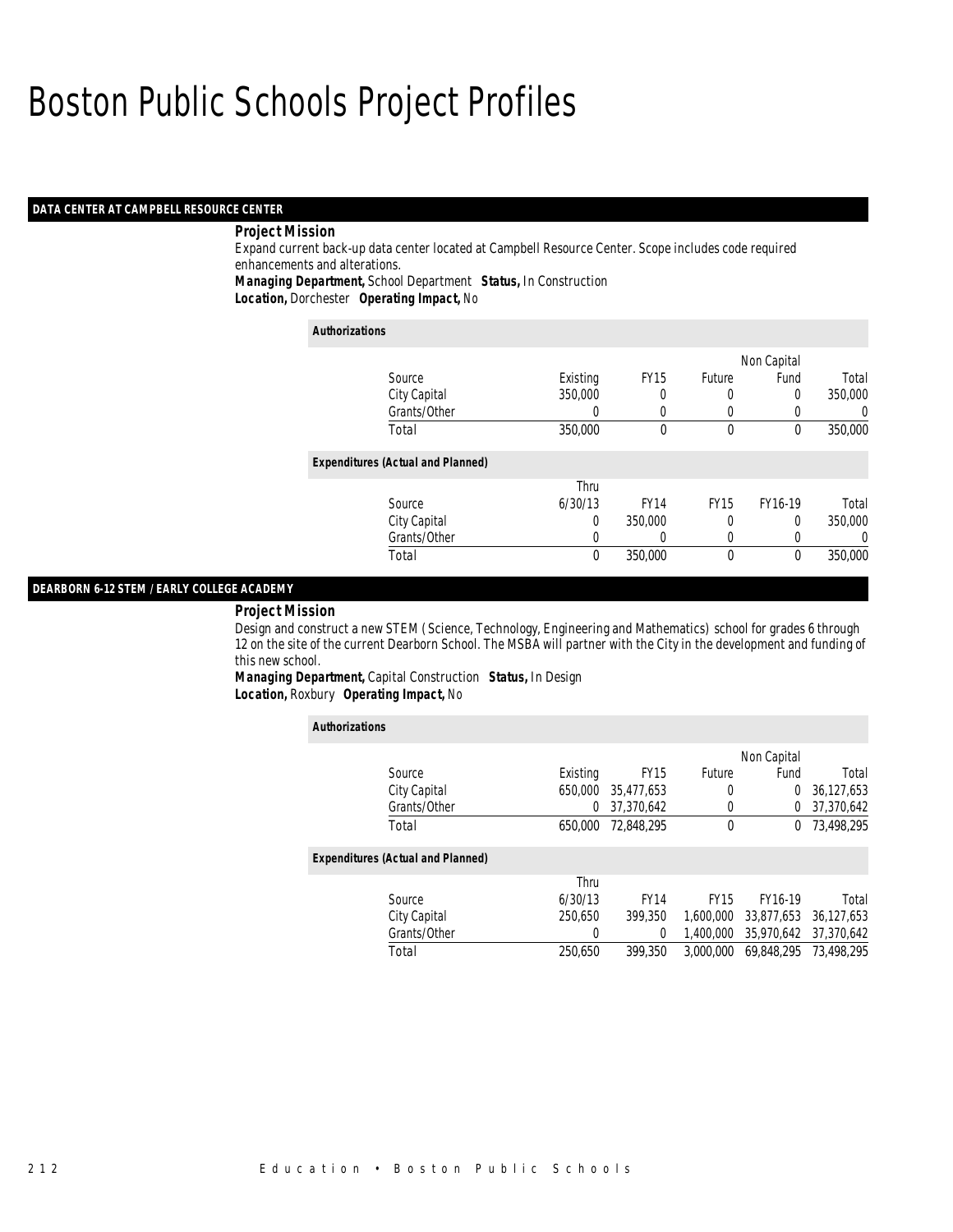#### *DOOR REPLACEMENT AT VARIOUS SCHOOLS*

### *Project Mission*

 Replace interior and exterior doors, hardware and classroom partitions at various school locations, including the Hennigan, Otis, and Winship.

*Managing Department,* School Department *Status,* Annual Program

*Location,* Various neighborhoods *Operating Impact,* No

#### *Authorizations*

|                                          |           |             |               | Non Capital |           |
|------------------------------------------|-----------|-------------|---------------|-------------|-----------|
| Source                                   | Existing  | <b>FY15</b> | <b>Future</b> | Fund        | Total     |
| City Capital                             | 3,574,037 | 405,000     | 2.245.000     | 0           | 6,224,037 |
| Grants/Other                             |           |             |               | 0           | 0         |
| Total                                    | 3,574,037 | 405,000     | 2,245,000     | 0           | 6,224,037 |
| <b>Expenditures (Actual and Planned)</b> |           |             |               |             |           |
|                                          | Thru      |             |               |             |           |
| Source                                   | 6/30/13   | <b>FY14</b> | <b>FY15</b>   | FY16-19     | Total     |
| City Capital                             | 1,141,067 | 435,000     | 405,000       | 4,242,970   | 6,224,037 |
| Grants/Other                             | 0         |             |               |             | 0         |
| Total                                    | 1,141,067 | 435,000     | 405,000       | 4.242.970   | 6.224.037 |
|                                          |           |             |               |             |           |

### *ELECTRICAL IMPROVEMENTS AT VARIOUS SCHOOLS*

*Project Mission*

 Electrical improvements and upgrade egress signage at various schools including the Dorchester Academy, and Condon.

*Managing Department,* School Department *Status,* Annual Program*Location,* Various neighborhoods *Operating Impact,* No

| <b>Authorizations</b>                    |           |             |             |                |                |
|------------------------------------------|-----------|-------------|-------------|----------------|----------------|
|                                          |           |             |             | Non Capital    |                |
| Source                                   | Existing  | <b>FY15</b> | Future      | Fund           | Total          |
| City Capital                             | 1.850.000 | 1.700.000   | 0           | $\overline{0}$ | 3,550,000      |
| Grants/Other                             |           | $\Omega$    | 0           |                | $\overline{0}$ |
| Total                                    | 1,850,000 | 1,700,000   | $\mathbf 0$ | $\Omega$       | 3,550,000      |
| <b>Expenditures (Actual and Planned)</b> |           |             |             |                |                |
|                                          | Thru      |             |             |                |                |
| Source                                   | 6/30/13   | <b>FY14</b> | <b>FY15</b> | FY16-19        | Total          |
| City Capital                             | 0         | 629,600     | 1,700,000   | 1,220,400      | 3,550,000      |
| Grants/Other                             | 0         |             |             |                | $\Omega$       |
| Total                                    | 0         | 629.600     | 1.700.000   | 1.220.400      | 3.550.000      |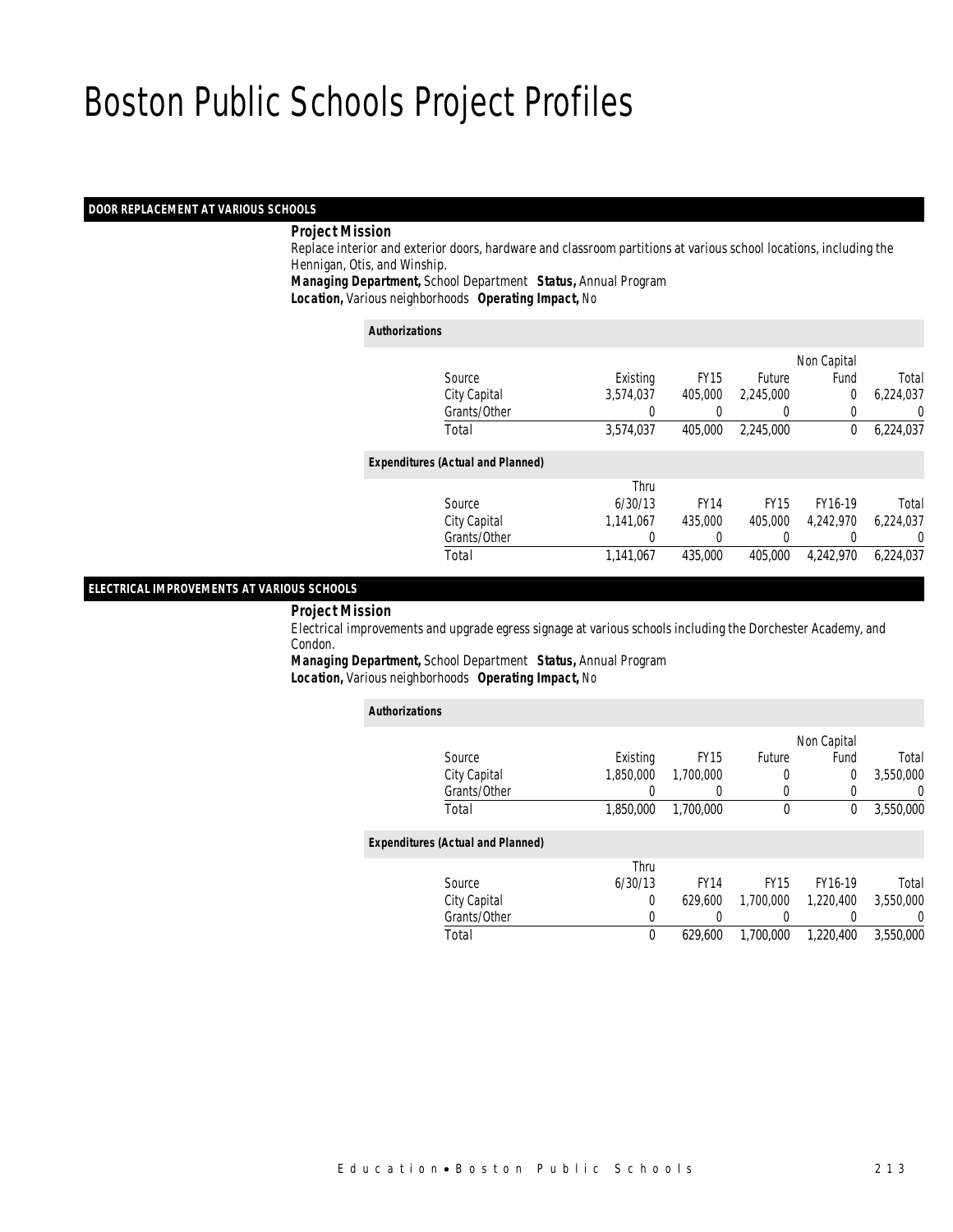### *ELIOT AT 585 COMMERCIAL STREET*

### *Project Mission*

Purchase property located at 585 Commercial Street. Renovate facility to use as classroom space during the Eliot School expansion project and afterwards.

*Managing Department,* Capital Construction *Status,* In Construction

*Location,* North End *Operating Impact,* No

| <b>Authorizations</b>                    |            |             |              |             |            |
|------------------------------------------|------------|-------------|--------------|-------------|------------|
|                                          |            |             |              | Non Capital |            |
| Source                                   | Existing   | <b>FY15</b> | Future       | Fund        | Total      |
| City Capital                             | 20,450,000 | 0           | 0            | 0           | 20,450,000 |
| Grants/Other                             | 15,800,000 | $\Omega$    | 0            | 0           | 15,800,000 |
| Total                                    | 36.250.000 | $\theta$    | $\mathbf{0}$ | 0           | 36,250,000 |
| <b>Expenditures (Actual and Planned)</b> |            |             |              |             |            |
|                                          | Thru       |             |              |             |            |
| Source                                   | 6/30/13    | <b>FY14</b> | <b>FY15</b>  | FY16-19     | Total      |
| City Capital                             | 0          | 890,000     | 1.800.000    | 17.760.000  | 20.450.000 |
| Grants/Other                             | 13.864.224 | 1.435.776   | 500,000      | 0           | 15,800,000 |
| Total                                    | 13.864.224 | 2.325.776   | 2.300.000    | 17.760.000  | 36.250.000 |

### *ELIOT SCHOOL AT NORTH BENNET STREET*

#### *Project Mission*

Renovate North Bennet Street buildings which will provide additional classrooms to support the Eliot School's expansion as a K to 8 school.

*Managing Department,* Capital Construction *Status,* In Design*Location,* North End *Operating Impact,* Yes

| <b>Authorizations</b>                    |            |             |             |             |            |
|------------------------------------------|------------|-------------|-------------|-------------|------------|
|                                          |            |             |             | Non Capital |            |
| Source                                   | Existing   | <b>FY15</b> | Future      | Fund        | Total      |
| City Capital                             | 18,628,867 | 0           | $\Omega$    | 0           | 18,628,867 |
| Grants/Other                             | 4.390.000  | 0           | $\theta$    | 0           | 4,390,000  |
| Total                                    | 23.018.867 | 0           | $\mathbf 0$ | 0           | 23,018,867 |
| <b>Expenditures (Actual and Planned)</b> |            |             |             |             |            |
|                                          | Thru       |             |             |             |            |
| Source                                   | 6/30/13    | <b>FY14</b> | <b>FY15</b> | FY16-19     | Total      |
| City Capital                             | 0          | 500,000     | 6.500.000   | 11.628.867  | 18,628,867 |
| Grants/Other                             | 237.221    | 0           | 1.250.000   | 2,902,779   | 4,390,000  |
| Total                                    | 237,221    | 500,000     | 7.750.000   | 14,531,646  | 23.018.867 |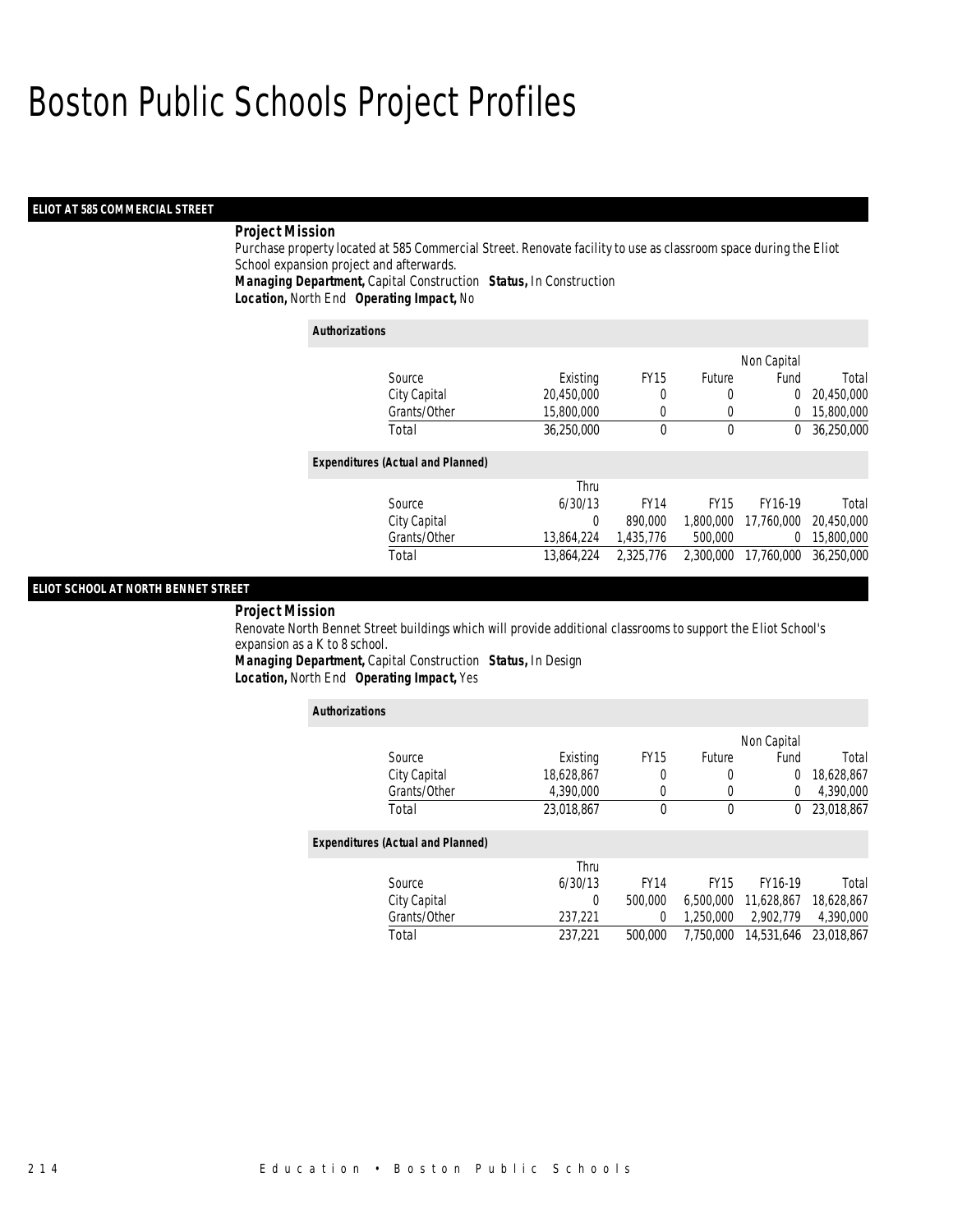### *EXTERIOR RENOVATIONS AT VARIOUS SCHOOLS*

### *Project Mission*

 Repair and replace exterior components including doors, lighting, or exterior site components such as stairs, walkways, and retaining walls at various schools including the Cleveland, Mildred Avenue, and New Boston Pilot Middle School.

*Managing Department,* School Department *Status,* Annual Program*Location,* Various neighborhoods *Operating Impact,* No

| <b>Authorizations</b>                    |           |             |             |             |           |
|------------------------------------------|-----------|-------------|-------------|-------------|-----------|
|                                          |           |             |             | Non Capital |           |
| Source                                   | Existing  | <b>FY15</b> | Future      | Fund        | Total     |
| City Capital                             | 2.116.039 | 700,000     | 637.859     | 0           | 3.453.898 |
| Grants/Other                             | 0         |             | 0           | 0           | 0         |
| Total                                    | 2,116,039 | 700,000     | 637,859     | $\Omega$    | 3,453,898 |
| <b>Expenditures (Actual and Planned)</b> |           |             |             |             |           |
|                                          | Thru      |             |             |             |           |
| Source                                   | 6/30/13   | <b>FY14</b> | <b>FY15</b> | FY16-19     | Total     |
| City Capital                             | 326.878   | 1.025.000   | 800,000     | 1.302.020   | 3.453.898 |
| Grants/Other                             | 0         | 0           | 0           |             | $\Omega$  |
| Total                                    | 326.878   | 1.025.000   | 800,000     | 1.302.020   | 3.453.898 |

#### *FENWAY HIGH SCHOOL*

#### *Project Mission*

 Renovate existing building including new fire safety systems and construction of an addition to support cafeteria/auditorium.

*Managing Department,* Capital Construction *Status,* In Construction*Location,* Mission Hill *Operating Impact,* No

| <b>Authorizations</b>                    |            |             |             |             |            |
|------------------------------------------|------------|-------------|-------------|-------------|------------|
|                                          |            |             |             | Non Capital |            |
| Source                                   | Existing   | <b>FY15</b> | Future      | Fund        | Total      |
| City Capital                             | 12,000,000 | 0           | 0           | 0           | 12,000,000 |
| Grants/Other                             | 0          | 0           | 0           |             | 0          |
| Total                                    | 12,000,000 | 0           | 0           | 0           | 12,000,000 |
| <b>Expenditures (Actual and Planned)</b> |            |             |             |             |            |
|                                          | Thru       |             |             |             |            |
| Source                                   | 6/30/13    | <b>FY14</b> | <b>FY15</b> | FY16-19     | Total      |
| City Capital                             | 246.030    | 1.500.000   | 6.600.000   | 3.653.970   | 12,000,000 |
| Grants/Other                             | 0          | 0           | 0           |             | 0          |
| Total                                    | 246.030    | 1,500,000   | 6.600.000   | 3.653.970   | 12,000,000 |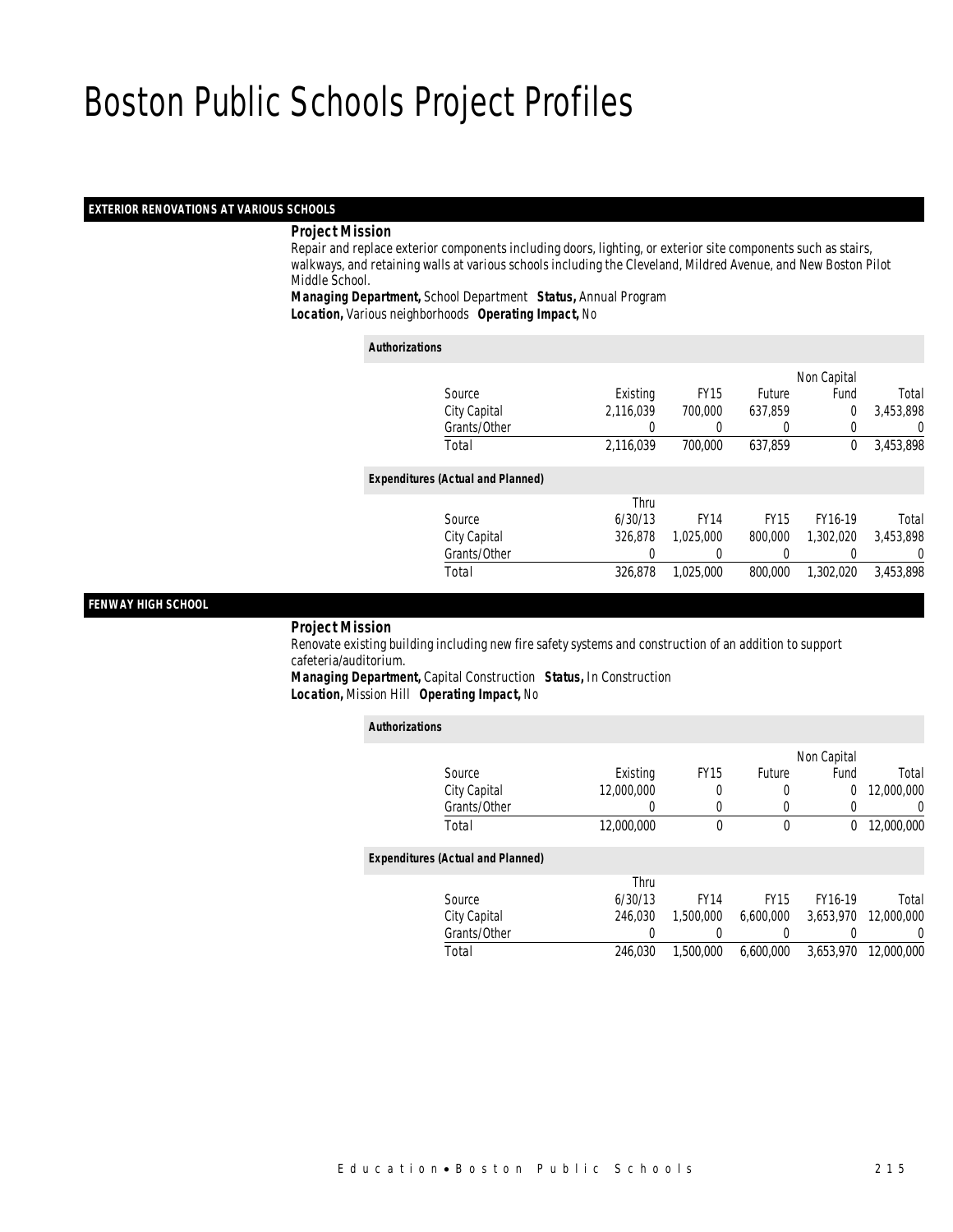### *FIRE SYSTEMS AT VARIOUS SCHOOLS*

### *Project Mission*

Upgrade or replacement of the fire alarm and/or fire protection system at various school buildings including the Rogers and Edison.

*Managing Department,* School Department *Status,* Annual Program

*Location,* Various neighborhoods *Operating Impact,* No

| <b>Authorizations</b>                    |           |             |             |             |                  |
|------------------------------------------|-----------|-------------|-------------|-------------|------------------|
|                                          |           |             |             | Non Capital |                  |
| Source                                   | Existing  | <b>FY15</b> | Future      | Fund        | Total            |
| City Capital                             | 4.800.000 | 2.000.000   | 2,000,000   | 0           | 8,800,000        |
| Grants/Other                             |           |             |             | 0           | $\left( \right)$ |
| Total                                    | 4.800.000 | 2,000,000   | 2.000.000   | 0           | 8,800,000        |
| <b>Expenditures (Actual and Planned)</b> |           |             |             |             |                  |
|                                          | Thru      |             |             |             |                  |
| Source                                   | 6/30/13   | <b>FY14</b> | <b>FY15</b> | FY16-19     | Total            |
| City Capital                             | 2,761,189 | 500,000     | 1.525.000   | 4.013.811   | 8,800,000        |
| Grants/Other                             | 0         |             |             |             | 0                |
| Total                                    | 2,761,189 | 500,000     | 1.525.000   | 4.013.811   | 8,800,000        |

### *HVAC IMPROVEMENTS AT DORCHESTER ACADEMY*

#### *Project Mission*

Install new roof top HVAC units at the former Cleveland building. *Managing Department,* School Department *Status,* To Be Scheduled*Location,* Dorchester *Operating Impact,* No

| <b>Authorizations</b>                    |          |             |             |             |                  |
|------------------------------------------|----------|-------------|-------------|-------------|------------------|
|                                          |          |             |             | Non Capital |                  |
| Source                                   | Existing | <b>FY15</b> | Future      | Fund        | Total            |
| City Capital                             | 450,000  | 0           |             | 0           | 450,000          |
| Grants/Other                             | 0        | 0           |             | 0           | $\left( \right)$ |
| Total                                    | 450,000  | 0           | $\theta$    | 0           | 450,000          |
| <b>Expenditures (Actual and Planned)</b> |          |             |             |             |                  |
|                                          | Thru     |             |             |             |                  |
| Source                                   | 6/30/13  | <b>FY14</b> | <b>FY15</b> | FY16-19     | Total            |
| City Capital                             | 0        | 0           | 450.000     | 0           | 450,000          |
| Grants/Other                             | 0        | 0           |             | 0           |                  |
| Total                                    | 0        | 0           | 450,000     | 0           | 450,000          |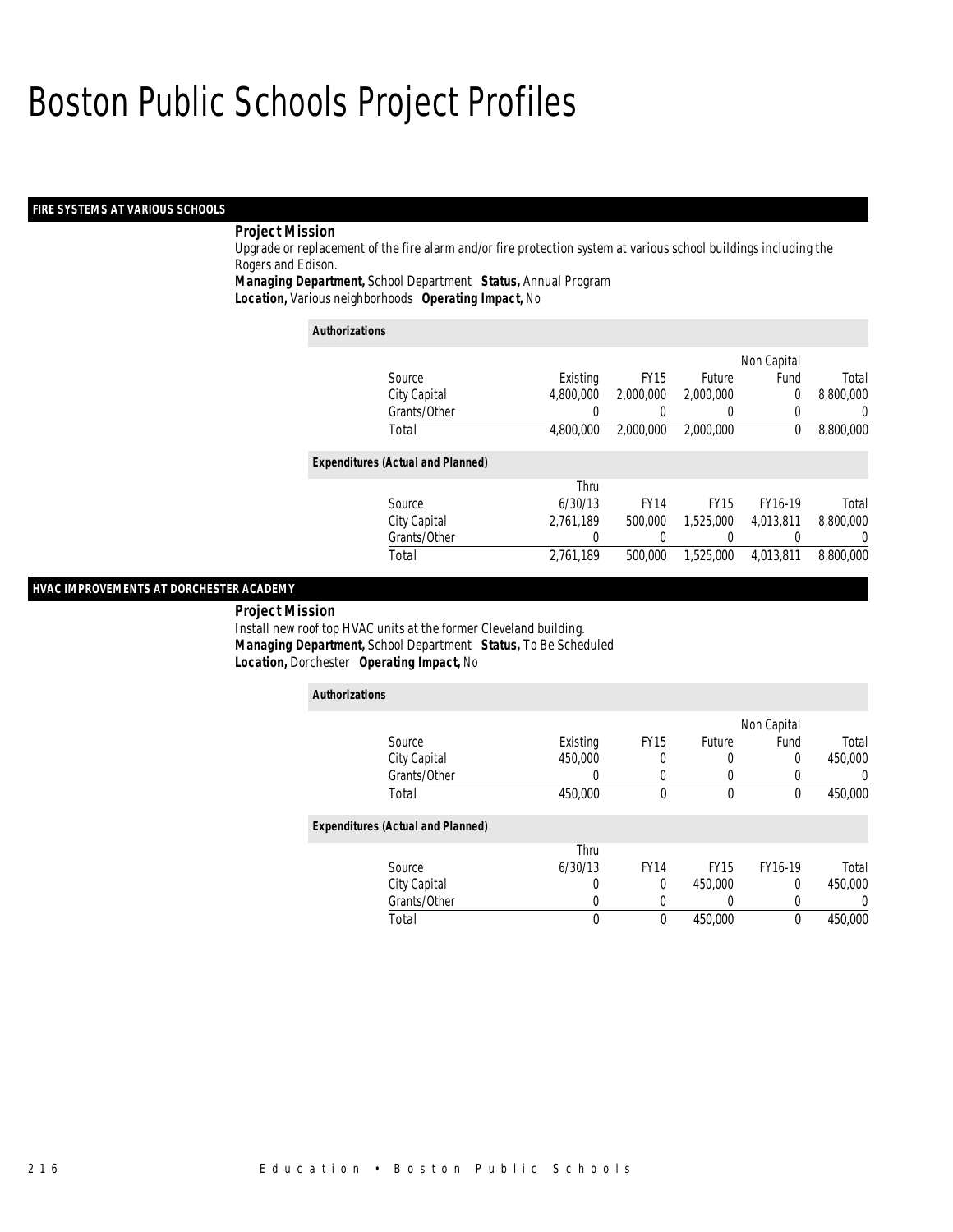### *HVAC IMPROVEMENTS AT VARIOUS SCHOOLS*

### *Project Mission*

 Replace boilers at the Perry School and the P. Shaw School. Replace the DDC controls and HVAC units at various schools including the Irving, Greenwood, and Curley.

*Managing Department,* School Department *Status,* Annual Program

*Location,* Various neighborhoods *Operating Impact,* No

#### *Authorizations*

*Authorizations*

|                                          |           |             |               | Non Capital |            |
|------------------------------------------|-----------|-------------|---------------|-------------|------------|
| Source                                   | Existing  | <b>FY15</b> | <b>Future</b> | Fund        | Total      |
| City Capital                             | 3,665,586 | 1,550,000   | 4,950,000     | $\Omega$    | 10,165,586 |
| Grants/Other                             |           |             |               |             | 0          |
| Total                                    | 3.665.586 | 1,550,000   | 4.950.000     | $\Omega$    | 10,165,586 |
| <b>Expenditures (Actual and Planned)</b> |           |             |               |             |            |
|                                          | Thru      |             |               |             |            |
| Source                                   | 6/30/13   | <b>FY14</b> | <b>FY15</b>   | FY16-19     | Total      |
| City Capital                             | 493,250   | 844,710     | 1.550.000     | 7,277,625   | 10,165,586 |
| Grants/Other                             | 0         |             |               |             | 0          |
| Total                                    | 493.250   | 844,710     | 1.550.000     | 7,277,625   | 10,165,585 |
|                                          |           |             |               |             |            |

### *INTERIOR REFURBISHMENTS AT VARIOUS SCHOOLS*

*Project Mission*

 Interior improvements at various schools including Edwards, Mary Lyon, McKay, and Murphy. *Managing Department,* School Department *Status,* Annual Program*Location,* Various neighborhoods *Operating Impact,* No

|                                          |           |             |             | Non Capital |                  |
|------------------------------------------|-----------|-------------|-------------|-------------|------------------|
| Source                                   | Existing  | <b>FY15</b> | Future      | Fund        | Total            |
| City Capital                             | 2,695,315 | 225,805     | 0           | 0           | 2,921,120        |
| Grants/Other                             |           |             | 0           |             | 0                |
| Total                                    | 2,695,315 | 225,805     | 0           | 0           | 2,921,120        |
| <b>Expenditures (Actual and Planned)</b> |           |             |             |             |                  |
|                                          | Thru      |             |             |             |                  |
| Source                                   | 6/30/13   | <b>FY14</b> | <b>FY15</b> | FY16-19     | Total            |
| City Capital                             | 666,006   | 1,325,000   | 330,000     | 600.114     | 2.921.120        |
| Grants/Other                             |           |             | 0           |             | $\left( \right)$ |
| Total                                    | 666.006   | 1.325.000   | 330,000     | 600.114     | 2.921.120        |
|                                          |           |             |             |             |                  |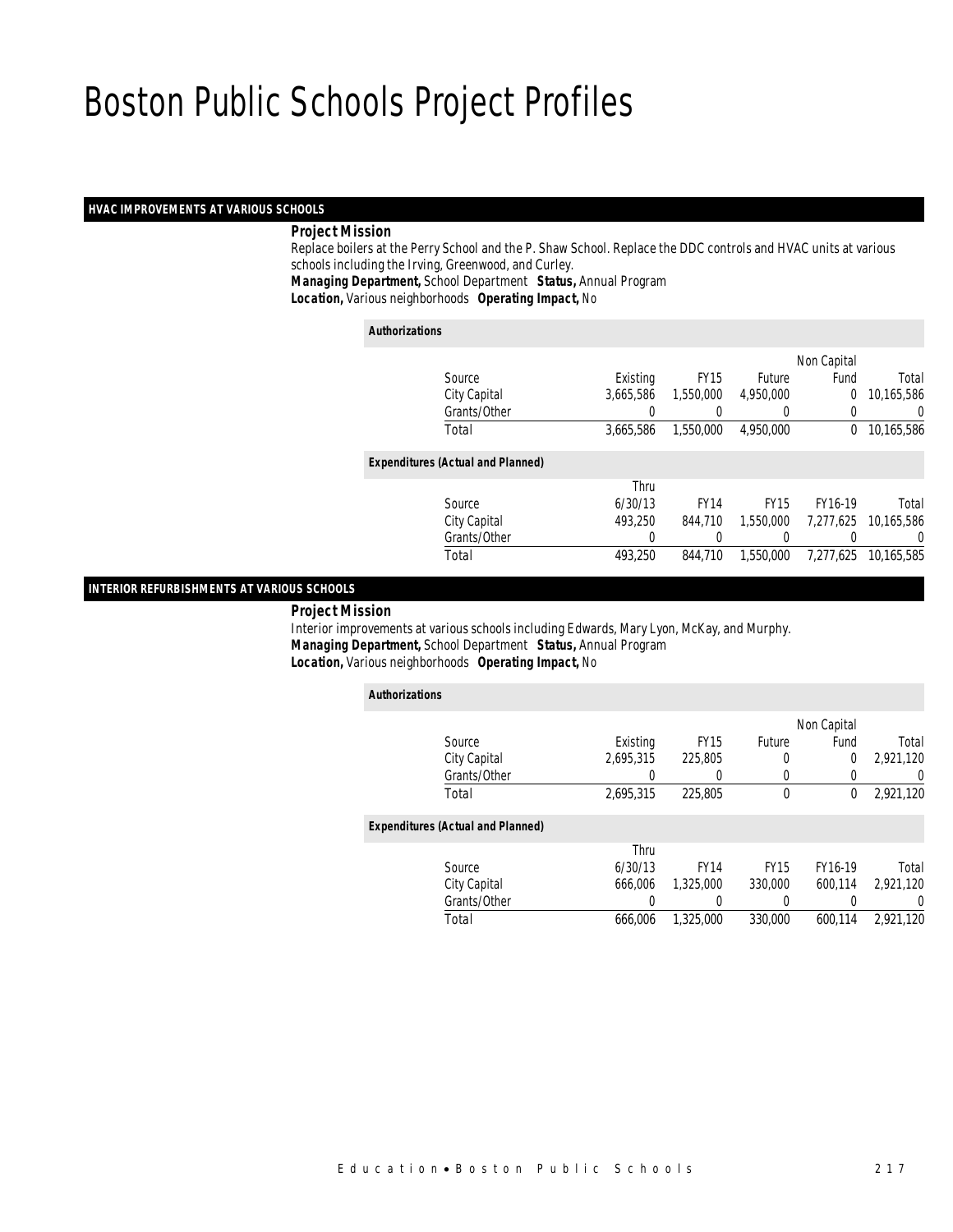### *MASONRY REPAIRS AT VARIOUS SCHOOLS*

### *Project Mission*

Exterior masonry restoration at the Garfield, Mary Lyon and Mason schools. *Managing Department,* School Department *Status,* Annual Program*Location,* Various neighborhoods *Operating Impact,* No

| <b>Authorizations</b> |                                          |            |             |             |             |            |
|-----------------------|------------------------------------------|------------|-------------|-------------|-------------|------------|
|                       |                                          |            |             |             | Non Capital |            |
|                       | Source                                   | Existing   | <b>FY15</b> | Future      | Fund        | Total      |
|                       | City Capital                             | 11,598,380 | 320,000     | 2,680,000   | $\Omega$    | 14,598,380 |
|                       | Grants/Other                             | 0          |             | 0           | 0           | U          |
|                       | Total                                    | 11.598.380 | 320,000     | 2.680.000   | 0           | 14,598,380 |
|                       | <b>Expenditures (Actual and Planned)</b> |            |             |             |             |            |
|                       |                                          | Thru       |             |             |             |            |
|                       | Source                                   | 6/30/13    | <b>FY14</b> | <b>FY15</b> | FY16-19     | Total      |
|                       | City Capital                             | 1,344,802  | 318,900     | 320,000     | 12,614,678  | 14,598,380 |
|                       | Grants/Other                             | 0          | 0           |             |             | 0          |
|                       | Total                                    | 1,344,802  | 318,900     | 320,000     | 12.614.678  | 14,598,380 |

### *PLUMBING IMPROVEMENTS AT VARIOUS SCHOOLS*

*Project Mission* 

Bathroom and other plumbing improvements at various schools including Mason and Sumner. *Managing Department,* School Department *Status,* Annual Program*Location,* Various neighborhoods *Operating Impact,* No

| <b>Authorizations</b>                    |           |             |               |             |           |
|------------------------------------------|-----------|-------------|---------------|-------------|-----------|
|                                          |           |             |               | Non Capital |           |
| Source                                   | Existing  | <b>FY15</b> | <b>Future</b> | Fund        | Total     |
| City Capital                             | 1.400.000 | 0           | 1,130,000     | 0           | 2,530,000 |
| Grants/Other                             | 0         | 0           | 0             | 0           |           |
| Total                                    | 1,400,000 | 0           | 1,130,000     | 0           | 2,530,000 |
| <b>Expenditures (Actual and Planned)</b> |           |             |               |             |           |
|                                          | Thru      |             |               |             |           |
| Source                                   | 6/30/13   | <b>FY14</b> | <b>FY15</b>   | FY16-19     | Total     |
| City Capital                             | 0         | 383,000     | 800,000       | 1.347.000   | 2.530.000 |
| Grants/Other                             | 0         |             | 0             | 0           |           |
| Total                                    | $\theta$  | 383,000     | 800,000       | 1.347.000   | 2.530.000 |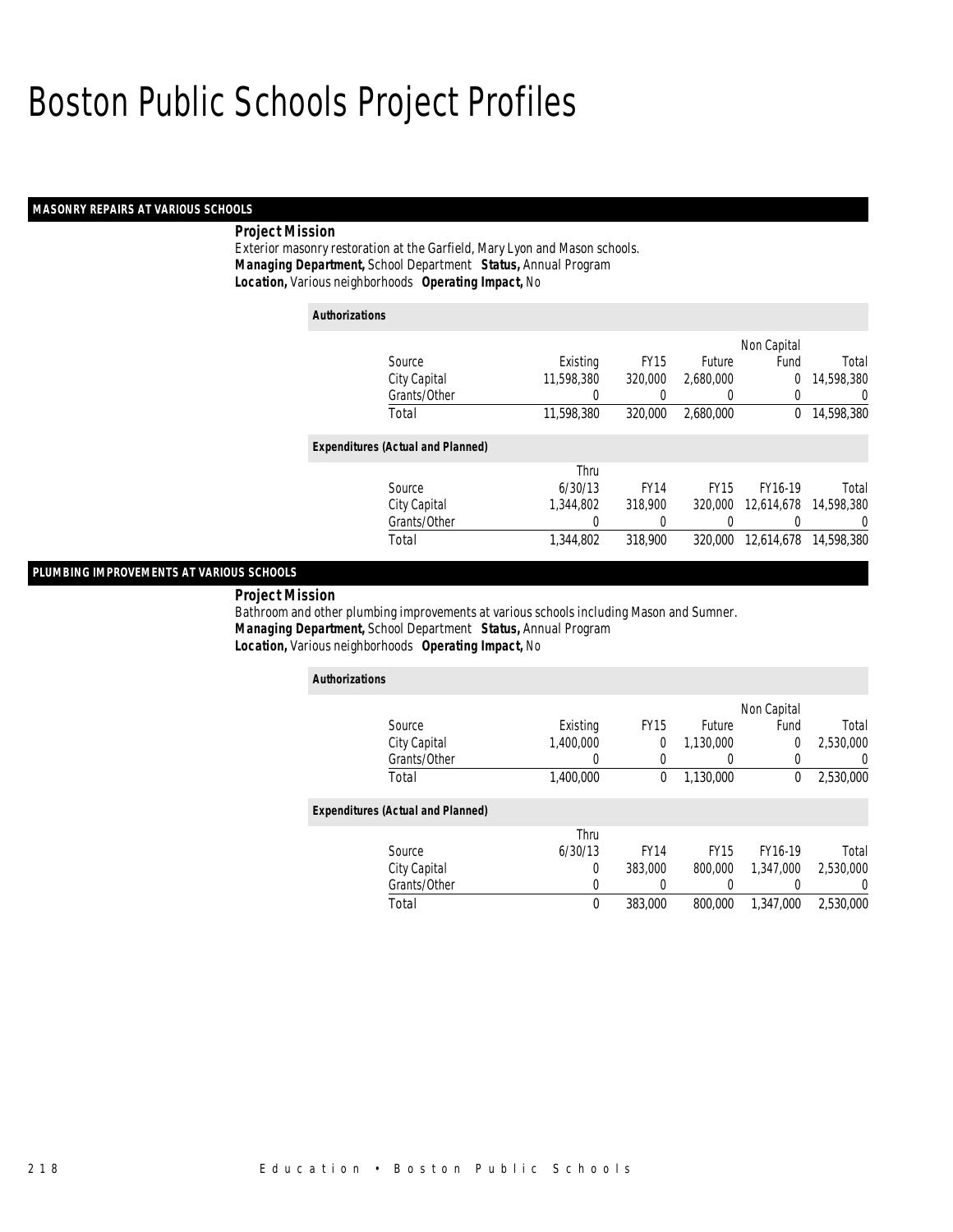### *QUALITY IMPROVEMENT FUND FOR SCHOOLS*

### *Project Mission*

 Capital investment program targeting facility improvements at the Muniz Academy, Alighieri, BATA, ACC, Adult Ed. and P.A. Shaw.

*Managing Department,* School Department *Status,* Annual Program

*Location,* Various neighborhoods *Operating Impact,* Yes

#### *Authorizations*

|                                          |                |             |               | Non Capital |            |
|------------------------------------------|----------------|-------------|---------------|-------------|------------|
| Source                                   | Existing       | <b>FY15</b> | <b>Future</b> | Fund        | Total      |
| City Capital                             | 15,000,000     | 0           | 300,000       | 0           | 15,300,000 |
| Grants/Other                             |                |             |               |             | 0          |
| Total                                    | 15,000,000     | 0           | 300,000       | $\Omega$    | 15,300,000 |
| <b>Expenditures (Actual and Planned)</b> |                |             |               |             |            |
|                                          | Thru           |             |               |             |            |
| Source                                   | 6/30/13        | <b>FY14</b> | <b>FY15</b>   | FY16-19     | Total      |
| City Capital                             | $\overline{0}$ | 1.365.760   | 8.675.000     | 5.259.240   | 15,300,000 |
| Grants/Other                             | 0              |             |               |             | 0          |
| Total                                    | 0              | 1,365,760   | 8.675.000     | 5.259.240   | 15,300,000 |
|                                          |                |             |               |             |            |

### *QUINCY UPPER PILOT SCHOOL / BOSTON ARTS ACADEMY*

#### *Project Mission*

 Design and construct a new combined Quincy Upper Pilot School and Boston Arts Academy. The City will partner with the MSBA in development and funding of the new schools.

*Managing Department,* Capital Construction *Status,* In Design*.*<br>*rating Impact,* No.

| <i>Location,</i> Chinatown Uperating Impact, No |  |  |
|-------------------------------------------------|--|--|
|                                                 |  |  |

| <b>Authorizations</b> |                                          |            |             |             |                |            |
|-----------------------|------------------------------------------|------------|-------------|-------------|----------------|------------|
|                       |                                          |            |             |             | Non Capital    |            |
|                       | Source                                   | Existing   | <b>FY15</b> | Future      | Fund           | Total      |
|                       | City Capital                             | 967.562    | 0           | 0           | $\overline{0}$ | 967,562    |
|                       | Grants/Other                             | 16,169,768 | 0           | 0           | 0              | 16,169,768 |
|                       | Total                                    | 17.137.330 | 0           | $\mathbf 0$ | 0              | 17,137,330 |
|                       | <b>Expenditures (Actual and Planned)</b> |            |             |             |                |            |
|                       |                                          | Thru       |             |             |                |            |
|                       | Source                                   | 6/30/13    | <b>FY14</b> | <b>FY15</b> | FY16-19        | Total      |
|                       | City Capital                             | 0          | 0           | $\theta$    | 967.562        | 967,562    |
|                       | Grants/Other                             | 257,559    | 300,000     | 750,000     | 14,862,209     | 16,169,768 |
|                       | Total                                    | 257.559    | 300.000     | 750.000     | 15.829.771     | 17.137.330 |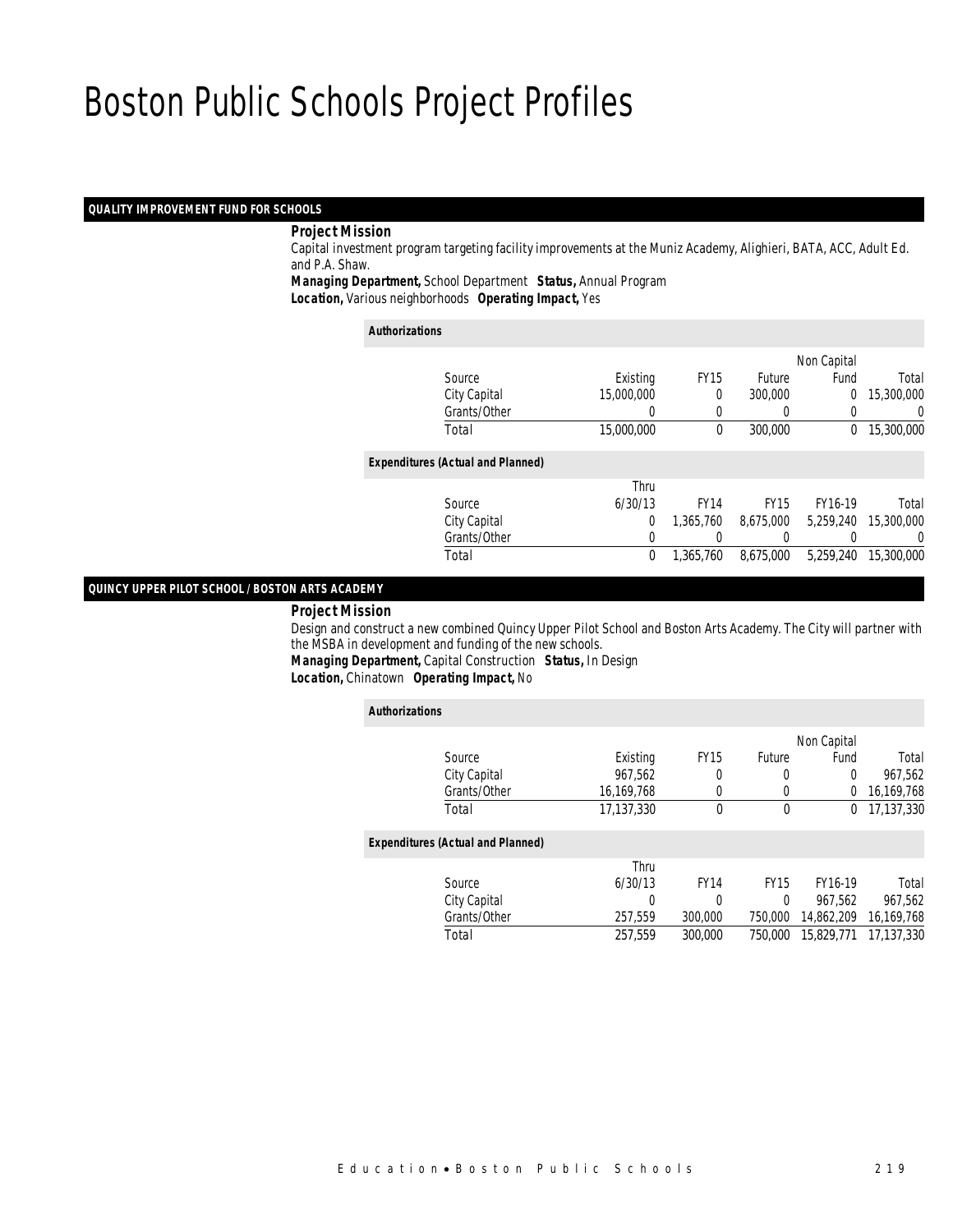### *ROOF REPLACEMENT AT VARIOUS SCHOOLS*

### *Project Mission*

Replace roofs at various school locations including the Dever, Channing, DSNS, Eliot, Garfield, and Rogers Schools. *Managing Department,* School Department *Status,* Annual Program*Location,* Various neighborhoods *Operating Impact,* No

| <b>Authorizations</b> |                                          |           |                  |                  |             |           |
|-----------------------|------------------------------------------|-----------|------------------|------------------|-------------|-----------|
|                       |                                          |           |                  |                  | Non Capital |           |
|                       | Source                                   | Existing  | FY <sub>15</sub> | Future           | Fund        | Total     |
|                       | City Capital                             | 7,423,918 | 0                | 2.326.082        | 0           | 9.750.000 |
|                       | Grants/Other                             | 0         | 0                | $\left( \right)$ | 0           | U         |
|                       | Total                                    | 7,423,918 | 0                | 2,326,082        | 0           | 9,750,000 |
|                       | <b>Expenditures (Actual and Planned)</b> |           |                  |                  |             |           |
|                       |                                          | Thru      |                  |                  |             |           |
|                       | Source                                   | 6/30/13   | <b>FY14</b>      | <b>FY15</b>      | FY16-19     | Total     |
|                       | City Capital                             | 1,788,277 | 1,100,000        | 2,550,000        | 4,311,723   | 9,750,000 |
|                       | Grants/Other                             | 0         | 0                | 0                | 0           | 0         |
|                       | Total                                    | 1.788.277 | 1.100.000        | 2,550,000        | 4,311,723   | 9.750.000 |

### *SCHOOL FACILITIES MASTER PLAN*

*Project Mission* 

Develop a comprehensive, strategic long-range facilities master plan for Boston Public Schools that is cognizant of needs across all neighborhoods and anticipates shifts in the student population. *Managing Department,* Capital Construction *Status,* New Project

*Location,* Various neighborhoods *Operating Impact,* No

| <b>Authorizations</b>                    |          |             |             |                |           |
|------------------------------------------|----------|-------------|-------------|----------------|-----------|
|                                          |          |             |             | Non Capital    |           |
| Source                                   | Existing | <b>FY15</b> | Future      | Fund           | Total     |
| City Capital                             | 0        | 1,600,000   | 0           | $\overline{0}$ | 1,600,000 |
| Grants/Other                             | 0        |             | 0           |                | 0         |
| Total                                    | 0        | 1,600,000   | $\theta$    | 0              | 1,600,000 |
| <b>Expenditures (Actual and Planned)</b> |          |             |             |                |           |
|                                          | Thru     |             |             |                |           |
| Source                                   | 6/30/13  | <b>FY14</b> | <b>FY15</b> | FY16-19        | Total     |
| City Capital                             | 0        | 0           | 1.200.000   | 400,000        | 1.600.000 |
| Grants/Other                             | 0        |             |             |                |           |
| Total                                    | 0        | 0           | 1.200.000   | 400,000        | 1.600.000 |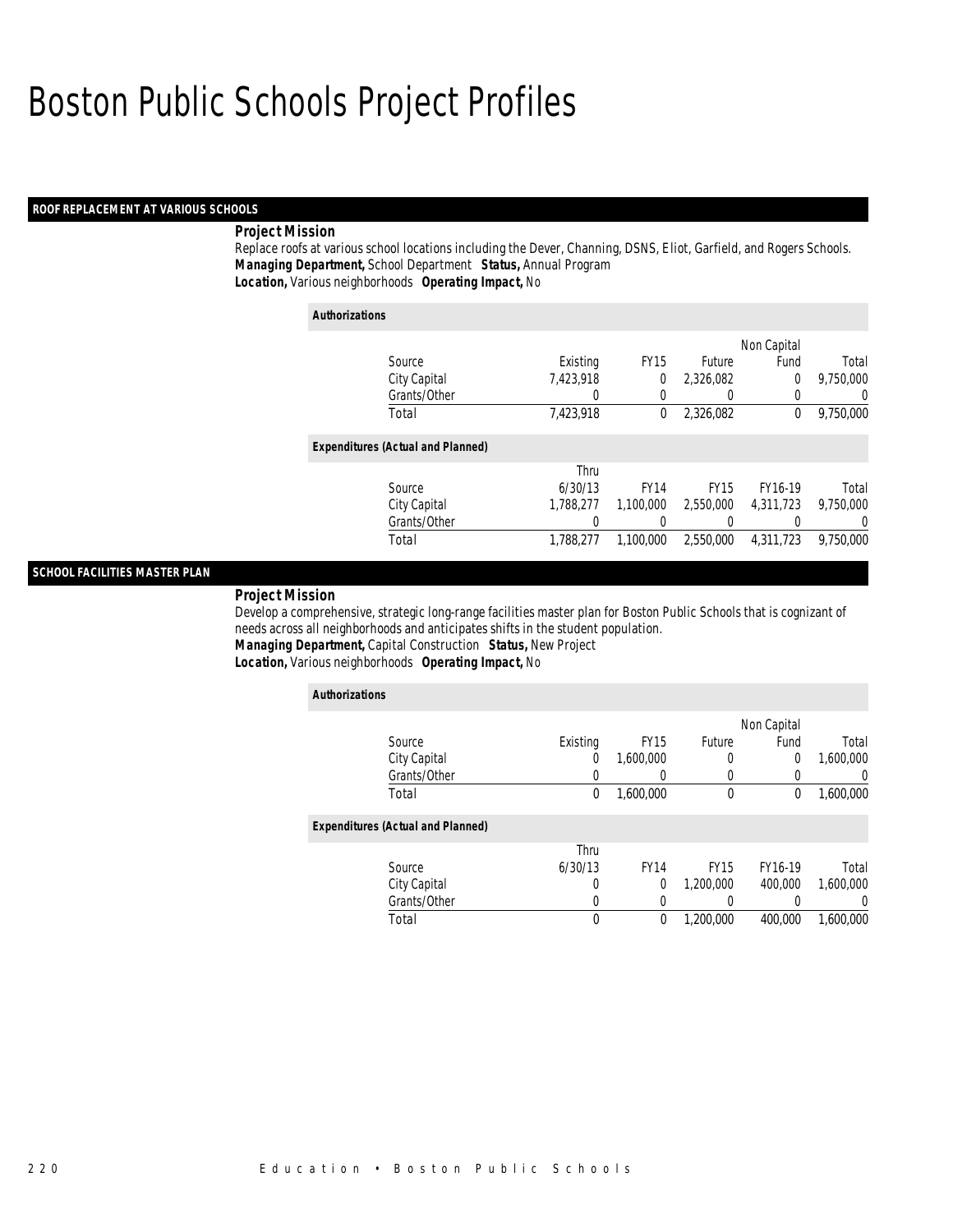### *SCHOOL YARD AT HAYNES EEC*

### *Project Mission*

 Design and construction of school yard improvements. *Managing Department,* Capital Construction *Status,* In Construction*Location,* Roxbury *Operating Impact,* No

| <b>Authorizations</b>                    |          |             |             |             |         |
|------------------------------------------|----------|-------------|-------------|-------------|---------|
|                                          |          |             |             | Non Capital |         |
| Source                                   | Existing | <b>FY15</b> | Future      | Fund        | Total   |
| City Capital                             | 0        |             | 0           |             | 0       |
| Grants/Other                             | 0        | 0           | 0           | 450,000     | 450,000 |
| Total                                    | 0        | 0           | 0           | 450,000     | 450,000 |
| <b>Expenditures (Actual and Planned)</b> |          |             |             |             |         |
|                                          | Thru     |             |             |             |         |
| Source                                   | 6/30/13  | <b>FY14</b> | <b>FY15</b> | FY16-19     | Total   |
| City Capital                             | 0        |             | 0           | 0           | 0       |
| Grants/Other                             | 0        | 0           | 0           | 0           | 0       |
| Total                                    | 0        | 0           | 0           | $\theta$    | 0       |

### *SCHOOL YARD AT KING SCHOOL*

### *Project Mission*

 Redesign and construction of King School Play Area. *Managing Department,* Capital Construction *Status,* In Design*Location,* Roxbury *Operating Impact,* No

| <b>Authorizations</b>                    |          |             |             |             |          |
|------------------------------------------|----------|-------------|-------------|-------------|----------|
|                                          |          |             |             | Non Capital |          |
| Source                                   | Existing | <b>FY15</b> | Future      | Fund        | Total    |
| City Capital                             |          | 0           | 0           | 0           | $\Omega$ |
| Grants/Other                             |          |             | 0           | 850,000     | 850,000  |
| Total                                    | $\theta$ | $\theta$    | 0           | 850,000     | 850,000  |
| <b>Expenditures (Actual and Planned)</b> |          |             |             |             |          |
|                                          | Thru     |             |             |             |          |
| Source                                   | 6/30/13  | <b>FY14</b> | <b>FY15</b> | FY16-19     | Total    |
| City Capital                             | 0        | 0           | 0           | 0           | $\Omega$ |
| Grants/Other                             |          |             | 0           |             | 0        |
| Total                                    | $\theta$ | 0           | 0           | 0           | $\theta$ |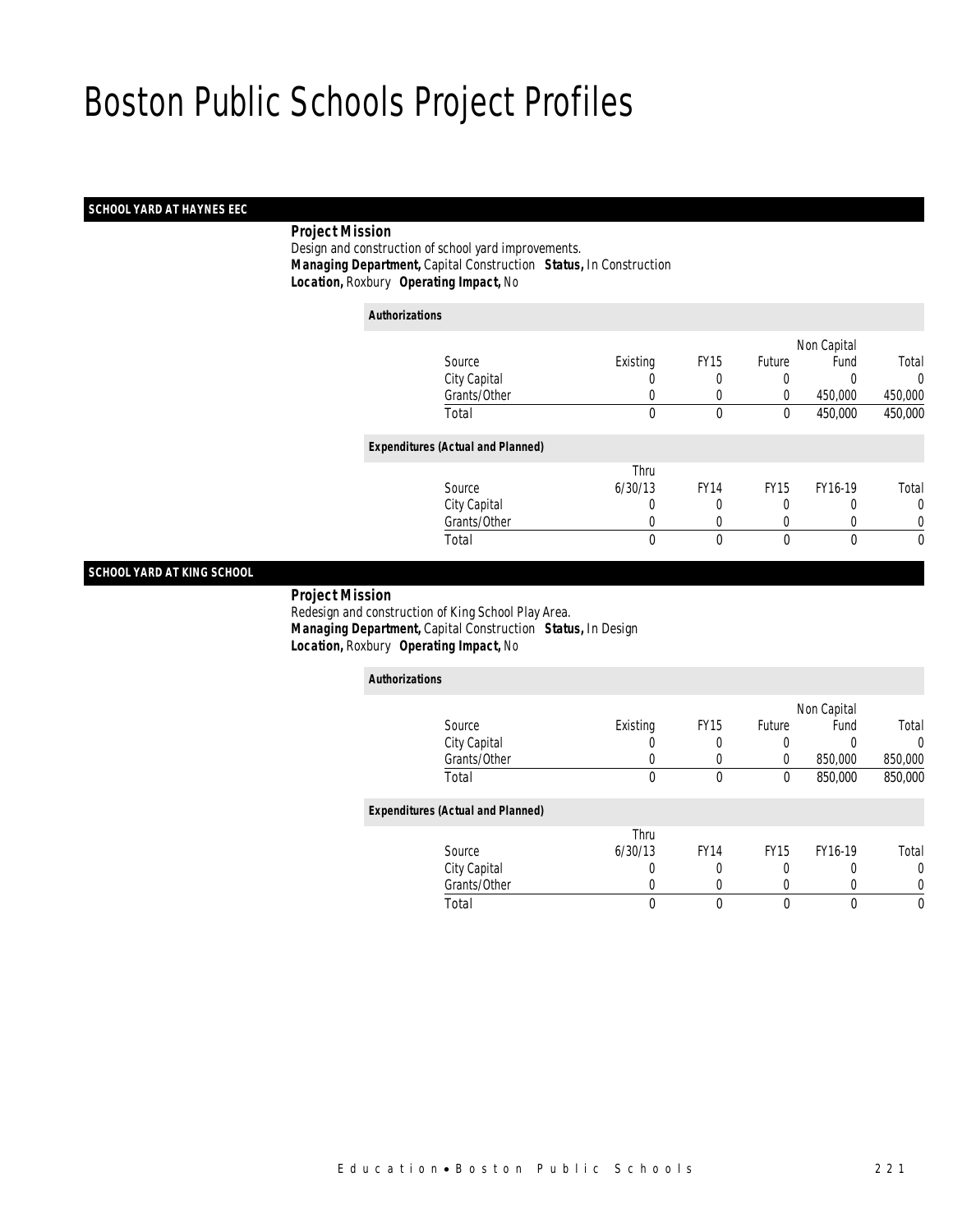### *SCHOOL YARD IMPROVEMENTS*

### *Project Mission*

Design and construction of school yard improvements. *Managing Department,* Capital Construction *Status,* Annual Program*Location,* Various neighborhoods *Operating Impact,* No

| <b>Authorizations</b> |                                          |           |             |             |             |           |
|-----------------------|------------------------------------------|-----------|-------------|-------------|-------------|-----------|
|                       |                                          |           |             |             | Non Capital |           |
|                       | Source                                   | Existing  | <b>FY15</b> | Future      | Fund        | Total     |
|                       | City Capital                             | 1,436,232 | 0           | 2,400,000   | 0           | 3,836,232 |
|                       | Grants/Other                             | 0         | 0           | 0           |             | U         |
|                       | Total                                    | 1,436,232 | 0           | 2,400,000   | 0           | 3,836,232 |
|                       | <b>Expenditures (Actual and Planned)</b> |           |             |             |             |           |
|                       |                                          | Thru      |             |             |             |           |
|                       | Source                                   | 6/30/13   | <b>FY14</b> | <b>FY15</b> | FY16-19     | Total     |
|                       | City Capital                             | 1.170.957 | 150,000     | 150,000     | 2.365.275   | 3.836.232 |
|                       | Grants/Other                             | 0         | 0           | 0           |             | 0         |
|                       | Total                                    | 1.170.957 | 150,000     | 150,000     | 2.365.275   | 3,836,232 |

### *SCHOOL YARD REPAIRS*

*Project Mission* 

Repairs and refurbishment of previously completed Boston Schoolyard Initiative sites. *Managing Department,* School Department *Status,* Annual Program*Location,* Various neighborhoods *Operating Impact,* No

| <b>Authorizations</b>                    |           |             |             |                |           |
|------------------------------------------|-----------|-------------|-------------|----------------|-----------|
|                                          |           |             |             | Non Capital    |           |
| Source                                   | Existing  | <b>FY15</b> | Future      | Fund           | Total     |
| City Capital                             | 1.200.000 | 0           | 200,000     | $\overline{0}$ | 1,400,000 |
| Grants/Other                             |           | 0           | 0           | 0              |           |
| Total                                    | 1,200,000 | $\theta$    | 200,000     | 0              | 1,400,000 |
| <b>Expenditures (Actual and Planned)</b> |           |             |             |                |           |
|                                          | Thru      |             |             |                |           |
| Source                                   | 6/30/13   | <b>FY14</b> | <b>FY15</b> | FY16-19        | Total     |
| City Capital                             | 725,501   | 200,000     | 200,000     | 274.499        | 1.400.000 |
| Grants/Other                             | 0         | 0           | 0           | 0              |           |
| Total                                    | 725,501   | 200,000     | 200,000     | 274.499        | 1.400.000 |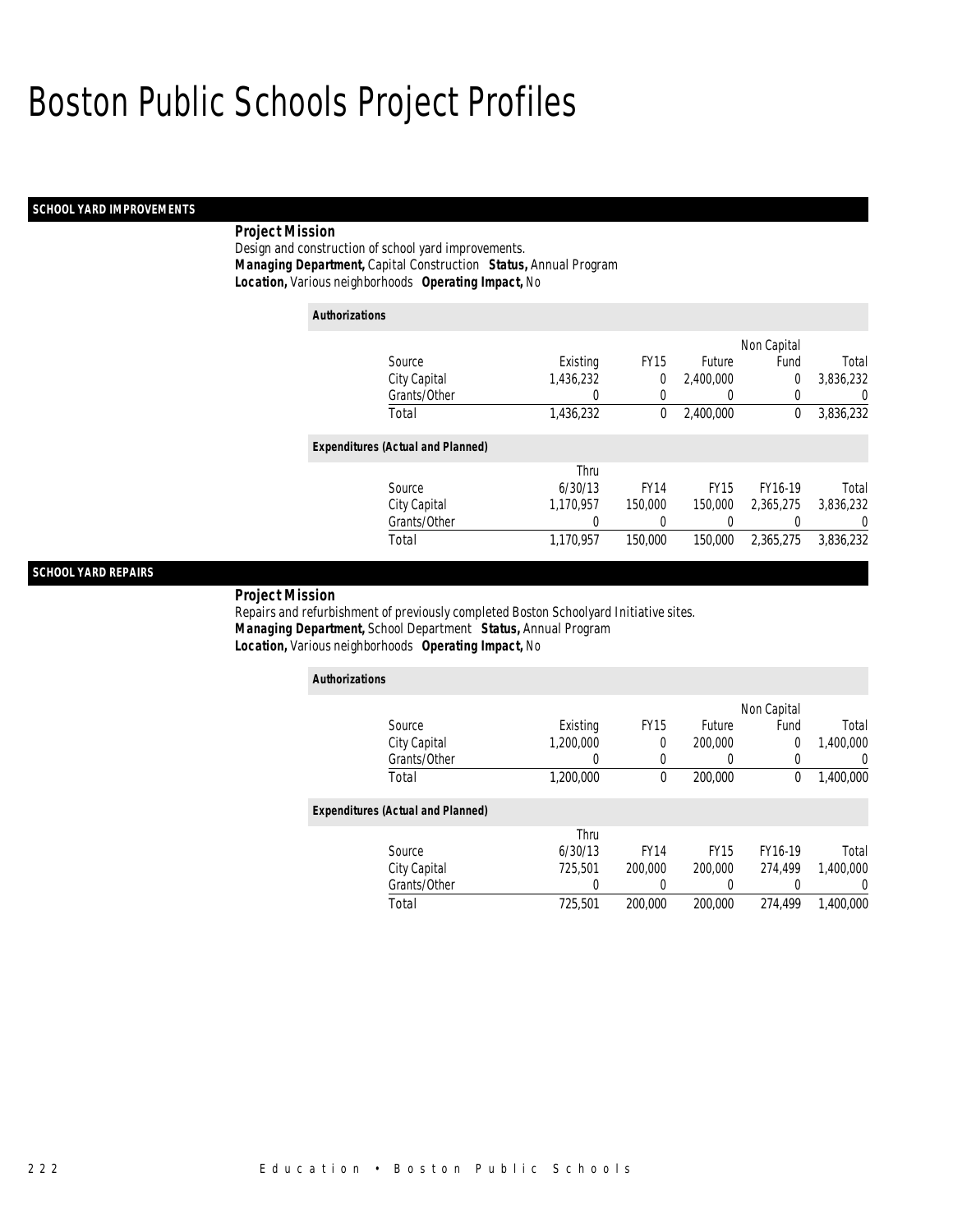#### *SECURITY RELATED IMPROVEMENTS AT VARIOUS SCHOOLS*

### *Project Mission*

 Install intercom and clock systems, re-key doors, expand card access, replace exterior and various smoke doors, install motion detectors and other security related improvements. *Managing Department,* School Department *Status,* Annual Program

*Location,* Various neighborhoods *Operating Impact,* No

#### *Authorizations*

|                                          |           |             |             | Non Capital |           |
|------------------------------------------|-----------|-------------|-------------|-------------|-----------|
| Source                                   | Existing  | <b>FY15</b> | Future      | Fund        | Total     |
| City Capital                             | 1,000,000 | 1,000,000   | 71,000      | $\Omega$    | 2,071,000 |
| Grants/Other                             |           |             |             |             | 0         |
| Total                                    | 1.000.000 | 1,000,000   | 71,000      | 0           | 2,071,000 |
| <b>Expenditures (Actual and Planned)</b> |           |             |             |             |           |
|                                          | Thru      |             |             |             |           |
| Source                                   | 6/30/13   | <b>FY14</b> | <b>FY15</b> | FY16-19     | Total     |
| City Capital                             | 0         | 360,000     | 1.000.000   | 711.000     | 2,071,000 |
| Grants/Other                             | 0         |             |             |             | 0         |
| Total                                    | 0         | 360,000     | 1,000,000   | 711.000     | 2,071,000 |
|                                          |           |             |             |             |           |

### *TECHNOLOGY INFRASTRUCTURE*

#### *Project Mission*

 Upgrade technology infrastructure including servers, wireless access points, routers, switches, network equipment, data drops, and electrical repairs for schools and the new Dudley Municipal Building. *Managing Department,* School Department *Status,* Implementation Underway*Location,* Citywide *Operating Impact,* No

| <b>Authorizations</b>                    |              |           |                  |             |             |            |
|------------------------------------------|--------------|-----------|------------------|-------------|-------------|------------|
|                                          |              |           |                  |             | Non Capital |            |
| Source                                   |              | Existing  | <b>FY15</b>      | Future      | Fund        | Total      |
|                                          | City Capital | 9.000.000 | 3.600.000        | 0           | $\Omega$    | 12,600,000 |
|                                          | Grants/Other |           | $\left( \right)$ | $\left($    |             | 0          |
| Total                                    |              | 9,000,000 | 3,600,000        | $\mathbf 0$ | 0           | 12,600,000 |
| <b>Expenditures (Actual and Planned)</b> |              |           |                  |             |             |            |
|                                          |              | Thru      |                  |             |             |            |
| Source                                   |              | 6/30/13   | <b>FY14</b>      | <b>FY15</b> | FY16-19     | Total      |
|                                          | City Capital | 3,942,352 | 1,800,000        | 5,600,000   | 1,257,648   | 12,600,000 |
|                                          | Grants/Other | 0         |                  |             |             | 0          |
| Total                                    |              | 3.942.352 | 1.800.000        | 5.600.000   | 1.257.648   | 12,600,000 |